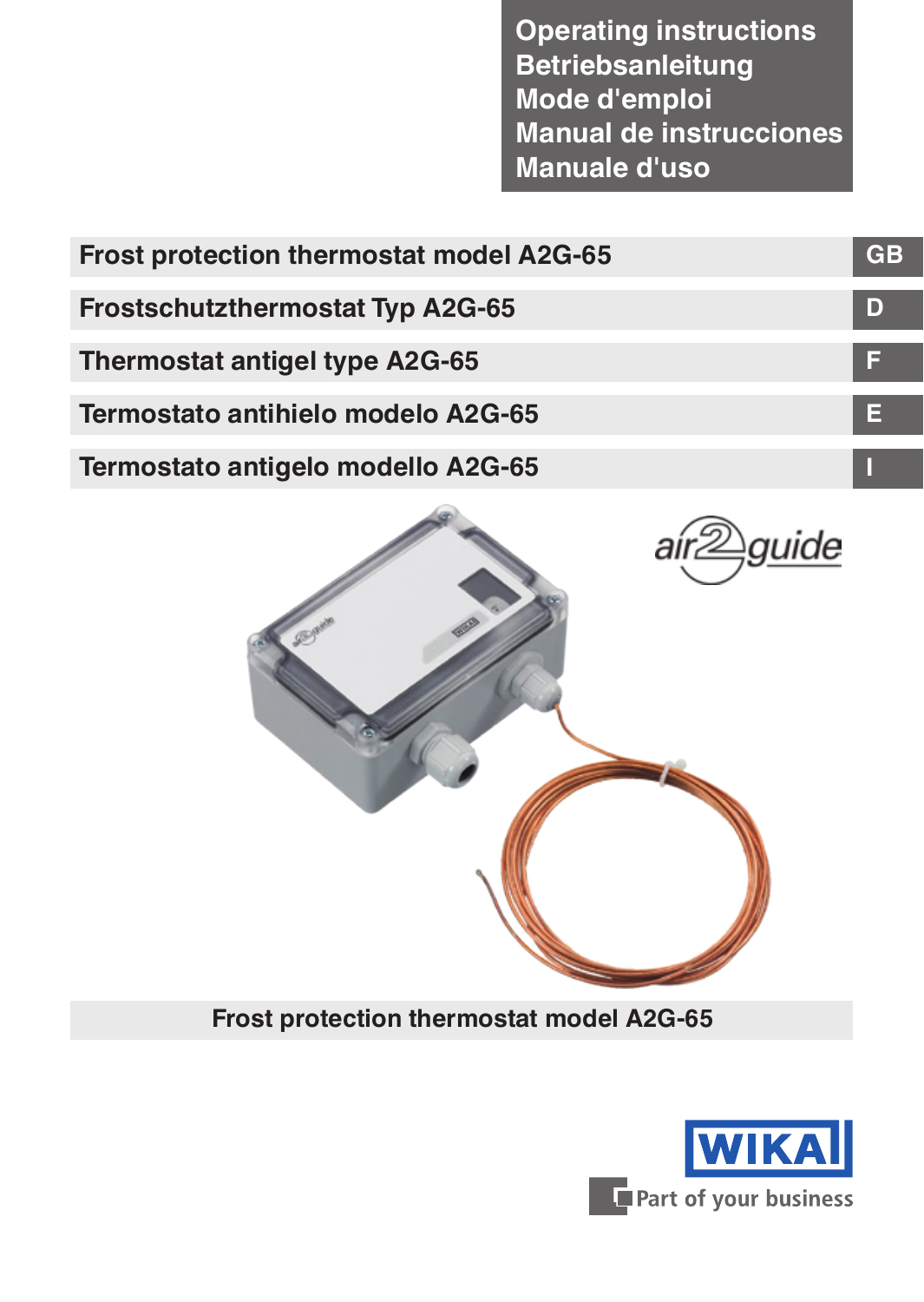| <b>GB</b> | <b>Operating instructions model A2G-65</b> | Page         | $3 - 11$  |
|-----------|--------------------------------------------|--------------|-----------|
| D         | <b>Betriebsanleitung Typ A2G-65</b>        | <b>Seite</b> | $13 - 21$ |
| Θ         | Mode d'emploi type A2G-65                  | Page         | $23 - 31$ |
| Е         | Manual de instrucciones modelo A2G-65      | Página       | $33 - 41$ |
|           | Manuale d'uso modello A2G-65               | Pagina       | $43 - 51$ |

© 2011 WIKA Alexander Wiegand SE & Co. KG All rights reserved. / Alle Rechte vorbehalten. WIKA® is a registered trademark in various countries. WIKA® ist eine geschützte Marke in verschiedenen Ländern.

Prior to starting any work, read the operating instructions! Keep for later use!

Vor Beginn aller Arbeiten Betriebsanleitung lesen! Zum späteren Gebrauch aufbewahren!

Lire le mode d'emploi avant de commencer toute opération ! A conserver pour une utilisation ultérieure !

¡Leer el manual de instrucciones antes de comenzar cualquier trabajo! ¡Guardar el manual para una eventual consulta!

Prima di iniziare ad utilizzare lo strumento, leggere il manuale d'uso! Conservare per future consultazioni!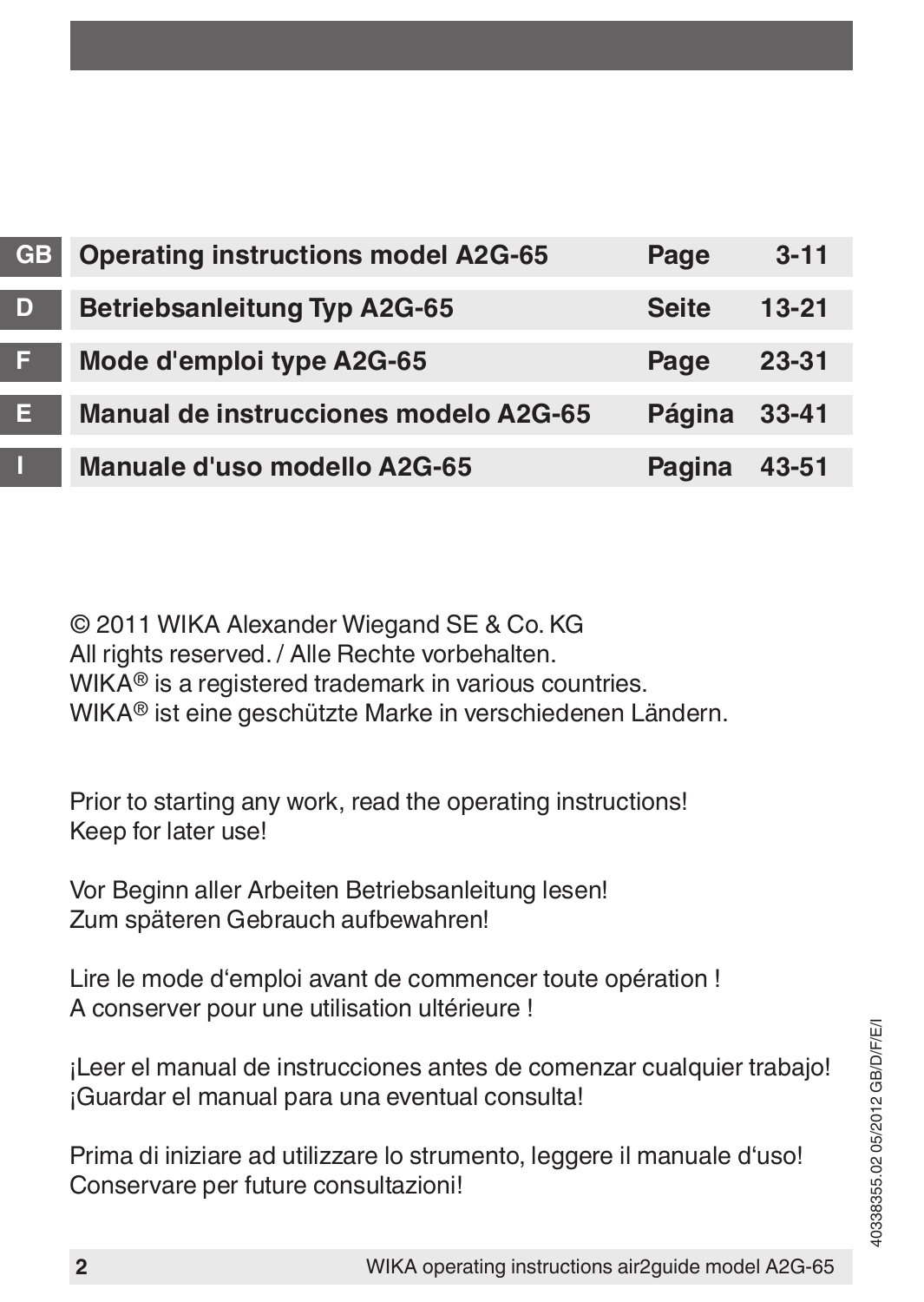# **Contents**

| 1. | <b>General information</b>       | 4  | <b>GB</b> |
|----|----------------------------------|----|-----------|
| 2. | Safety                           | 5  |           |
| 3. | <b>Specifications</b>            | 6  |           |
| 4. | Design and function              | 8  |           |
| 5. | Transport, packaging and storage | 9  |           |
| 6. | <b>Commissioning, operation</b>  | 9  |           |
| 7. | <b>Options and accessories</b>   | 11 |           |
| 8. | <b>Maintenance and cleaning</b>  | 11 |           |
| 9. | <b>Disposal</b>                  | 11 |           |
|    |                                  |    |           |

WIKA operating instructions air2guide model A2G-65 **3**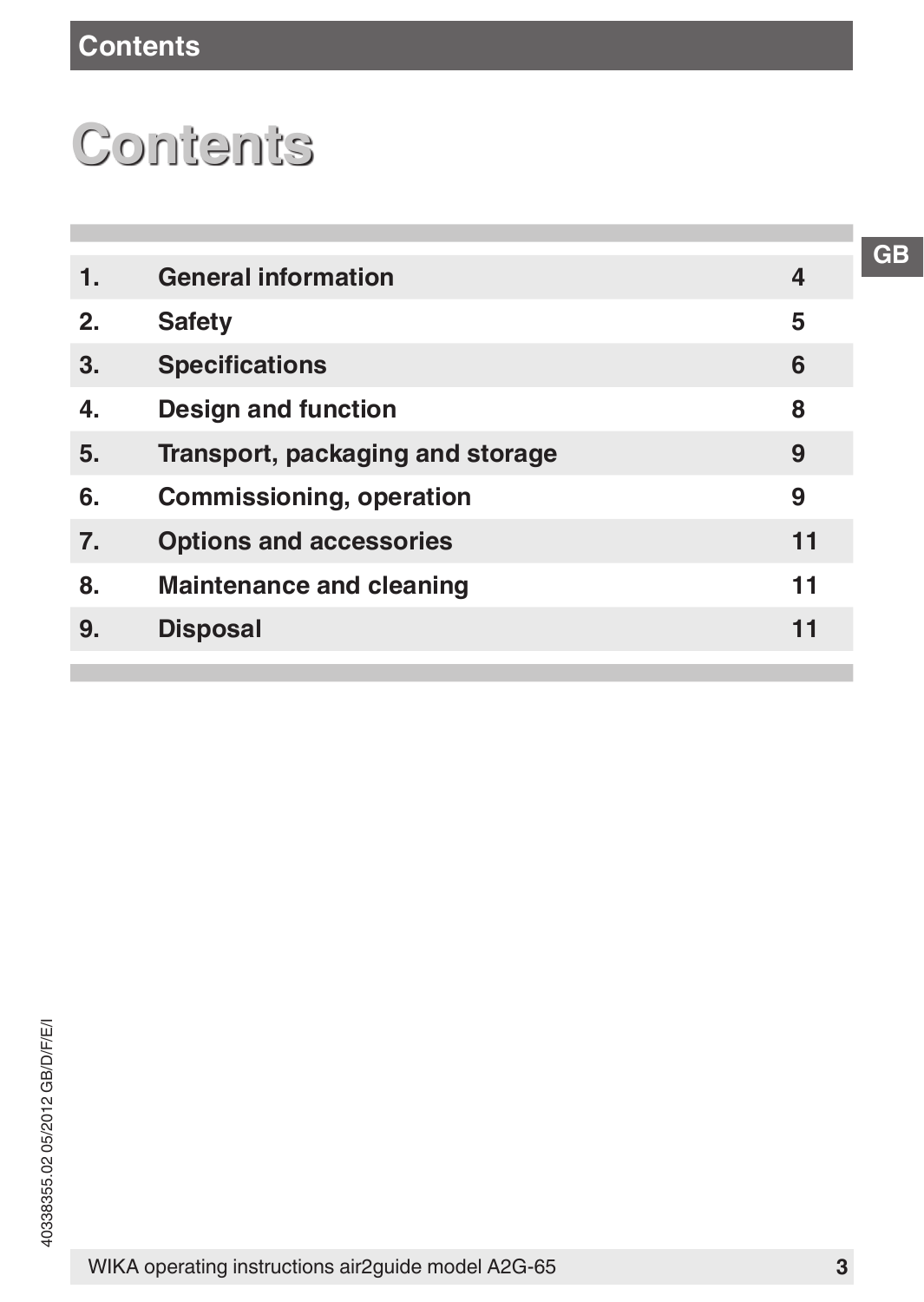#### **1. General information**

- The frost protection thermostat described in the operating instructions has been designed and manufactured using state-of-the-art technology. All components are subject to stringent quality and environmental criteria during production. Our management systems are certified to ISO 9001 and ISO 14001.
- These operating instructions contain important information on handling the instrument. Working safely requires that all safety instructions and work instructions are observed.
- Observe the relevant local accident prevention regulations and general safety regulations for the instrument's range of use.
- The operating instructions are part of the product and must be kept in the immediate vicinity of the instrument and readily accessible to skilled personnel at any time.
- Skilled personnel must have carefully read and understood the operating instructions, prior to beginning any work.
- The manufacturer's liability is void in the case of any damage caused by using the product contrary to its intended use, non-compliance with these operating instructions, assignment of insufficiently qualified skilled personnel or unauthorised modifications to the instrument.
- The general terms and conditions contained in the sales documentation shall apply.
- Subject to technical modifications.
- Further information:
	- Internet address: www.wika.de / www.wika.com www.air2guide.com
	- Relevant data sheet: TE 62.92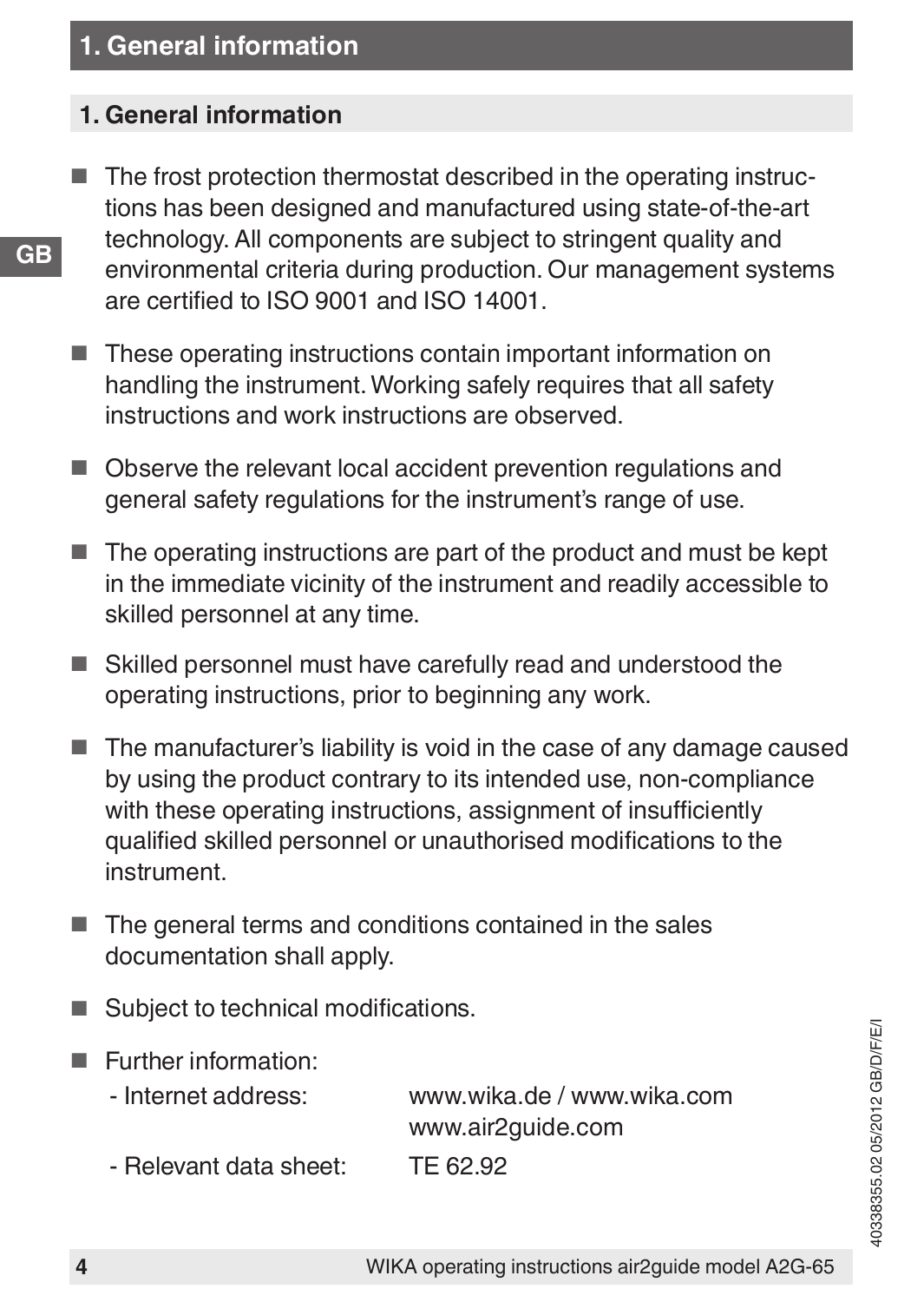# **Explanation of symbols**



#### **WARNING!**

... indicates a potentially dangerous situation which can result in serious injury or death if not avoided.



#### **Information**

… points out useful tips, recommendations and information for efficient and trouble-free operation.

# **2. Safety**



#### **WARNING!**

Before installation, commissioning and operation, ensure that the appropriate frost protection thermostat has been selected in terms of measuring range, design and specific measuring conditions.

Non-observance can result in serious injury and/or damage to the equipment.



Further important safety instructions can be found in the individual chapters of these operating instructions.

# **2.1 Intended use**

This frost protection thermostat is used for air-side temperature control and prevention of frost damage to water heating coils in ventilation and air-conditioning systems

The instrument has been designed and built solely for the intended use described here and may only be used accordingly.

The manufacturer shall not be liable for claims of any type based on operation contrary to the intended use.

**GB**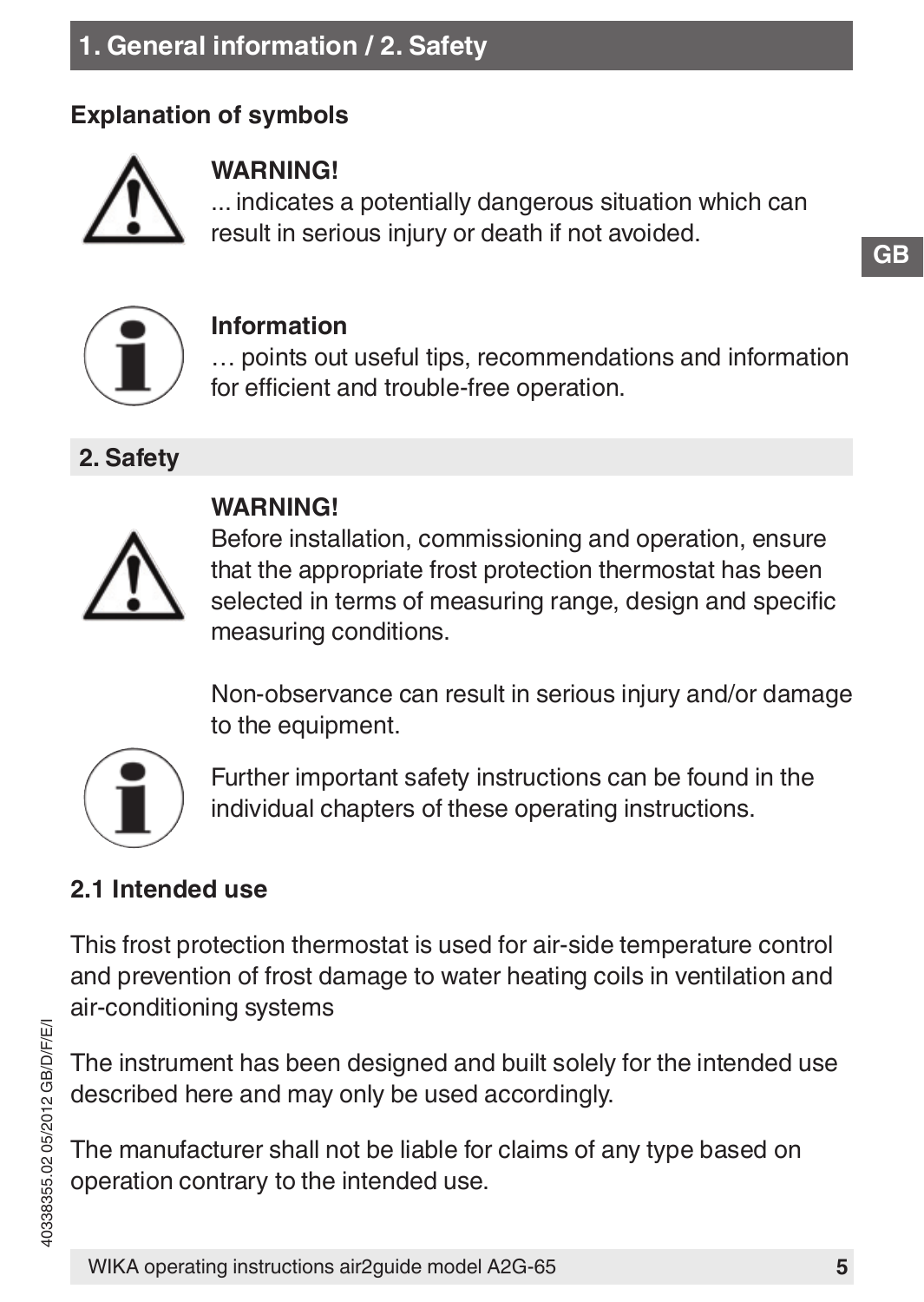# **2.2 Personnel qualification**



**GB**

# **WARNING! Risk of injury if qualification is insufficient!**

Improper handling can result in considerable injury and damage to equipment.

The activities described in these operating instructions may only be carried out by skilled personnel who have the qualifications described below.

# **Skilled personnel**

Skilled personnel are understood to be personnel who, based on their technical training, knowledge of measurement and control technology and on their experience and knowledge of country-specific regulations, current standards and directives, are capable of carrying out the work described and independently recognising potential hazards.

#### **Explanation of symbols**

# **CE, Communauté Européenne**

Instruments bearing this mark comply with the relevant European directives.

#### **3. Specifications**

**Capillary tube** Copper alloy Length 3 m, optional 1.8 or 6 m

**Capillary tube filling** R 507

**Resetting** automatic, manual optional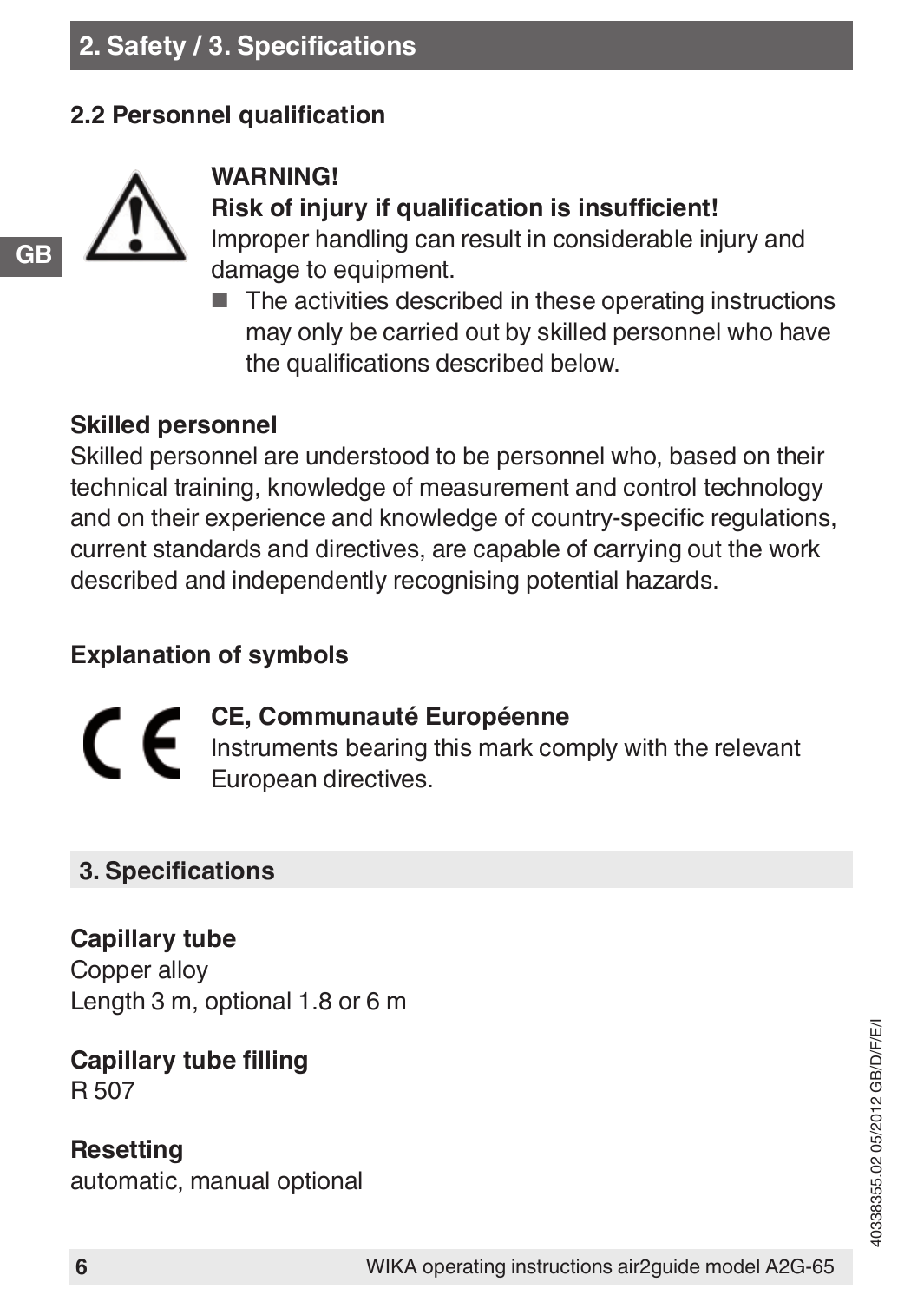# **3. Specifications**

# **Electrical connection**

Screw terminal may 2.5 mm<sup>2</sup> Cable gland M16 x 1.5

#### **Permissible temperature**

Ambient: -30 … +70 °C, max. 85 % rH, non-condensing Medium: w + minimum 2 K … 70 °C (w = selected set point)

#### **Housing material**

Lower body: PA GK30 Cover: ABS transparent

#### **Dimensions in mm**



# **Ingress protection**

IP 65 per EN 60529 / lEC 529

For further specifications see WIKA data sheet TE 62.92 and the order documentation.

**GB**

WIKA operating instructions air2guide model A2G-65 **7**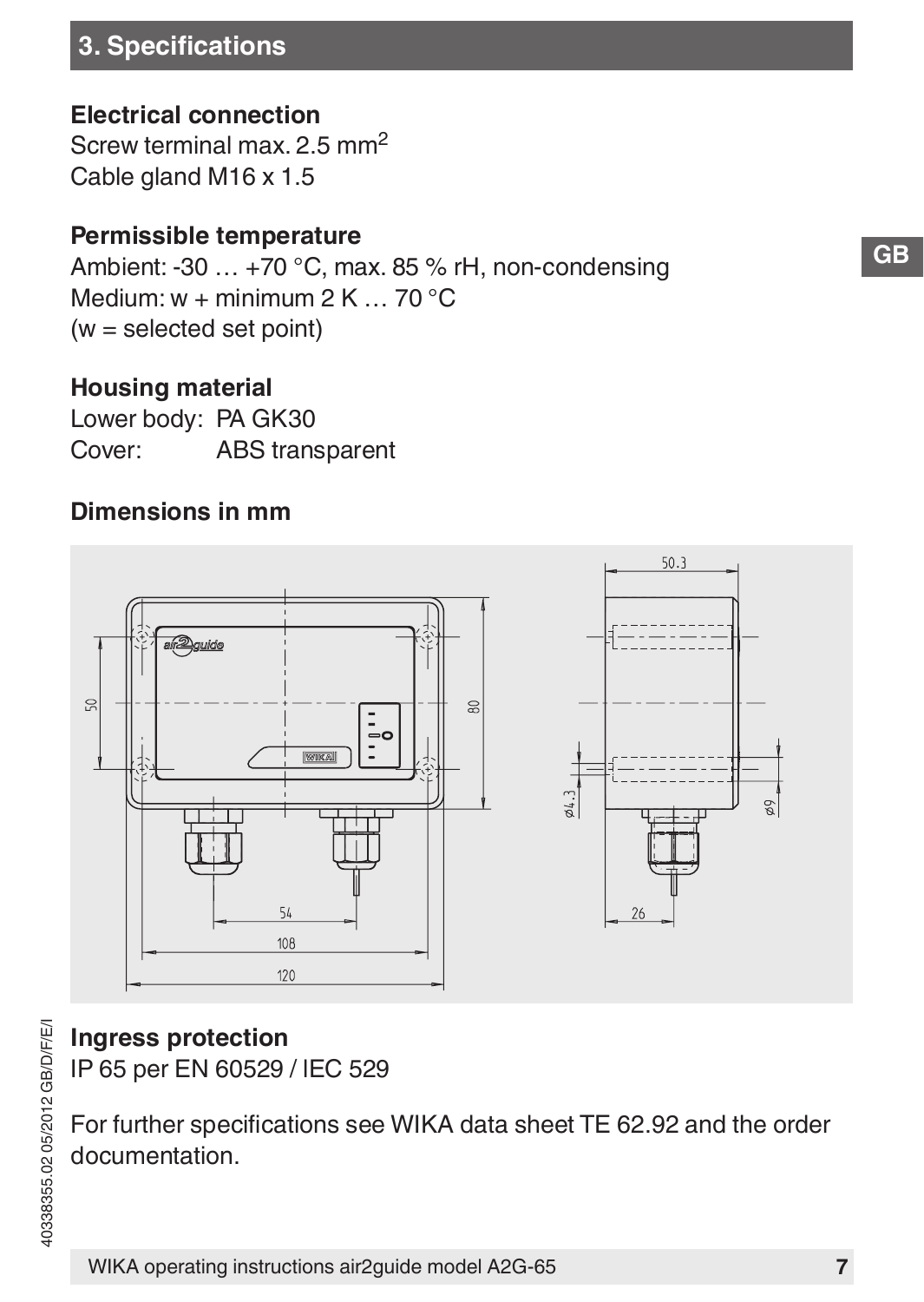# **4. Design and function**

# **Description**

# **Design**

**GB** CE conformity: 2004/108/EG Electromagnetic compatibility (EMC) Product safety: 2001/95/EC Product safety EMC: EN 60730-1: 2002 Product safety: EN 60730-1: 2002

**Adjustable range for set point**  $-10$  ...  $+15$  °C (Factory setting:  $5$  °C)

**Switching differential**

 $< 2 + 1$  °C

**Repeatability**

 $\pm$ 0.5 °C

**Sensor active length** approx. 60 cm

# **Switching output**

Changeover contact, max. AC 250 V, max. 10 A Contact material: Ag / Ni (90 % / 10 %), gold-plated (3 µm)

# **Scope of delivery**

Cross-check the scope of delivery with the delivery note.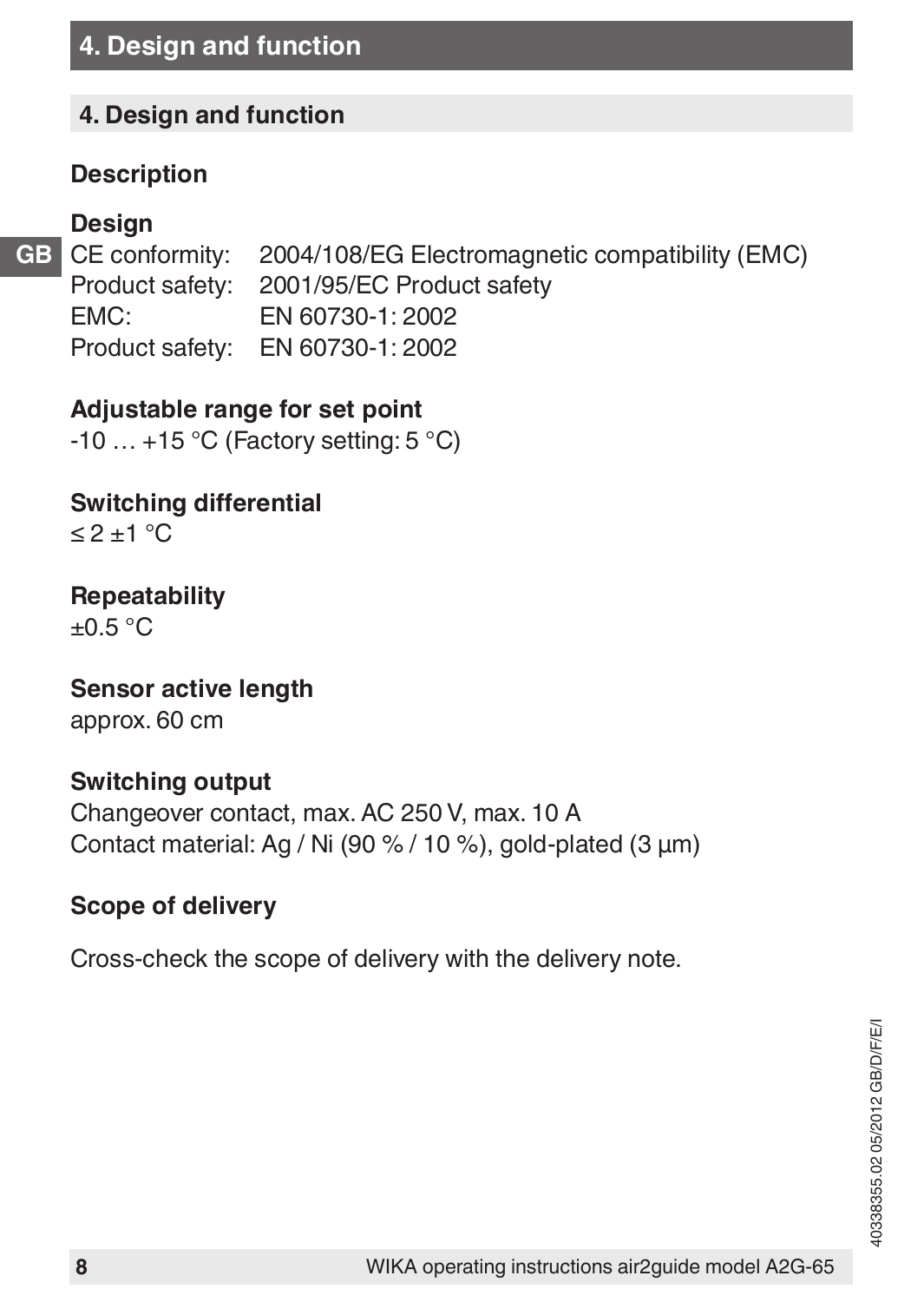# **5. Transport, packaging and storage**

# **5.1 Transport**

Check the frost protection thermostat for any damage that may have been caused during transportation. Obvious damage must be reported immediately.

# **5.2 Packaging**

Do not remove packaging until just before mounting. Keep the packaging as it will provide optimum protection during transport (e.g. change in installation site, sending for repair).

#### **5.3 Storage**

**Permissible conditions at the place of storage:** Storage temperature: -30 ... +70 °C Protect frost protection thermostat from moisture and dust.

#### **6. Commissioning, operation**

# **Installation and mechanical connection**

The ambient temperature at the frost protection thermostat housing (with the test loop) must be at least 2 °C above the selected set point. If this cannot be guaranteed (e.g. outdoors or in exposed areas), the housing and test loop must be installed inside the air handling unit.

The capillary tube must be mounted on the downstream side of the heating coil (and on the upstream side in the case of cooling coils). It should be looped diagonally across the heat exchanger pipes at a distance of approx. 5 cm and should cover the entire area evenly. For test purposes, it is recommended to have a loop of approx. 60 cm directly beneath the housing outside the entry to the duct. To prevent damage to the capillary tube, a minimum bending radius of 20 mm must be ensured. Mounting can be made easier by using capillary tube clamps (optional accessories).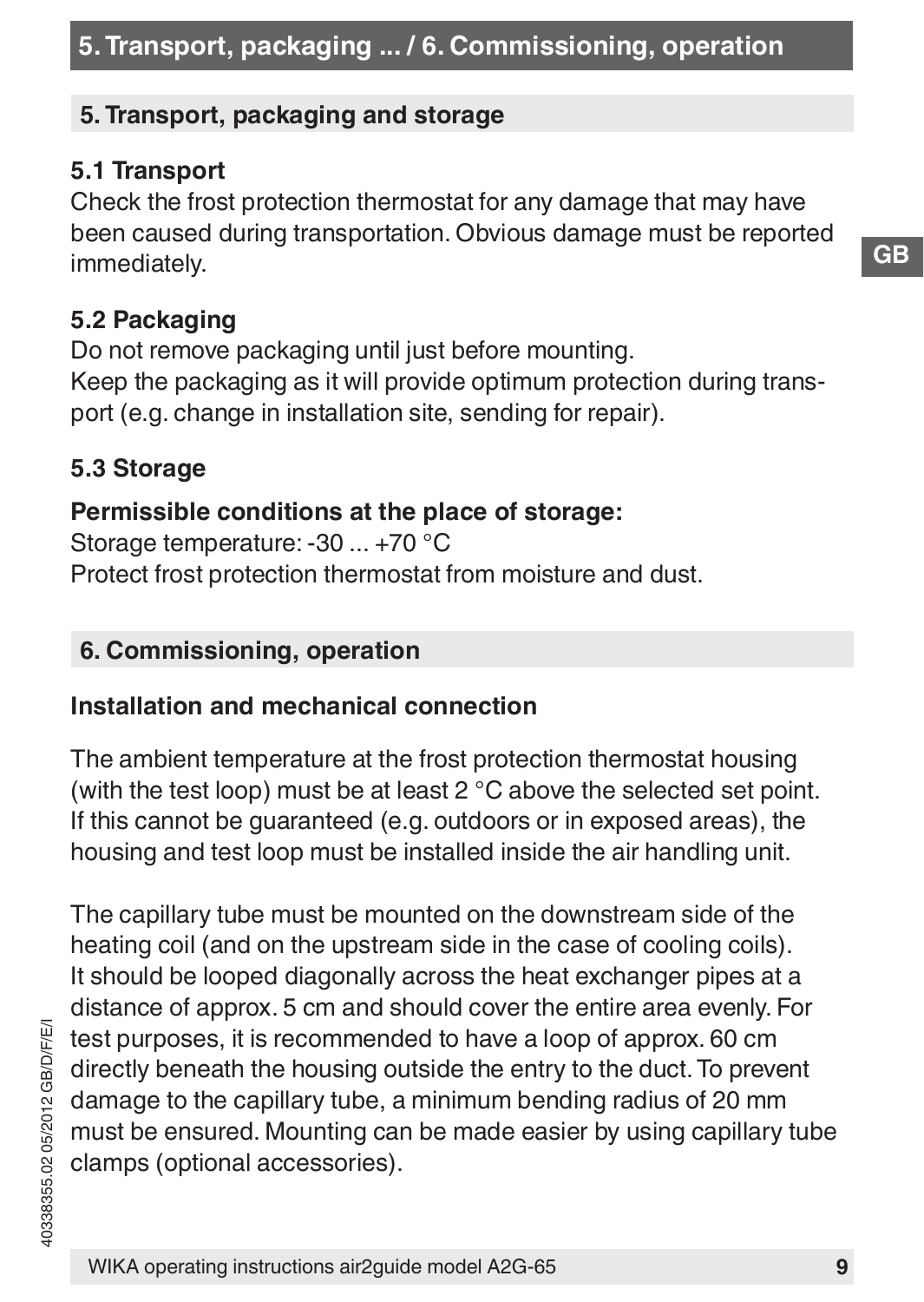# **6. Commissioning, operation**

#### **Connection diagram**

**GB**



The switch in the frost protection thermostat trips when the temperature over a capillary length of at least 60 cm drops below the selected set point (contact 1-4 makes). Simultaneously, contact 1-2 breaks and can be used as a signal contact. An automatic reset (contact 1-2 makes) occurs when the temperature once again exceeds the selected set point. The air2guide AFT is "intrinsically safe", i.e. in the event of any damage to the capillary tube diaphragm system, it automatically switches to the heating function. Contact 1-4 makes and can thus be used as an operating contact. The air temperature is measured over the full length of the sensor (capillary tube).

#### **Commissioning**

It is recommended to mount the frost protection thermostat on a special plate (slide-in module), directly downstream of the heating coil. The connecting cable must therefore be long enough to enable the plate to be inserted and removed smoothly. For heating coils with a very large cross section, several frost protection thermostats can be fitted and connected in series. In such cases, the temperature set point is set individually for each frost protection thermostat.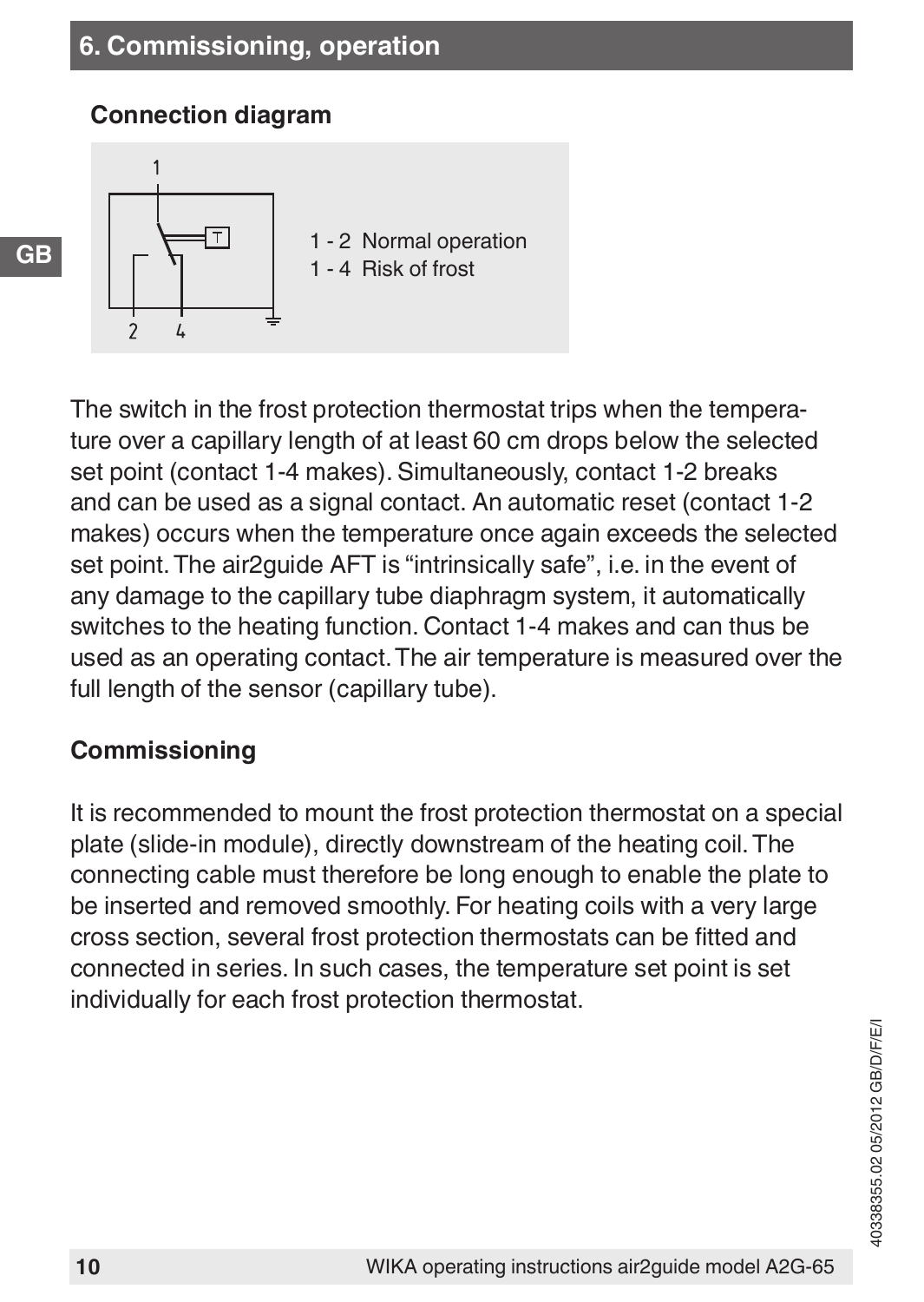#### **7. Options and accessories**

#### **Standard accessories**

- Mounting clamps, 6 pieces for 6 m long capillary tube
- 2 x grommets DA 20/80/10

#### **Options**

- Manual resetting
- Capillary tube length 1.8 or 6 m

#### **8. Maintenance and cleaning**

The frost protection thermostat is maintenance-free and offers long service life provided it is handled and operated properly.

Clean the instruments with a moist cloth (soap water).

Repairs must only be carried out by the manufacturer or appropriately qualified skilled personnel.

#### **9. Disposal**

Incorrect disposal can put the environment at risk.

Dispose of instrument components and packaging materials in an environmentally compatible way and in accordance with the countryspecific waste disposal regulations.

WIKA operating instructions air2guide model A2G-65 **11**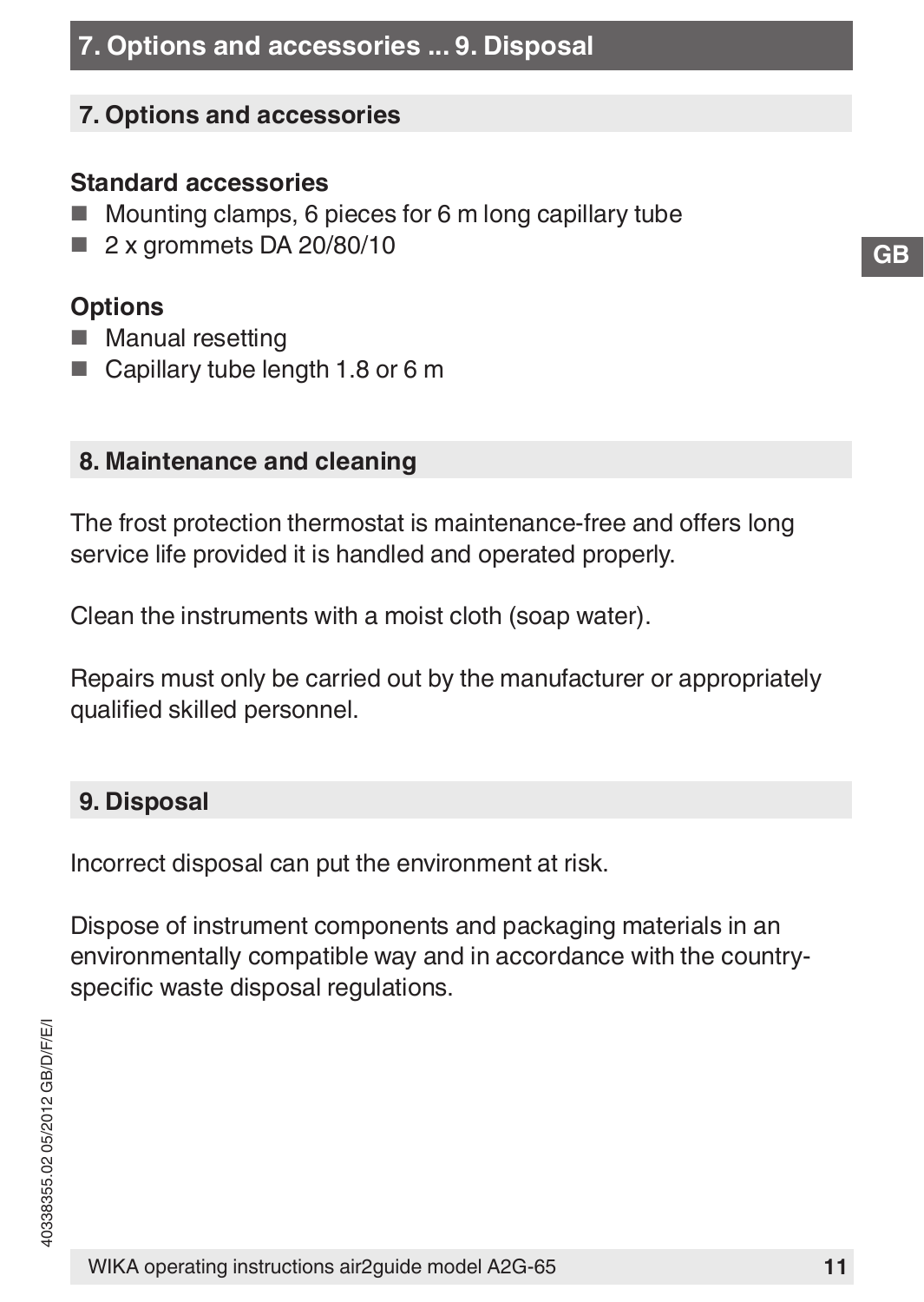**GB**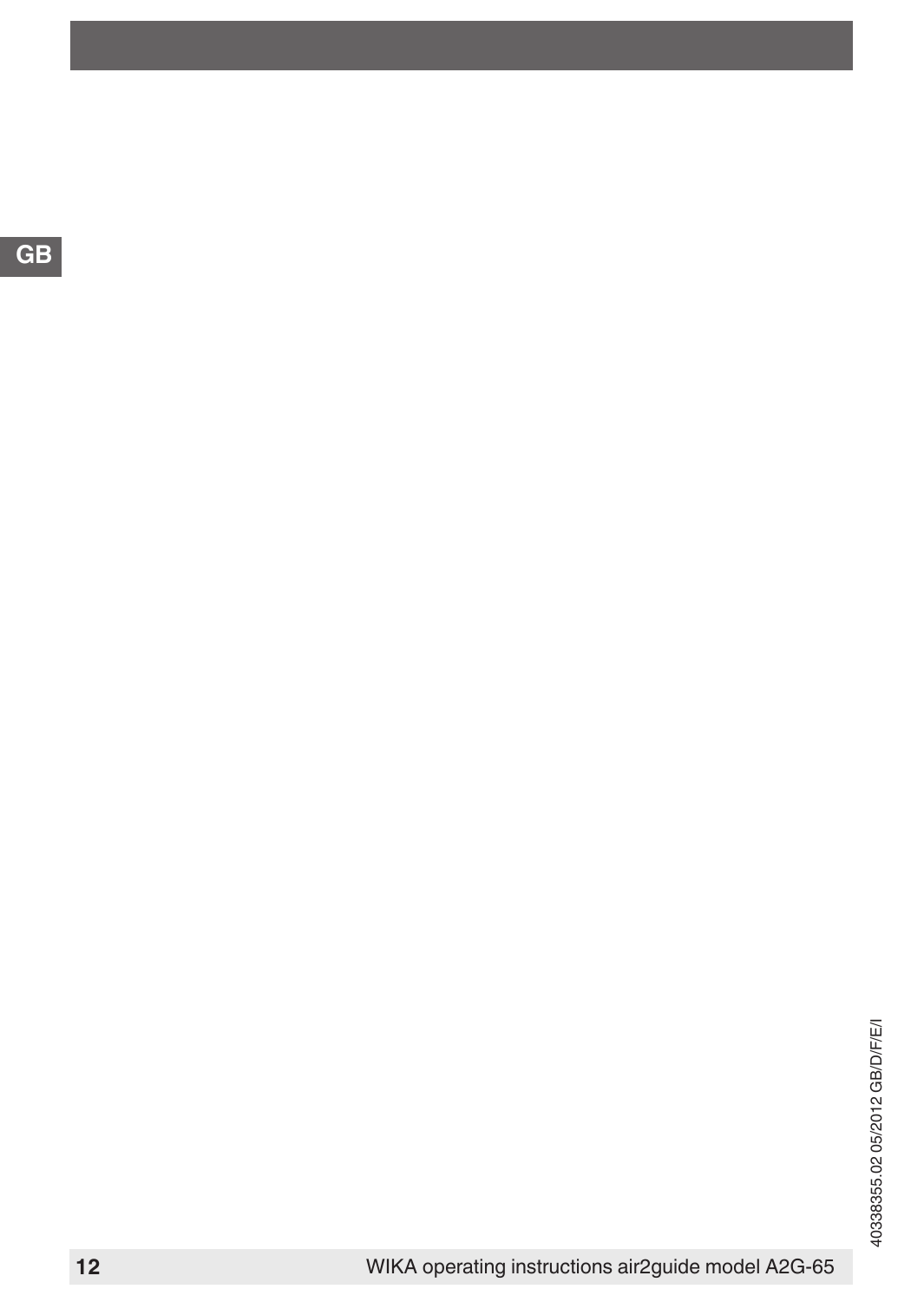# **Inhalt**

| 1. | <b>Allgemeines</b>                 | 14 |
|----|------------------------------------|----|
|    |                                    |    |
| 2. | <b>Sicherheit</b>                  | 15 |
| 3. | <b>Technische Daten</b>            | 16 |
| 4. | <b>Aufbau und Funktion</b>         | 18 |
| 5. | Transport, Verpackung und Lagerung | 19 |
| 6. | Inbetriebnahme, Betrieb            | 19 |
| 7. | Optionen und Zubehör               | 21 |
| 8. | <b>Wartung und Reinigung</b>       | 21 |
| 9. | <b>Entsorgung</b>                  | 21 |
|    |                                    |    |

**D**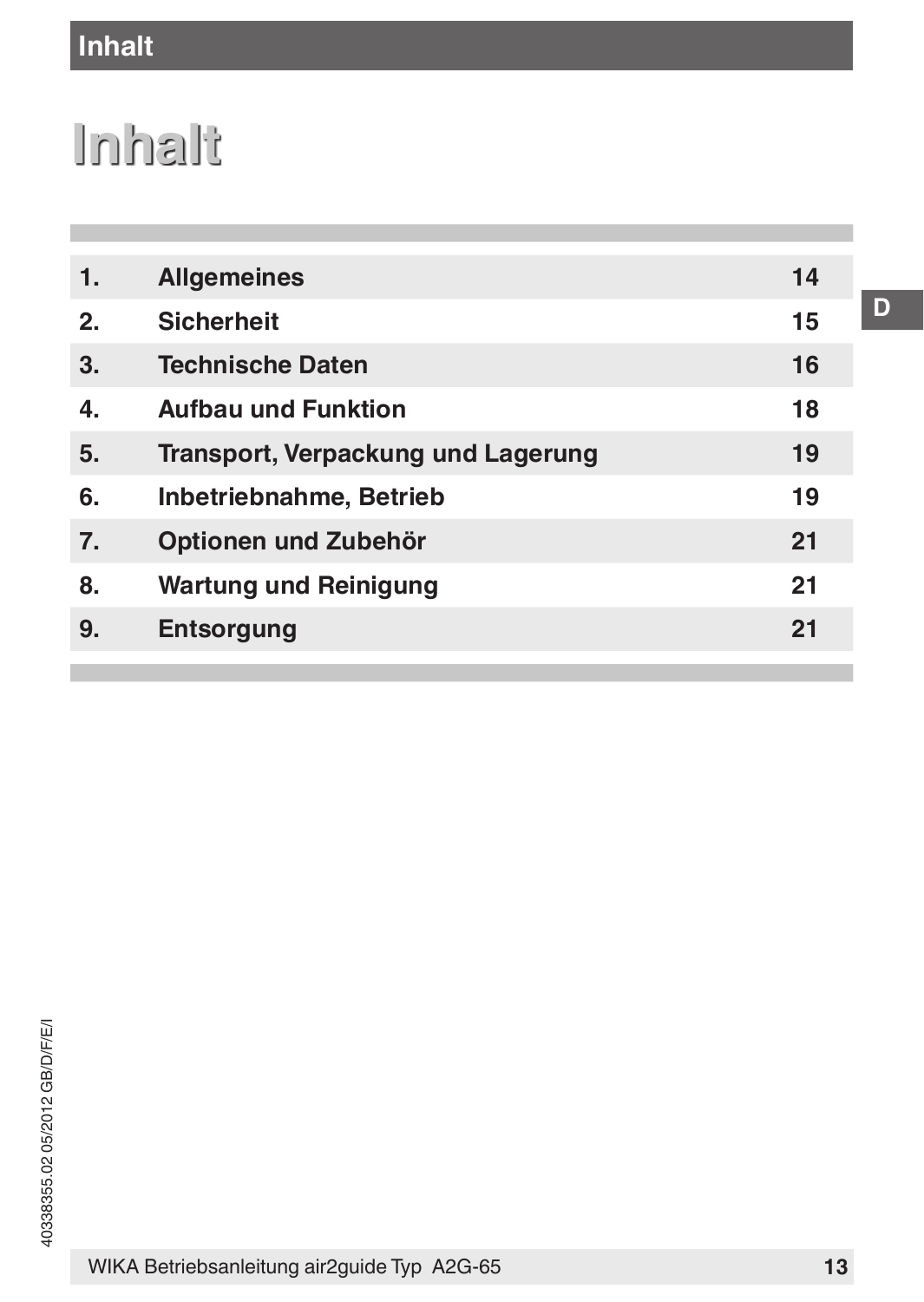#### **1. Allgemeines**

- Der in der Betriebsanleitung beschriebene Frostschutzthermostat wird nach den neuesten Erkenntnissen konstruiert und gefertigt. Alle Komponenten unterliegen während der Fertigung strengen Qualitäts- und Umweltkriterien. Unsere Managementsysteme sind nach ISO 9001 und ISO 14001 zertifiziert.
- Diese Betriebsanleitung gibt wichtige Hinweise zum Umgang mit dem Gerät. Voraussetzung für sicheres Arbeiten ist die Einhaltung aller angegebenen Sicherheitshinweise und Handlungsanweisungen.
- Die für den Einsatzbereich des Gerätes geltenden örtlichen Unfallverhütungsvorschriften und allgemeinen Sicherheitsbestimmungen einhalten.
- Die Betriebsanleitung ist Produktbestandteil und muss in unmittelbarer Nähe des Gerätes für das Fachpersonal jederzeit zugänglich aufbewahrt werden.
- Das Fachpersonal muss die Betriebsanleitung vor Beginn aller Arbeiten sorgfältig durchgelesen und verstanden haben.
- Die Haftung des Herstellers erlischt bei Schäden durch bestimmungswidrige Verwendung, Nichtbeachten dieser Betriebsanleitung, Einsatz ungenügend qualifizierten Fachpersonals sowie eigenmächtiger Veränderung am Gerät.
- Es gelten die allgemeinen Geschäftsbedingungen in den Verkaufsunterlagen.
- Technische Änderungen vorbehalten.
- Weitere Informationen:

| www.wika.de/www.wika.com |
|--------------------------|
| www.air2guide.com        |
|                          |

- zugehöriges Datenblatt: TE 62.92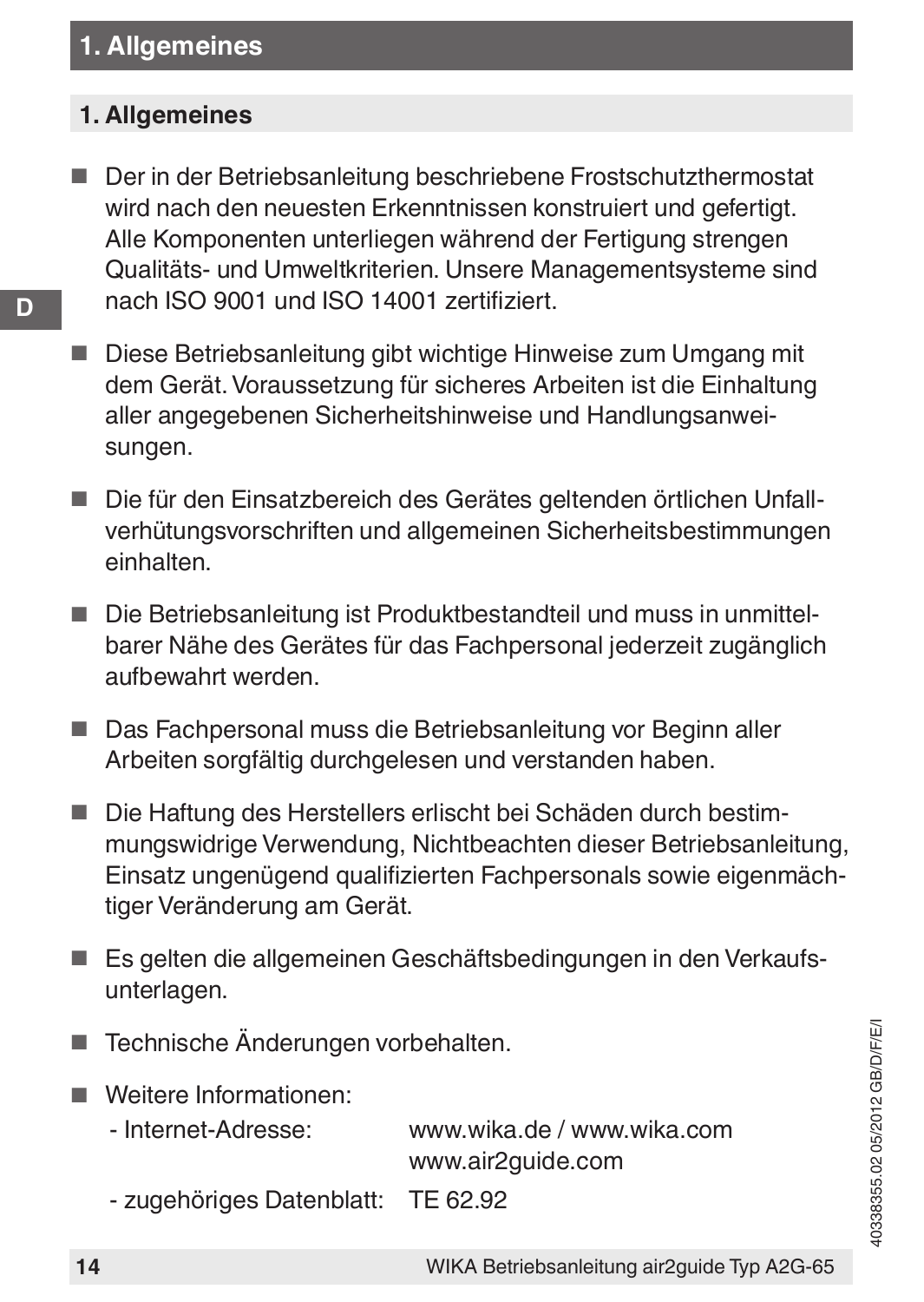# **Symbolerklärung**



# **WARNUNG!**

… weist auf eine möglicherweise gefährliche Situation hin, die zum Tod oder zu schweren Verletzungen führen kann, wenn sie nicht gemieden wird.



# **Information**

… hebt nützliche Tipps und Empfehlungen sowie Informationen für einen effizienten und störungsfreien Betrieb hervor.

# **2. Sicherheit**



#### **WARNUNG!**

Vor Montage, Inbetriebnahme und Betrieb sicherstellen, dass das richtige Frostschutzthermostat hinsichtlich Messbereich, Ausführung und spezifischen Messbedingungen ausgewählt wurde.

Bei Nichtbeachten können schwere Körperverletzungen und/oder Sachschäden auftreten.



Weitere wichtige Sicherheitshinweise befinden sich in den einzelnen Kapiteln dieser Betriebsanleitung.

# **2.1 Bestimmungsgemäße Verwendung**

Dieser Frostschutzthermostat dient zur luftseitigen Temperaturüberwachung und Verhinderung von Frostschäden von Wasser-Lufterwärmern in Lüftungs- und Klimaanlagen

Das Gerät ist ausschließlich für den hier beschriebenen bestimmungsgemäßen Verwendungszweck konzipiert und konstruiert und darf nur dementsprechend verwendet werden.

Ansprüche jeglicher Art aufgrund von nicht bestimmungsgemäßer Verwendung sind ausgeschlossen.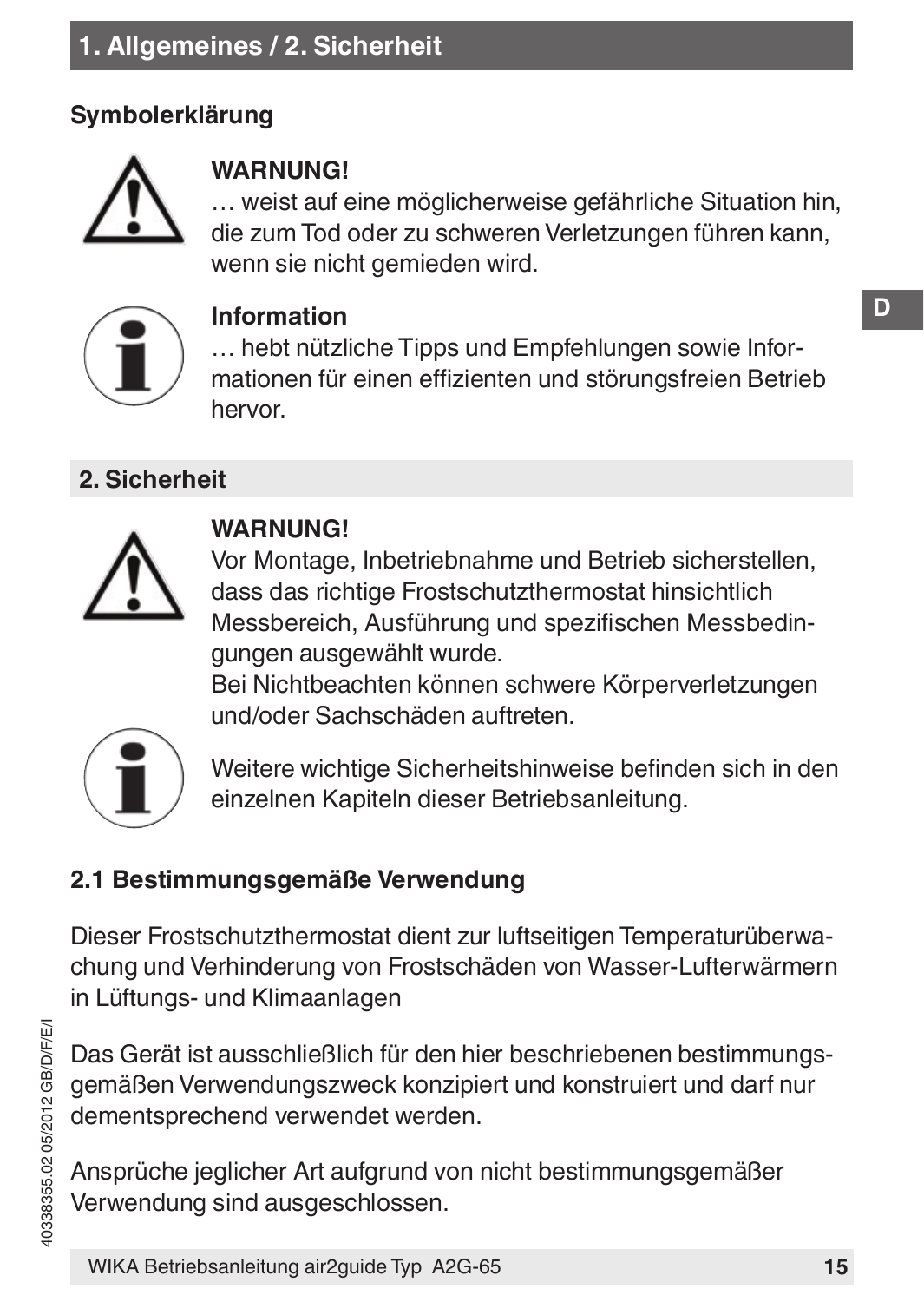# **2.2 Personalqualifikation**



**WARNUNG! Verletzungsgefahr bei unzureichender Qualifikation!** Unsachgemäßer Umgang kann zu erheblichen Personenund Sachschäden führen.

Die in dieser Betriebsanleitung beschriebenen Tätigkeiten nur durch Fachpersonal nachfolgend beschriebener Qualifikation durchführen lassen.

# **Fachpersonal**

Das Fachpersonal ist aufgrund seiner fachlichen Ausbildung, seiner Kenntnisse der Mess- und Regelungstechnik und seiner Erfahrungen sowie Kenntnis der landesspezifischen Vorschriften, geltenden Normen und Richtlinien in der Lage, die beschriebenen Arbeiten auszuführen und mögliche Gefahren selbstständig zu erkennen.

# **Symbolerklärung**

# **CE, Communauté Européenne**

Geräte mit dieser Kennzeichnung stimmen überein mit den zutreffenden europäischen Richtlinien.

#### **3. Technische Daten**

**Kapillarrohr** Kupferlegierung Länge 3 m, optional 1,8 oder 6 m

**Kapillarrohrfüllung** R 507

**Rückstellung** automatisch, optional manuell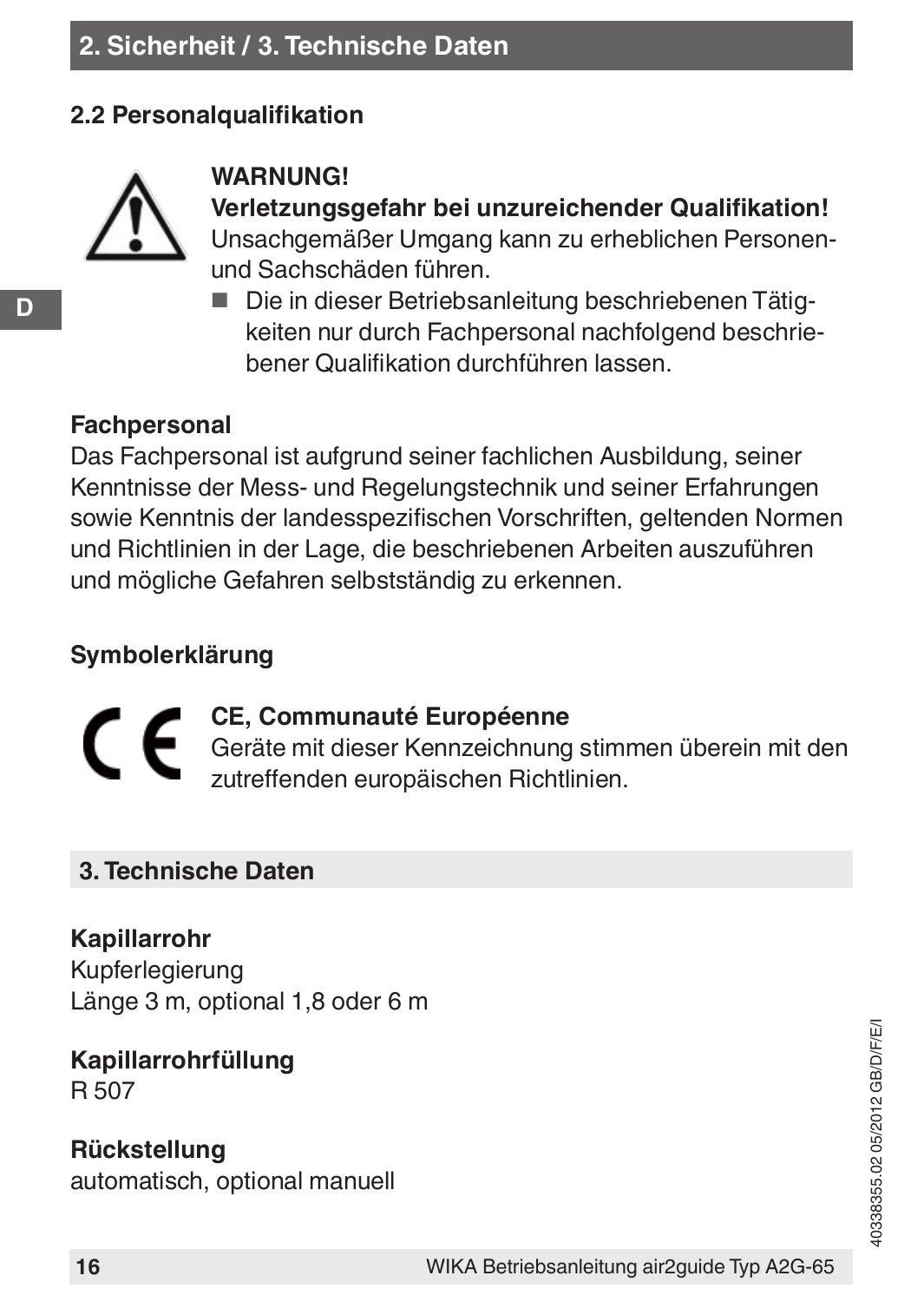# **3. Technische Daten**

# **Elektrischer Anschluss**

Schraubklemme max. 2,5 mm<sup>2</sup> Kabelverschraubung M16 x 1,5

# **Zulässige Temperatur**

Umgebung: -30 … +70 °C, max. 85 % rF, nicht kondensierend Messstoff: w + mindestens 2 K … 70 °C (w = eingestellter Sollwert)

#### **Gehäusematerial**

Unterteil: PA GK30 Deckel: ABS transparent

#### **Abmessungen in mm**



#### **Schutzart**

IP 65 nach EN 60529 / lEC 529

Weitere technische Daten siehe WIKA Datenblatt TE 62.92 und Bestellunterlagen.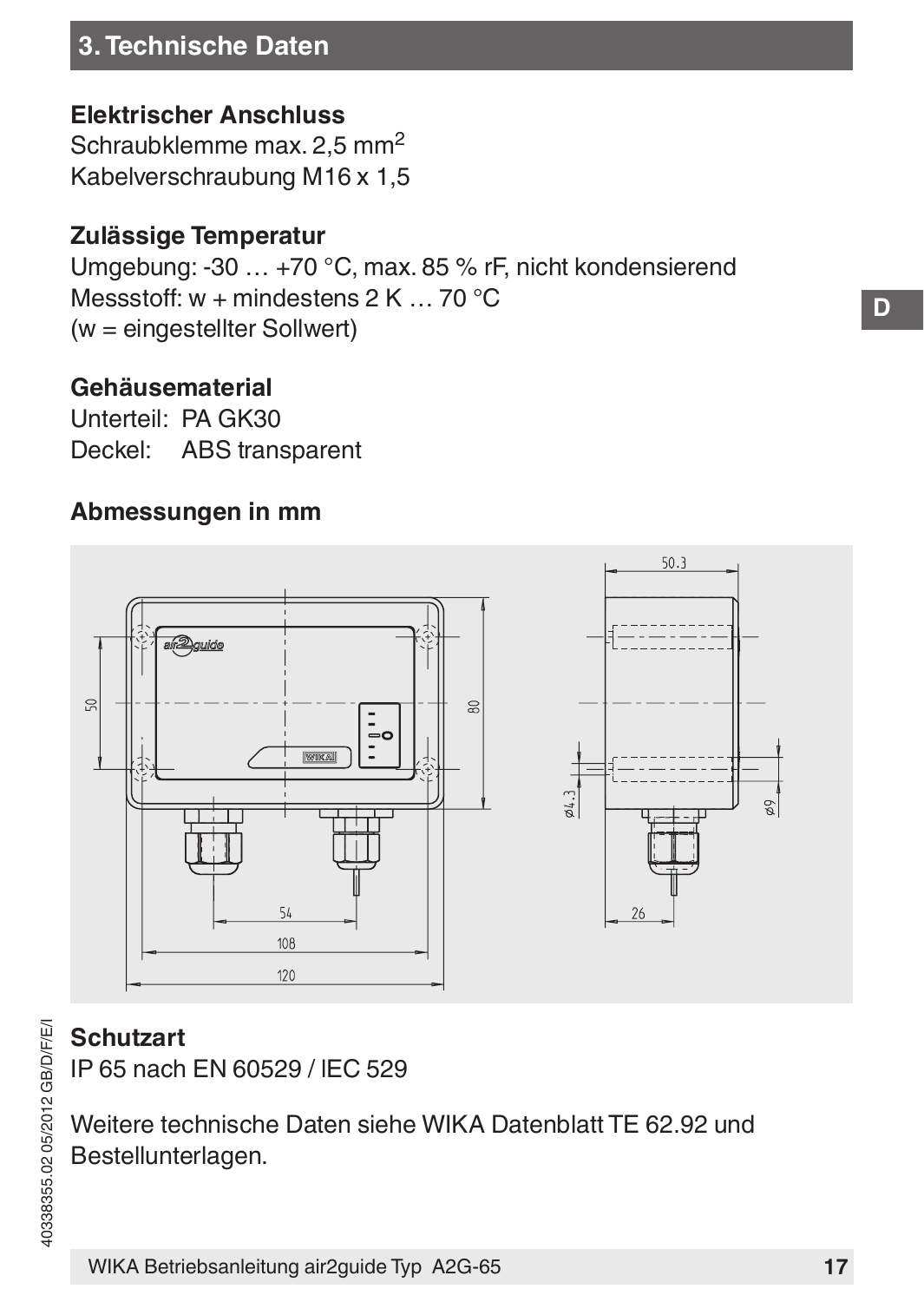#### **4. Aufbau und Funktion**

#### **Beschreibung**

# **Ausführung**<br>CE-Konformität:

Produktsicherheit: EN 60730-1: 2002

CE-Konformität: 2004/108/EG Elektromagnetische Verträglichkeit<br>Produktsicherheit: 2001/95/EG Produktsicherheit Produktsicherheit: 2001/95/EG Produktsicherheit EMV: EN 60730-1: 2002

# **Sollwert-Einstellbereich**

-10 … +15 °C (Werkeinstellung: 5 °C)

#### **Schaltdifferenz**  $< 2 + 1$  °C

**Reproduzierbarkeit**  $\pm$ 0.5 °C

**Fühleransprechlänge** ca. 60 cm

#### **Schaltausgang**

Wechslerkontakt, max. AC 250 V, max. 10 A Kontaktmaterial: Ag / Ni (90 % / 10 %), vergoldet (3 µm)

#### **Lieferumfang**

Lieferumfang mit dem Lieferschein abgleichen.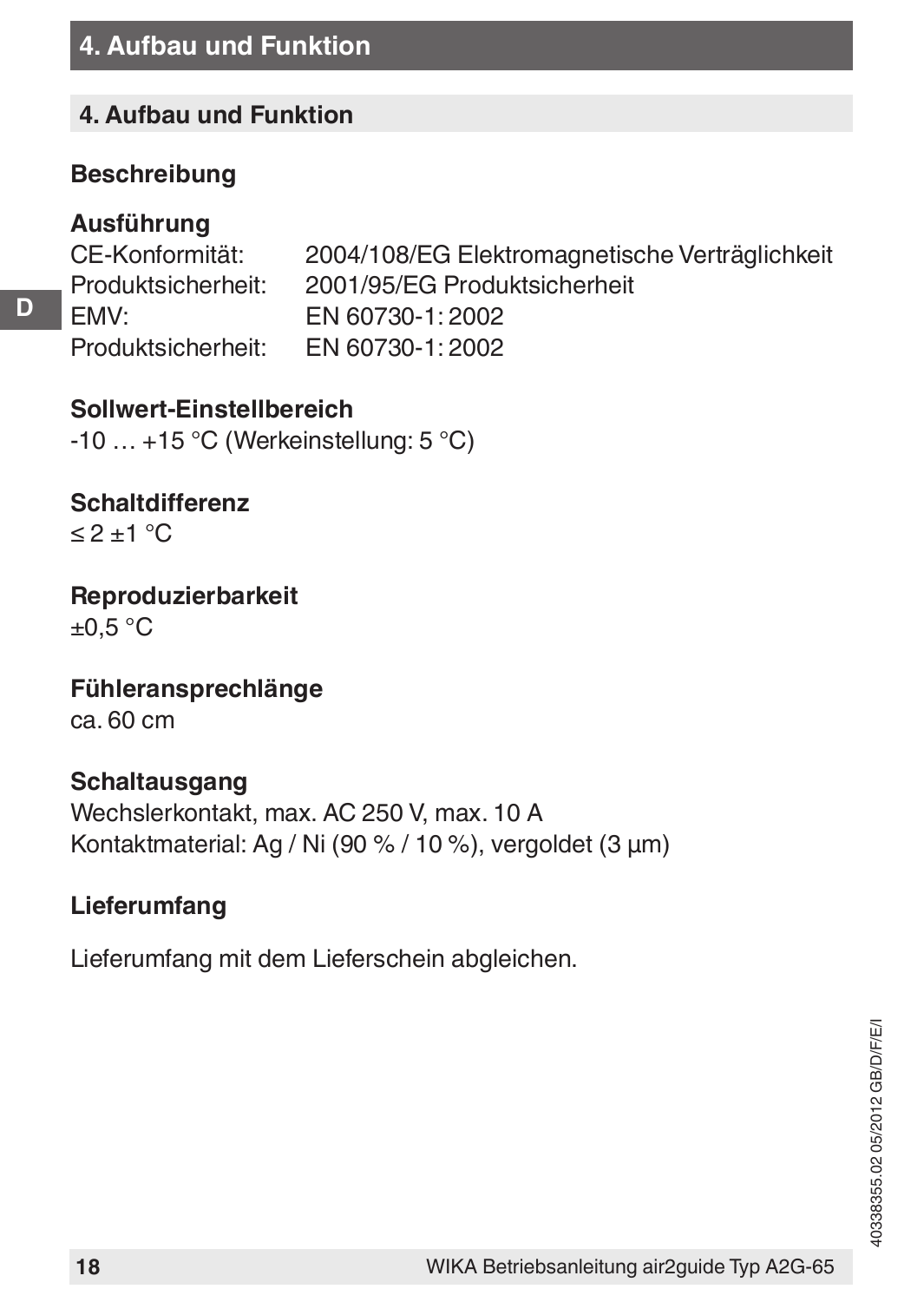# **5. Transport, Verpackung und Lagerung**

# **5.1 Transport**

Frostschutzthermostat auf eventuell vorhandene Transportschäden untersuchen. Offensichtliche Schäden unverzüglich mitteilen.

# **5.2 Verpackung**

Verpackung erst unmittelbar vor der Montage entfernen. Die Verpackung aufbewahren, denn diese bietet bei einem Transport einen optimalen Schutz (z. B. wechselnder Einbauort, Reparatursendung).

# **5.3 Lagerung**

# **Zulässige Bedingungen am Lagerort**

Lagertemperatur: -30 ... +70 °C Frostschutzthermostat vor Feuchtigkeit und Staub schützen.

# **6. Inbetriebnahme, Betrieb**

# **Installation und mechanischer Anschluss**

Die Umgebungstemperatur beim Frostschutzthermostatgehäuse (mit Testschlaufe) muss mindestens 2 °C höher sein als der eingestellte Sollwert. Ist dies nicht gewährleistet, z. B. im Freien oder in ungeschützten Räumen, muss das Gehäuse mit der Testschlaufe im Innern des Zuluftgerätes montiert werden.

Das Kapillarrohr wird auf der warmen Seite des zu schützenden Lufterwärmers (bei Luftkühlern vor dem Luftkühlen) im Abstand von ca. 5 cm quer zu den Wärmetauscherrohren gleichmäßig über die ganze Fläche verlegt. Es wird empfohlen, für Testzwecke eine Schlaufe von ca. 60 cm direkt unter dem Gehäuse und vor dem Eintritt in den Luftkanal anzubringen. Damit das Kapillarrohr nicht beschädigt wird, ist ein minimaler Biegeradius von 20 mm einzuhalten. Die Montage wird durch Verwendung der im Zubehör erhältlichen Montageklammern vereinfacht.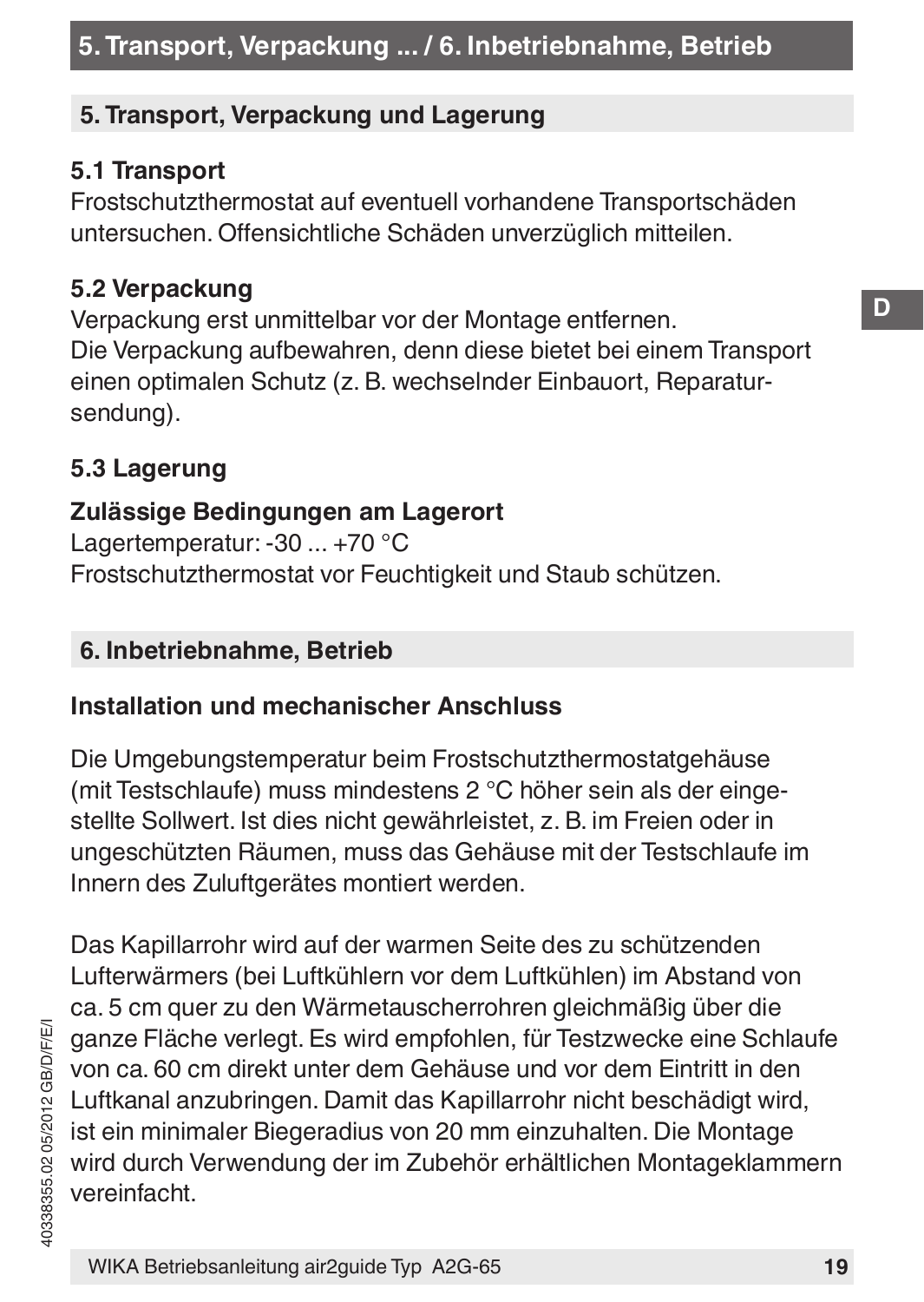# **6. Inbetriebnahme, Betrieb**



Der Schalter im Frostschutzthermostat spricht an, wenn die Temperatur auf einer Kapillarrohrlänge von mindestens 60 cm den eingestellten Temperatursollwert unterschreitet (schließt Kontakt 1-4). Kontakt 1-2 öffnet gleichzeitig und kann als Signalkontakt verwendet werden. Die Rückstellung erfolgt automatisch (Kontakt schließt 1-2), wenn die Temperatur wieder über den eingestellten Sollwert ansteigt. Der air2guide AFT ist "eigensicher", d. h. bei Beschädigung des Kapillarrohr-Membransystems schaltet er automatisch in die Heizfunktion. Kontakt 1-4 schließt und kann deshalb als Arbeitskontakt verwendet werden. Die Lufttemperatur wird über die ganze Fühlerlänge (Kapillarrohr) erfasst.

#### **Inbetriebnahme**

Es ist empfehlenswert, den Frostschutzthermostat auf eine dazu bestimmte Schublade (Kanaleinschub) unmittelbar nach dem Lufterwärmer zu montieren. Dabei ist auf ein genügend langes Anschlusskabel für ungehindertes Ein- und Ausfahren der Schublade zu achten. Bei Lufterwärmern mit sehr großem Querschnitt können mehrere Frostschutzschalter montiert und seriell verdrahtet werden. In solchen Fällen ist der Temperatursollwert bei jedem Frostschutzschalter individuell einzustellen.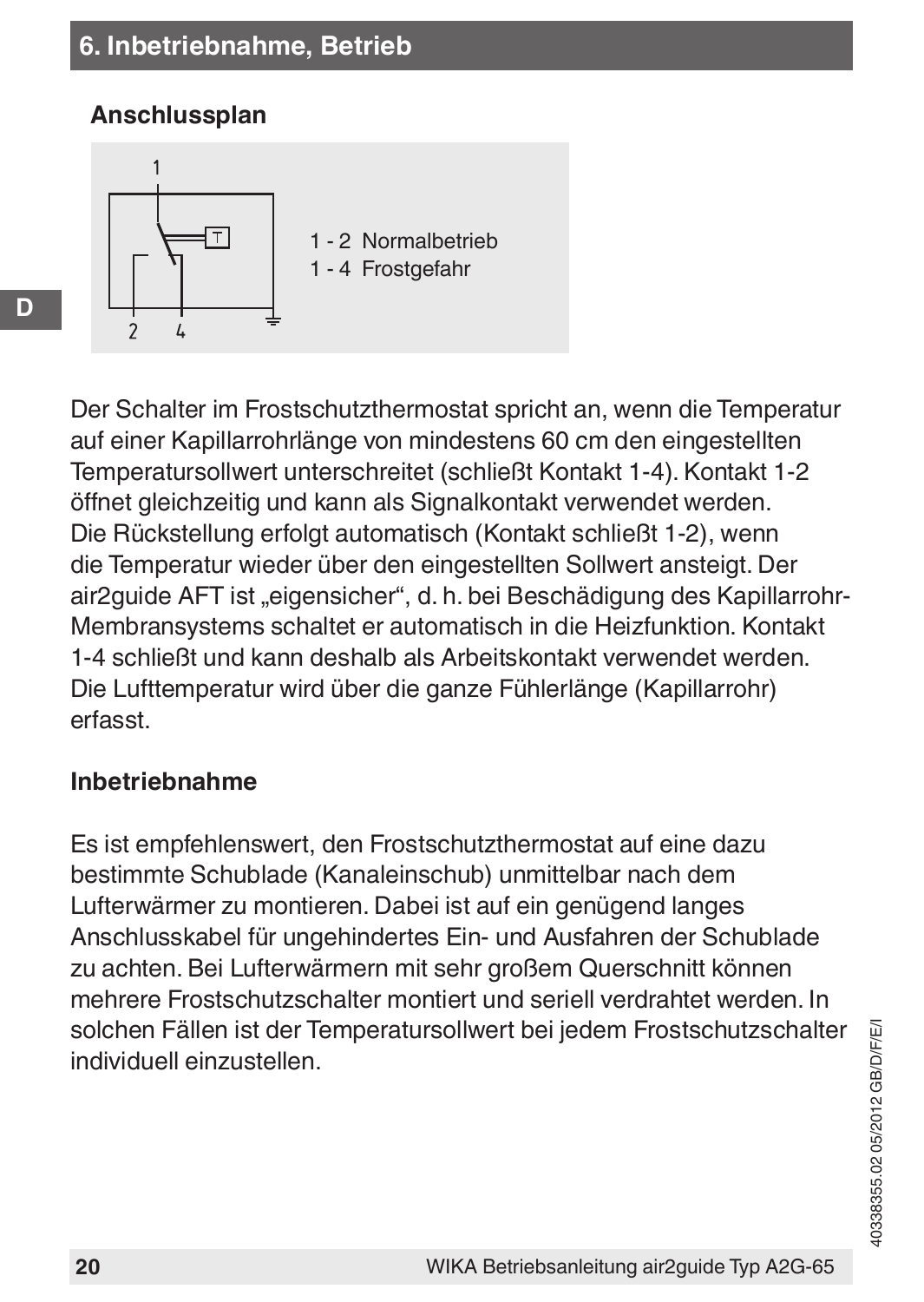#### **7. Optionen und Zubehör**

#### **Standardzubehör**

- Montageklammern, 6 Stück bei 6 m Kapillarrohrlänge
- 2 x Durchführungstüllen DA 20/80/10

#### **Optionen**

- Manuelle Rückstellung
- Kapillarrohrlänge 1,8 oder 6 m

#### **8. Wartung und Reinigung**

Der Frostschutzthermostat ist wartungsfrei und zeichnet sich bei sachgemäßer Behandlung und Bedienung durch eine hohe Lebensdauer aus.

Reinigen der Geräte mit einem (in Seifenlauge) angefeuchteten Tuch.

Reparaturen sind ausschließlich vom Hersteller oder entsprechend qualifiziertem Fachpersonal durchzuführen.

#### **9. Entsorgung**

Durch falsche Entsorgung können Gefahren für die Umwelt entstehen.

Gerätekomponenten und Verpackungsmaterialien entsprechend den landesspezifischen Abfallbehandlungs- und Entsorgungsvorschriften umweltgerecht entsorgen.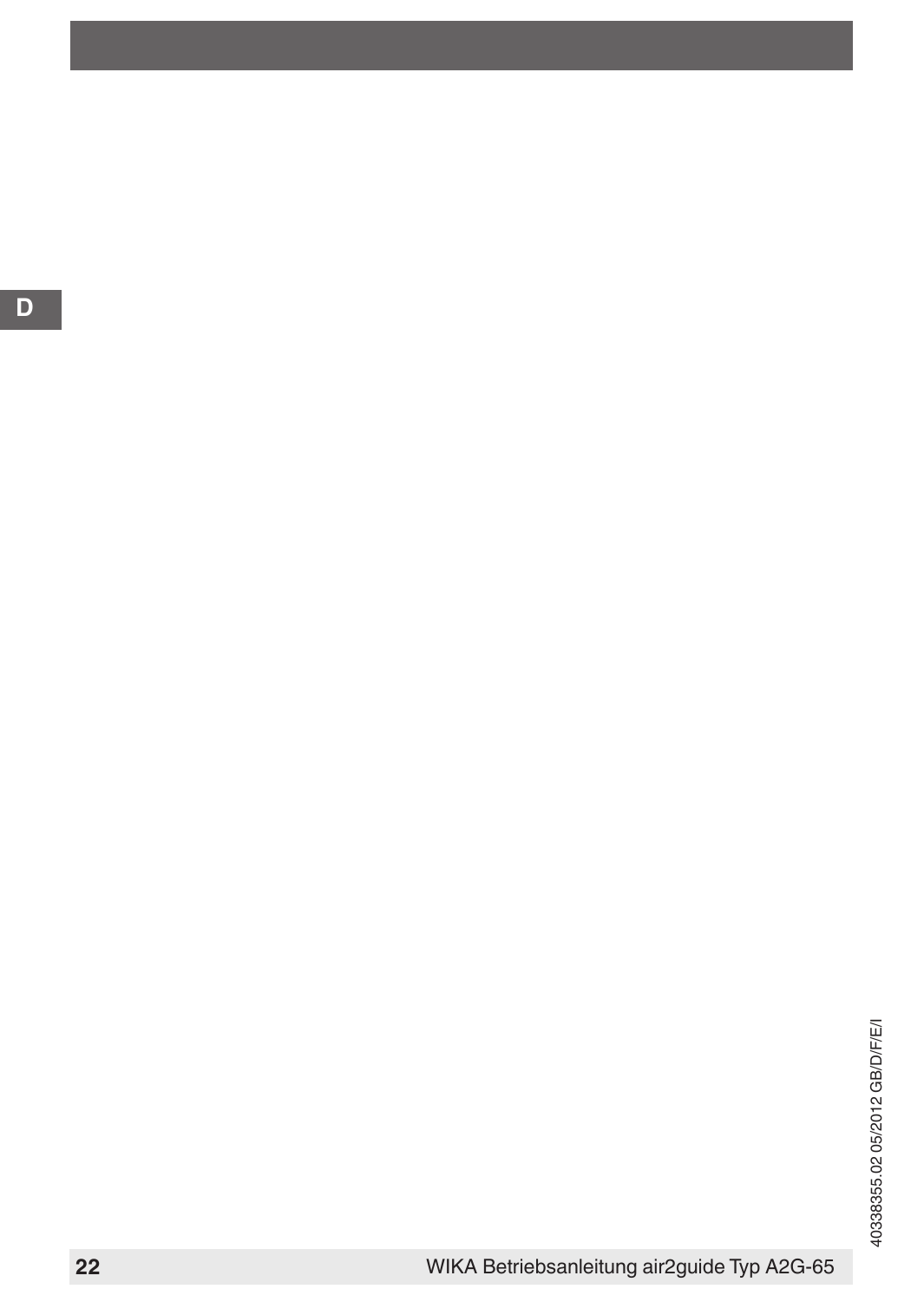# **Sommaire**

| 1.             | Généralités                      | 24 |
|----------------|----------------------------------|----|
| 2.             | Sécurité                         | 25 |
| 3.             | <b>Spécifications</b>            | 26 |
| 4.             | <b>Conception et fonction</b>    | 28 |
| 5.             | Transport, emballage et stockage | 29 |
| 6.             | Mise en service, exploitation    | 29 |
| 7 <sub>1</sub> | <b>Options et accessoires</b>    | 31 |
| 8.             | Entretien et nettoyage           | 31 |
| 9.             | Mise au rebut                    | 31 |
|                |                                  |    |

Mode d´emploi WIKA air2guide type A2G-65 **23**

**F**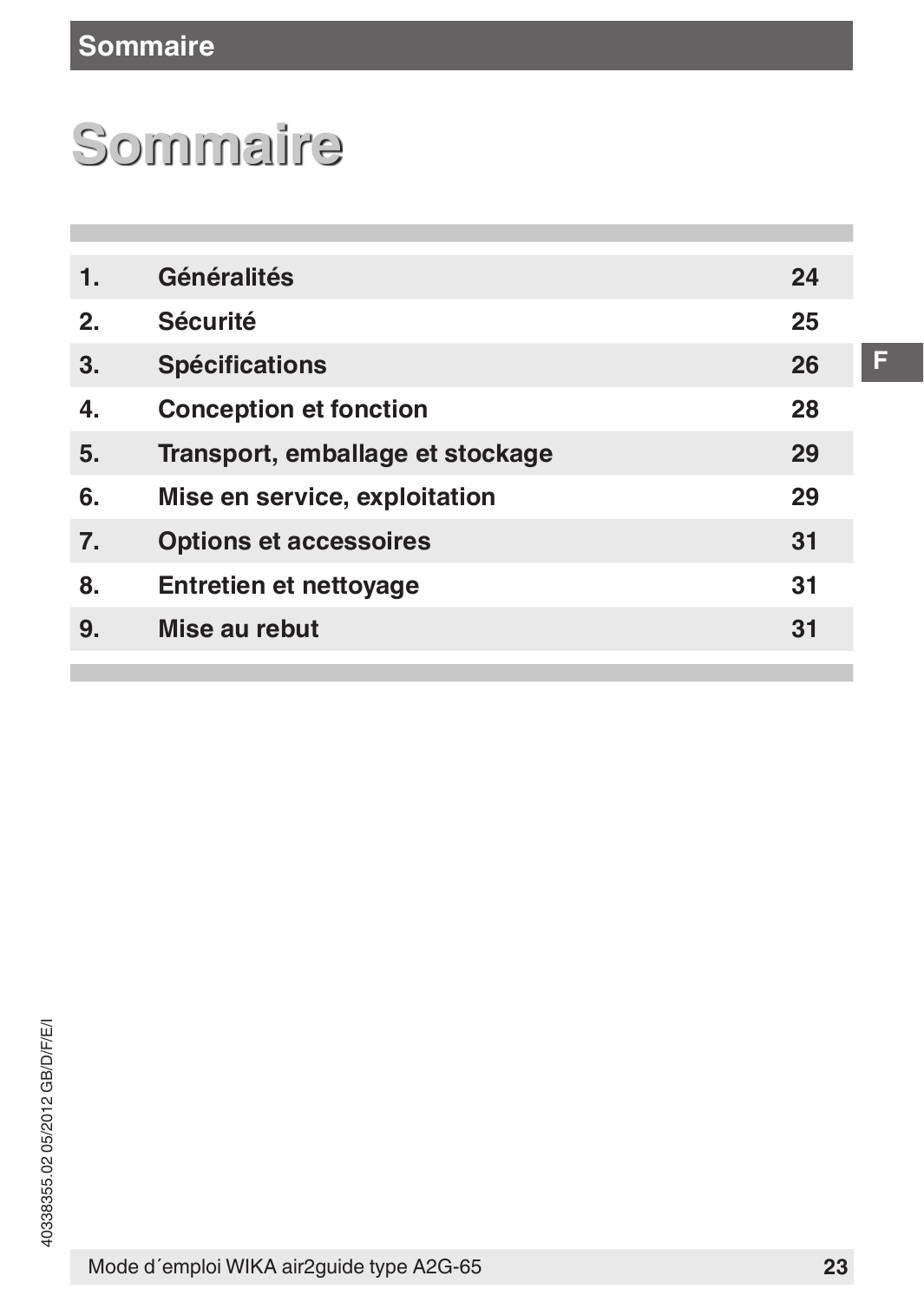# **1. Généralités**

#### **1. Généralités**

- Le thermostat antigel décrit dans le mode d'emploi est concu et fabriqué selon les dernières technologies en vigueur. Tous les composants sont soumis à des critères de qualité et d'environnement stricts durant la fabrication. Nos systèmes de gestion sont certifiés selon ISO 9001 et ISO 14001.
- **F**
	-
- Ce mode d'emploi donne des indications importantes concernant l'utilisation de l'instrument. Il est possible de travailler en toute sécurité avec ce produit en respectant toutes les consignes de sécurité et d'utilisation.
- Respecter les prescriptions locales de prévention contre les accidents et les prescriptions générales de sécurité en vigueur pour le domaine d'application de l'instrument.
- Le mode d'emploi fait partie du produit et doit être conservé à proximité immédiate de l'instrument et être accessible à tout moment pour le personnel qualifié.
- Le personnel qualifié doit, avant de commencer toute opération, avoir lu soigneusement et compris le mode d'emploi.
- La responsabilité du fabricant n'est pas engagée en cas de dommages provoqués par une utilisation non conforme à l'usage prévu, de non respect de ce mode d'emploi, d'utilisation de personnel peu qualifié de même qu'en cas de modifications de l'instrument effectuées par l'utilisateur.
- Les conditions générales de vente mentionnées dans les documents de vente s'appliquent.
- Sous réserve de modifications techniques.
- Pour obtenir d'autres informations :
	- Consulter notre site internet : www.wika.fr

www.air2guide.com

- Fiche technique correspondante : TE 62.92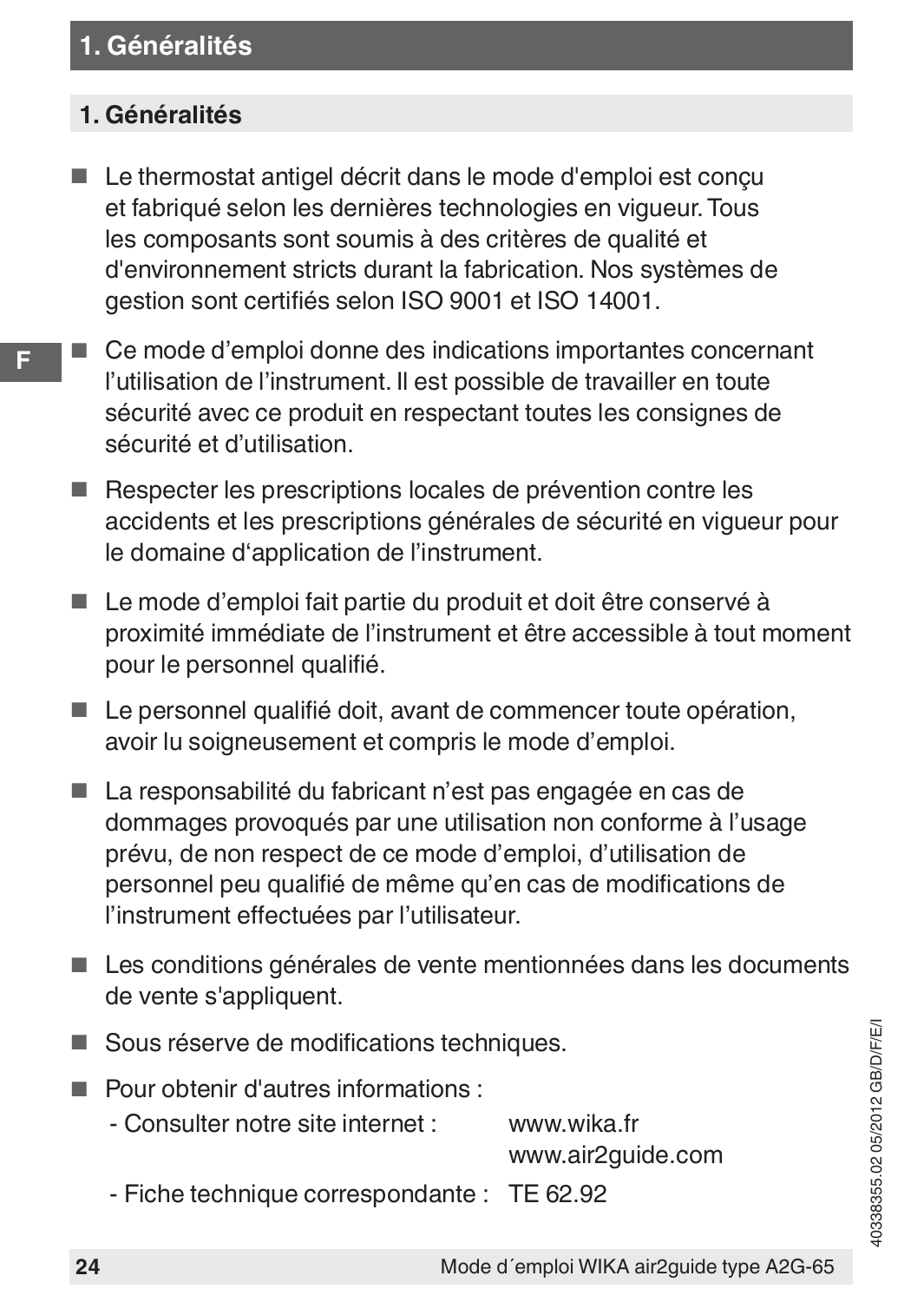# **Explication des symboles**



# **AVERTISSEMENT !**

… indique une situation présentant des risques susceptibles de provoquer la mort ou des blessures graves si elle n'est pas évitée.



#### **Information**

… met en exergue les conseils et recommandations utiles de même que les informations permettant d'assurer un fonctionnement efficace et normal.

# **2. Sécurité**



#### **AVERTISSEMENT !**

Avant le montage, la mise en service et le fonctionnement, s'assurer que le thermostat antigel a été choisi de façon adéquate, en ce qui concerne la plage de mesure, la version et les conditions de mesure spécifiques.



Un non-respect de cette consigne peut entraîner des blessures corporelles graves et/ou des dégâts matériels.

Vous trouverez d'autres consignes de sécurité dans les sections individuelles du présent mode d'emploi.

# **2.1 Utilisation conforme à l'usage prévu**

Ce thermostat de protection contre le gel est utilisé pour le contrôle de la température de l'air et pour protéger les résistances chauffantes dans les systèmes de ventilation et de conditionnement d'air contre les dégats causés par le gel.

L'instrument est conçu et construit exclusivement pour une utilisation conforme à l'usage prévu décrit ici et ne doit être utilisé qu'en conséquence.

Aucune réclamation ne peut être recevable en cas d'utilisation non conforme à l'usage prévu.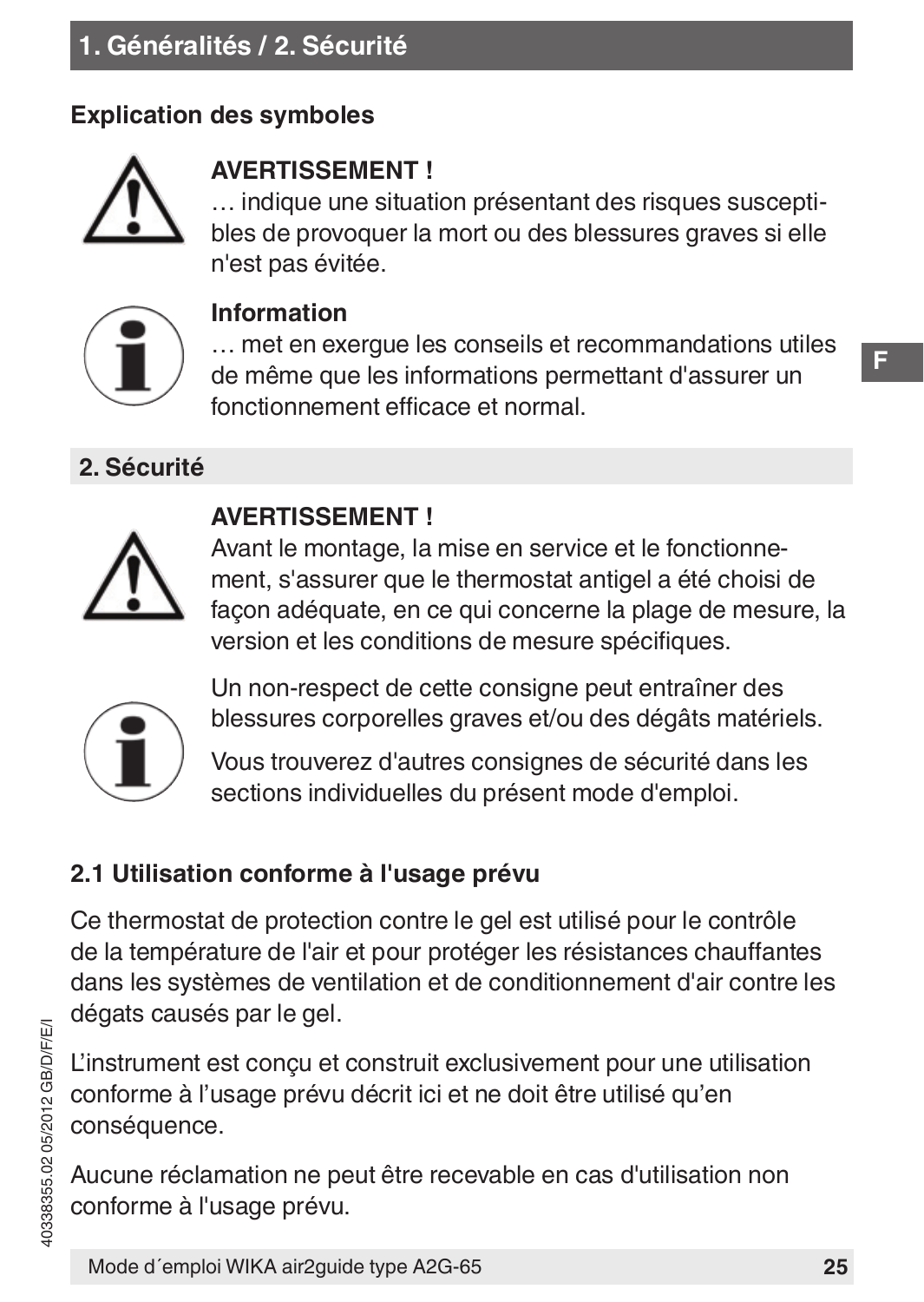#### **2.2 Qualification du personnel**



#### **AVERTISSEMENT ! Danger de blessure en cas de qualification insuffisante!**

Une utilisation non conforme peut entraîner d'importants dommages corporels et matériels.

■ Les opérations décrites dans ce mode d'emploi ne doivent être effectuées que par un personnel ayant la qualification décrite ci-après.

#### **Personnel qualifié**

Le personnel qualifié est, en raison de sa formation spécialisée, de ses connaissances dans le domaine de la technique de mesure et de régulation et de ses expériences de même que de sa connaissance des prescriptions nationales des normes et directives en vigueur, en mesure d'effectuer les travaux décrits et de reconnaître automatiquement les dangers potentiels.

#### **Explication des symboles**

#### **CE, Communauté Européenne**

Les appareils avec ce marquage sont conformes aux directives européennes pertinentes.

#### **3. Spécifications**

#### **Tube capillaire**

Alliage de cuivre Longueur 3 m, en option 1,8 ou 6 m

#### **Matière de remplissage du tube capillaire** R 507

**Mise à zéro** automatique, manuelle (en option)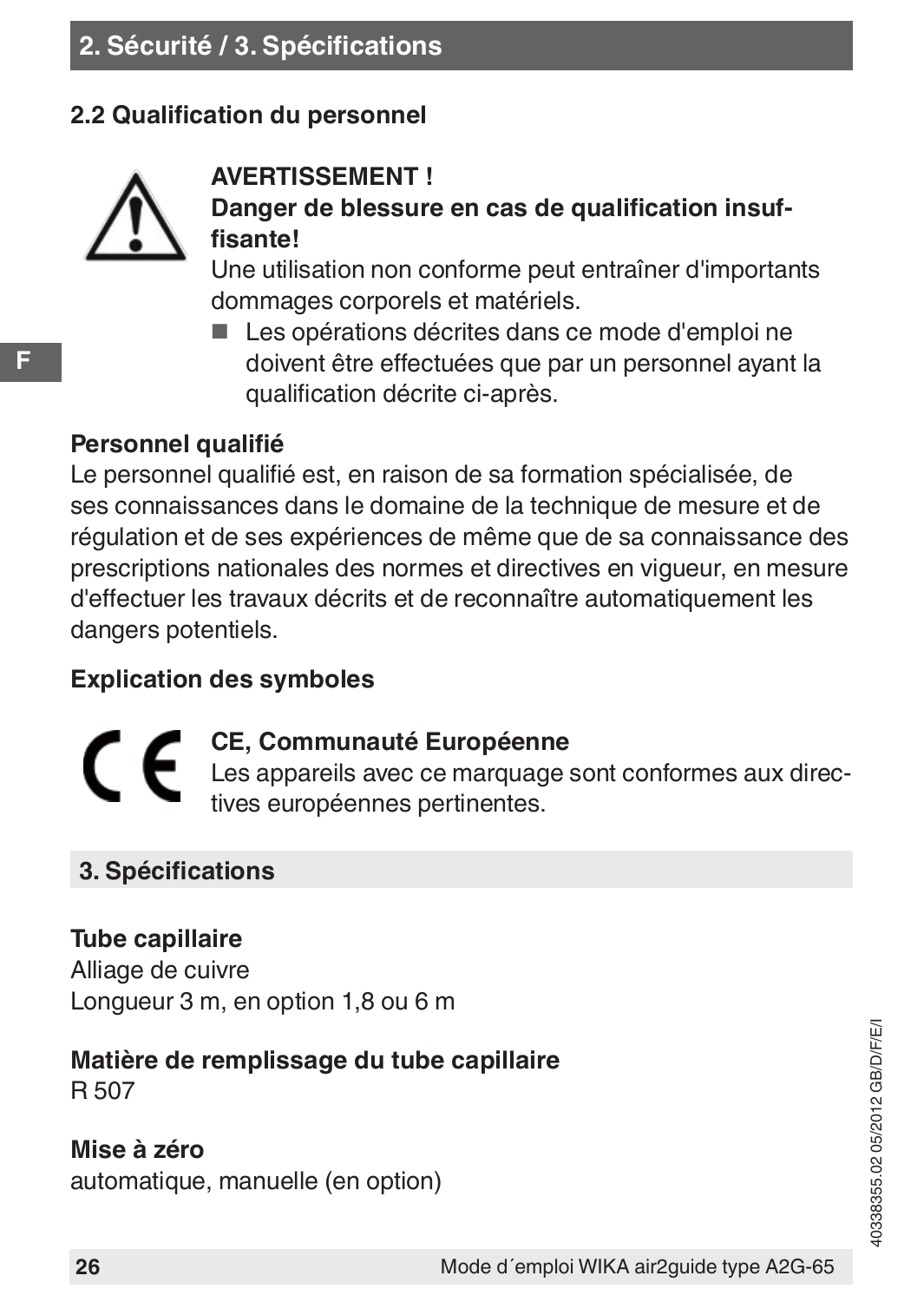# **3. Spécifications**

# **Raccordement électrique**

Borne à vis max. 2,5 mm<sup>2</sup> Passe-câble M16 x 1,5

# **Température admissible**

Environnement: -30 … +70 °C, max. 85 % rH, sans condensation Fluide: w + minimum 2 K ... 70 °C (W = point de réglage choisi)

# **Matériau du boîtier**

Partie inférieure : PA GK30 Revêtement : ABS transparent

#### **Dimensions en mm**



# **Indice de protection**

IP 65 selon EN 60529 / lEC 529

Pour de plus amples spécifications, voir la fiche technique WIKA TE 62.92 et la documentation de commande.

Mode d´emploi WIKA air2guide type A2G-65 **27**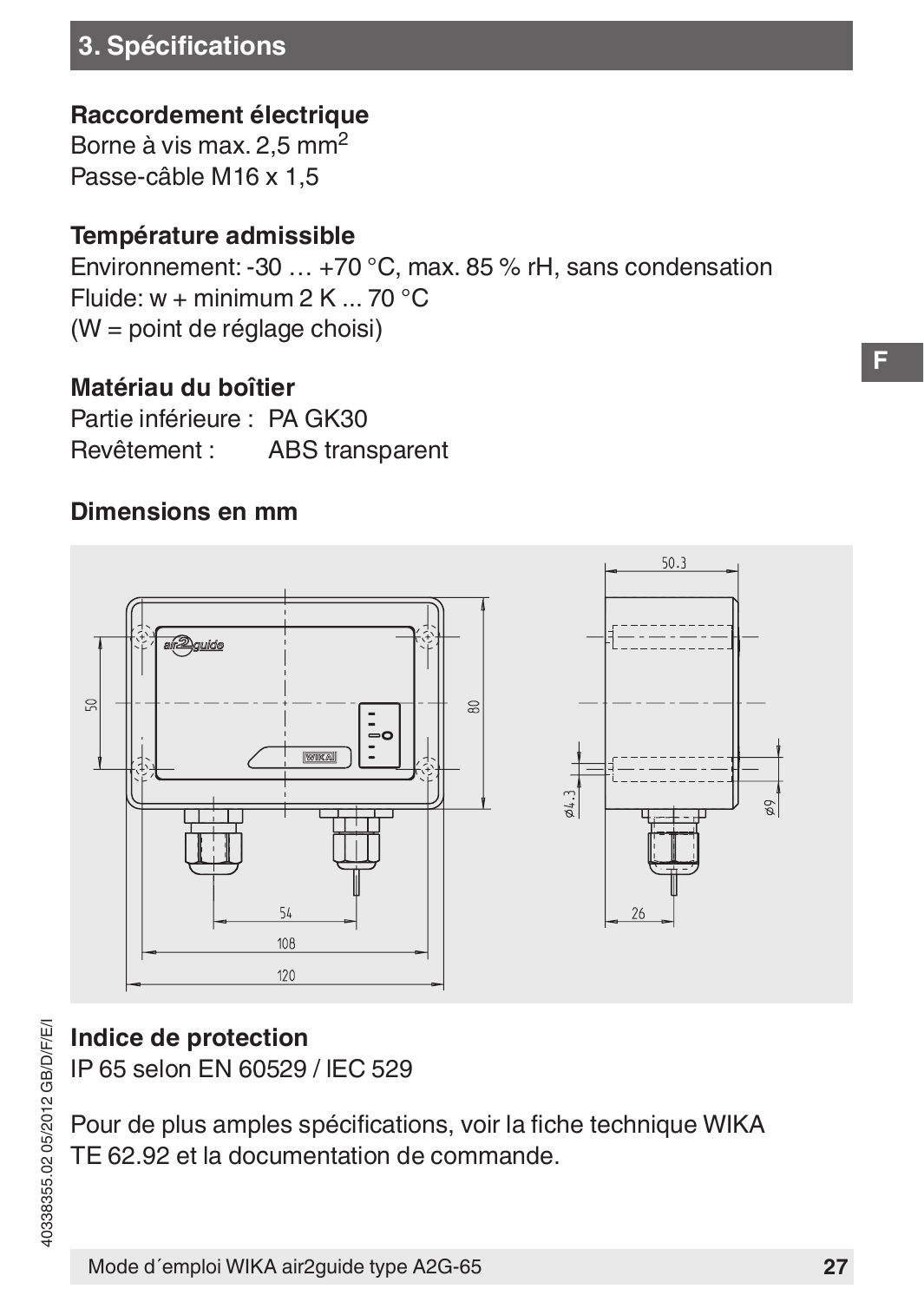## **4. Conception et fonction**

# **Description**

#### **Design**

Conformité CE : 2004/108/CE Compatibilité électromagnétique (CEM) Sécurité des produits : 2001/95/CE Sécurité des produits CEM : EN 60730-1: 2002 Sécurité des produits : EN 60730-1: 2002

## **Plage ajustable pour point de réglage**

 $-10$  ...  $+15$  °C (réglage usine : 5 °C)

**Différentiel de commutation**

 $< 2 + 1$  °C

# **Répétabilité**

 $+/- 0.5 °C$ 

**Longueur active du capteur** env. 60 cm

#### **Sortie de commutation**

Contact de commutation, max. 250 V CA, max. 10 A Matériau de contact : Ag / Ni (90 % / 10 %), doré (3 µm)

#### **Détail de la livraison**

Comparer le détail de la livraison avec le bordereau de livraison.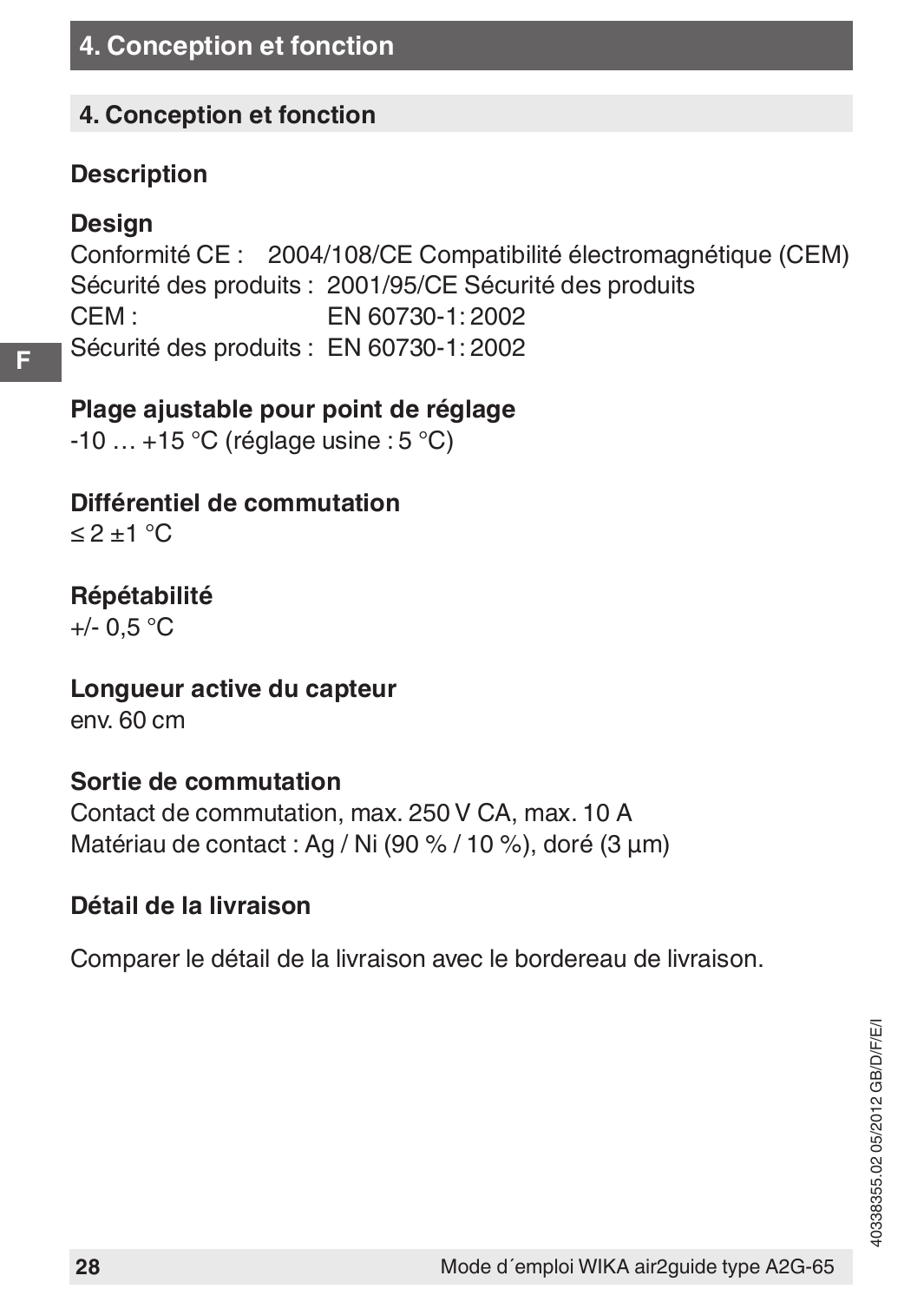# **5. Transport, emballage et stockage**

#### **5.1 Transport**

Vérifier s'il existe des dégâts sur le thermostat antigel liés au transport. Communiquer immédiatement les dégâts constatés.

#### **5.2 Emballage**

N'enlever l'emballage qu'avant le montage.

Conserver l'emballage, celui-ci offre, lors d'un transport, une protection optimale (par ex. changement de lieu d'utilisation, renvoi pour réparation).

#### **5.3 Stockage**

#### **Conditions admissibles sur le lieu de stockage :**

Température de stockage : -30 ... +70 °C Protéger le thermostat de l'humidité et de la poussière

#### **6. Mise en service, exploitation**

#### **Installation et raccordement mécanique**

La température ambiante appliquée sur le boîtier du thermostat (ainsi que la chaîne de mesure) doit être au moins supérieure de 2 °C au point de réglage. Si cela ne peut être garanti (par exemple en extérieur ou dans des zones exposées), le boîtier et la chaîne de mesure doivent être installés à l'intérieur du process.

Le tube capillaire doit être monté en aval du point de chauffe (et en amont dans le cas d'un point froid). Il doit être enroulé en diagonale autour des tuyaux echangeur de chaleur à une distance d'environ 5 cm et doit également couvrir l'ensemble de la zone. Il est recommandé, pour faire des tests, d'avoir une boucle d'environ 60 cm directement sous le boîtier à l'extérieur de l'entrée du conduit. Afin d'éviter les dommages sur le tube capillaire, une torsion minimum de 20 mm est préconisée. Le montage peut être facilité grâce à l'utilisation d'un attache capillaire (accessoire en option).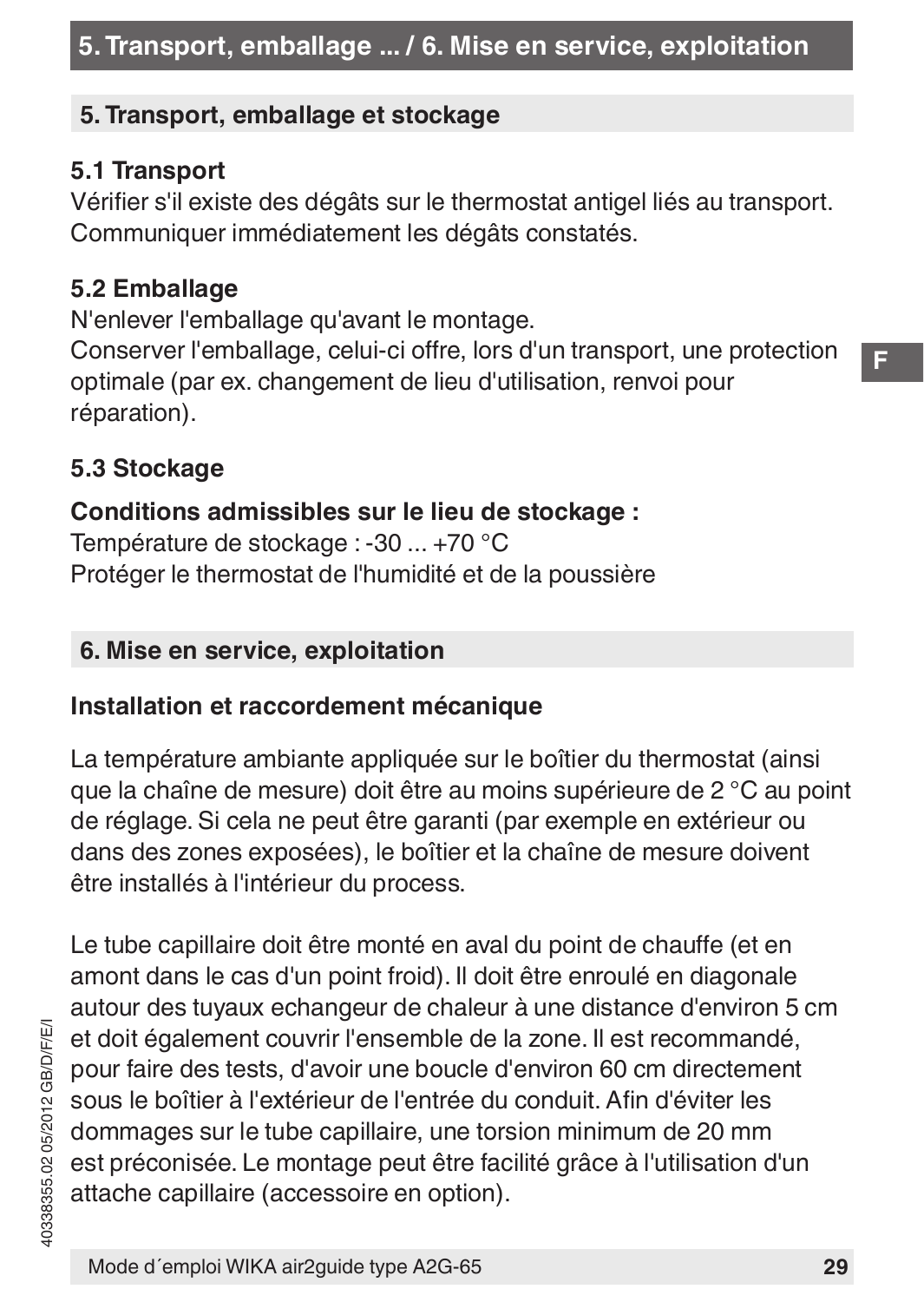

Le contact dans le thermostat de protection contre le gel varie quand la température au dessus d'un capillaire de longueur d'au moins 60 cm baisse en dessous de la valeur réglée (contact 1-4 fait). Simultanément, contact 1-2 coupe et peut être utilisé comme un signal contact. Une remise à zéro automatique (contact 1-2 fait) se produit quand la température dépasse à nouveau la valeur de réglage sélectionné. L'air2guide AFT est "à sécurité intrinsèque", i.e. dans le cas d'un quelconque dommage sur le tube capillaire du système à membrane, il est automatiquement basculé en fonction chauffage. Contact 1-4 fait et peut ainsi être utilisé comme un contact opérationnel. La température de l'air est mesurée au dessus de la longueur totale du capteur (tube capillaire).

#### **Mise en service**

Il est recommandé de monter le thermostat de protection contre le gel sur un plateau spécial (module glissant), directement en aval de l'enroulement de chauffage. Le câble de connexion doit donc être assez long pour permettre au plateau d'être inséré et enlevé sans à-coup. Pour les enroulements de chauffage avec un large diamètre, plusieurs thermostats de protection contre le gel peuvent être adaptés et connectés en série. Dans certains cas, le point de réglage de la température est réglé individuellement pour chaque thermostat de protection contre le gel.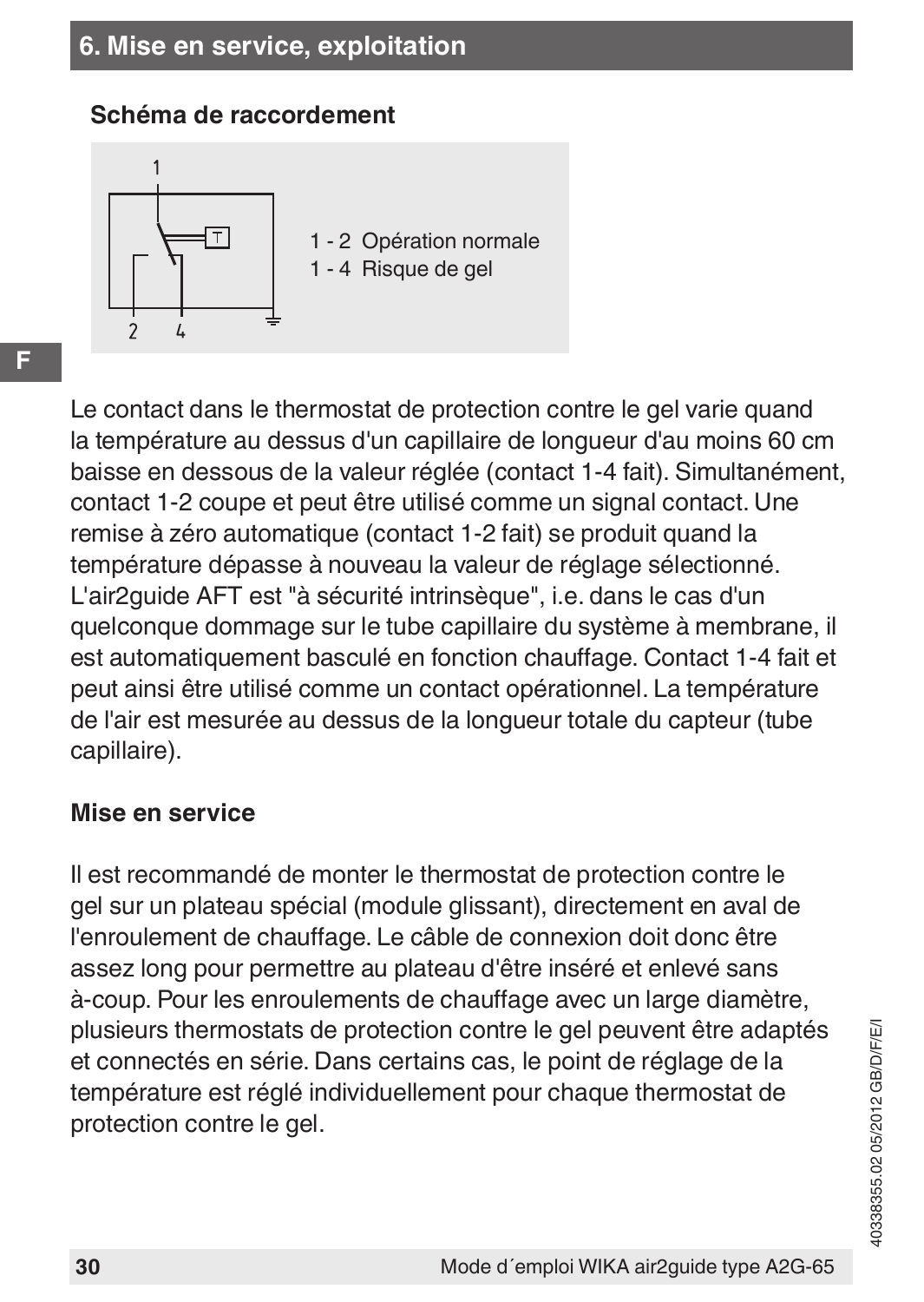# **7. Options et accessoires ... 9. Mise au rebut**

# **7. Options et accessoires**

#### **Accessoires standard**

- 6 brides de fixation pour un tube capillaire de 6 m
- 2 douilles en caoutchouc DA 20/80/10

#### **Options**

- Mise à zéro manuelle
- Longueur du tube capillaire 1,8 ou 6 m

#### **8. Entretien et nettoyage**

Le thermostat antigel ne nécessite aucun entretien et offre une longue durée de vie à condition qu'il soit manipulé et actionné correctement.

Nettoyez les instruments avec un chiffon humide (eau savonneuse).

Les réparations doivent être effectuées exclusivement par le fabricant ou par un personnel qualifié.

#### **9. Mise au rebut**

Une mise au rebut inadéquate peut entraîner des dangers pour l'environnement.

Eliminer les composants des appareils et les matériaux d'emballage conformément aux prescriptions nationales pour le traitement et l'élimination des déchets et aux lois de protection de l'environnement en vigueur.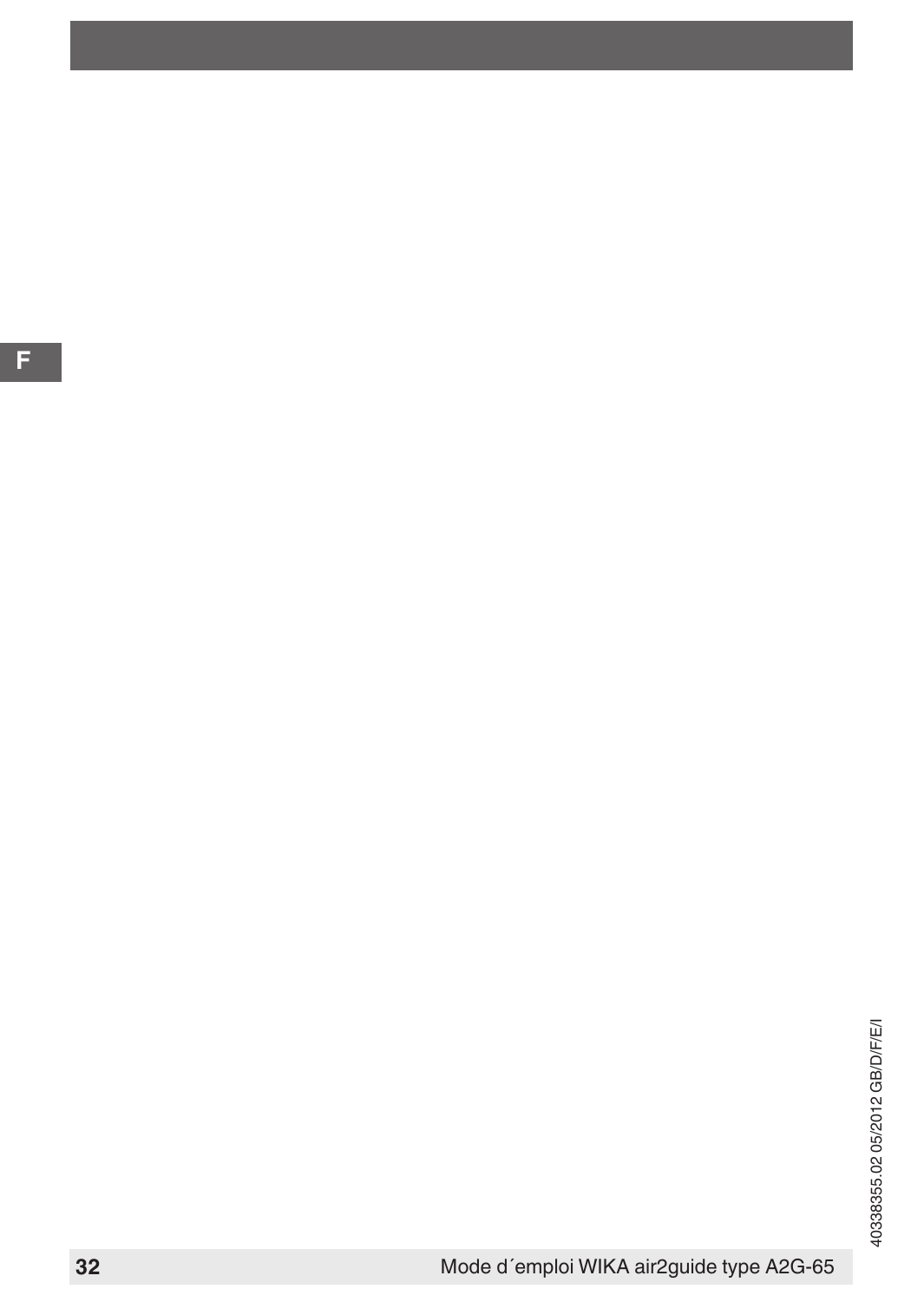# **Contenido**

| 1. | Información general                   | 34 |
|----|---------------------------------------|----|
| 2. | <b>Sequridad</b>                      | 35 |
| 3. | Datos técnicos                        | 36 |
| 4. | Diseño y función                      | 38 |
| 5. | Transporte, embalaje y almacenamiento | 39 |
| 6. | Puesta en servicio, funcionamiento    | 39 |
| 7. | Opciones y accesorios                 | 41 |
| 8. | Mantenimiento y limpieza              | 41 |
| 9. | Eliminación de residuos               | 41 |
|    |                                       |    |

**E**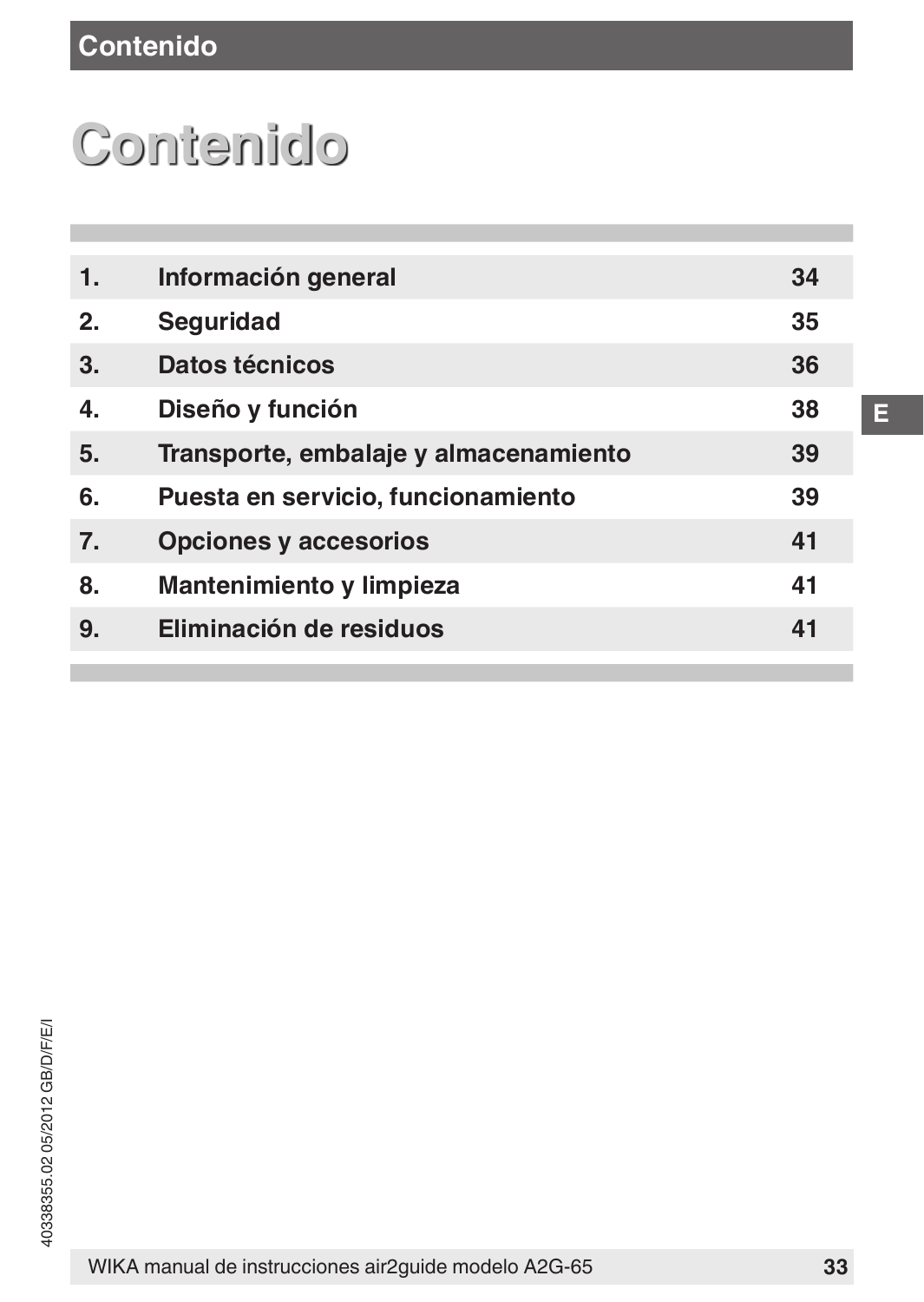#### **1. Información general**

- El termostato antihielo descrito en el manual de instrucciones está construido y fabricado según los conocimientos actuales. Todos los componentes están sujetos a criterios rígidos de calidad y medio ambiente durante la producción. Nuestros sistemas de gestión están certificados según ISO 9001 e ISO 14001.
- Este manual de instrucciones proporciona indicaciones importantes acerca del manejo del instrumento. Para que el trabajo con este instrumento sea seguro es imprescindible cumplir con todas las instrucciones de seguridad y manejo indicadas.
- Cumplir siempre las normativas sobre la prevención de accidentes y las normas de seguridad en vigor en el lugar de utilización del instrumento.
- El manual de instrucciones es una parte integrante del instrumento y debe guardarse en la proximidad del mismo para que el personal especializado pueda consultarlo en cualquier momento.
- El personal especializado debe haber leído y entendido el manual de instrucciones antes de comenzar cualquier trabajo.
- El fabricante queda exento de cualquier responsabilidad en caso de daños causados por un uso no conforme a la finalidad prevista, la inobservancia del presente manual de instrucciones, un manejo por personal insuficientemente cualificado así como una modificación no autorizada del instrumento.
- Se aplican las condiciones generales de venta incluidas en la documentación de venta.
- Modificaciones técnicas reservadas.
- Para obtener más informaciones consultar:
	- Página web: www.wika.es www.air2guide.com - Hoja técnica correspondiente: TE 62.92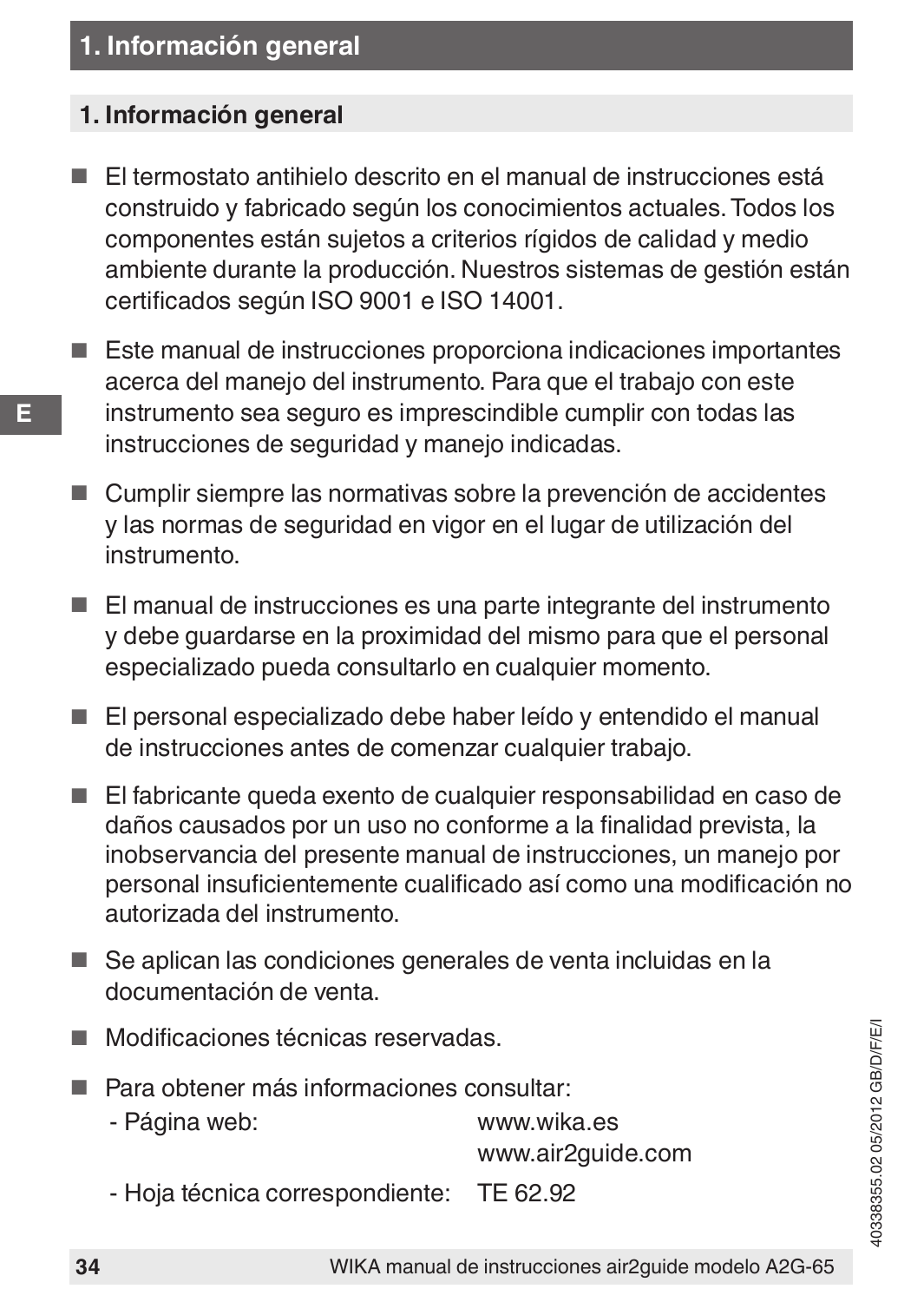## **Explicación de símbolos**



#### **¡ADVERTENCIA!**

… indica una situación probablemente peligrosa que pueda causar la muerte o lesiones graves si no se evita.



#### **Información**

... marca consejos y recomendaciones útiles así como informaciones para una utilización eficaz y libre de fallos.

# **2. Seguridad**



#### **¡ADVERTENCIA!**

Antes del montaje, la puesta servicio y el funcionamiento asegurarse de que se haya seleccionado el termostato antihielo adecuado con respecto a rango de medida, versión y condiciones de medición específicas. El no respetar las instrucciones puede generar lesiones graves y/o daños materiales.



Los distintos capítulos de este manual de instrucciones contienen otras importantes indicaciones de seguridad.

# **2.1 Uso conforme a lo previsto**

Este termostato antihielo se utiliza para controlar la temperatura del aire y prevenir daños por heladas de los calentadores de agua-aire en las instalaciones de ventilación y climatización

El instrumento ha sido diseñado y construido únicamente para la finalidad aquí descrita y debe utilizarse en conformidad a la misma.

No se admite ninguna reclamación debido a un manejo inadecuado.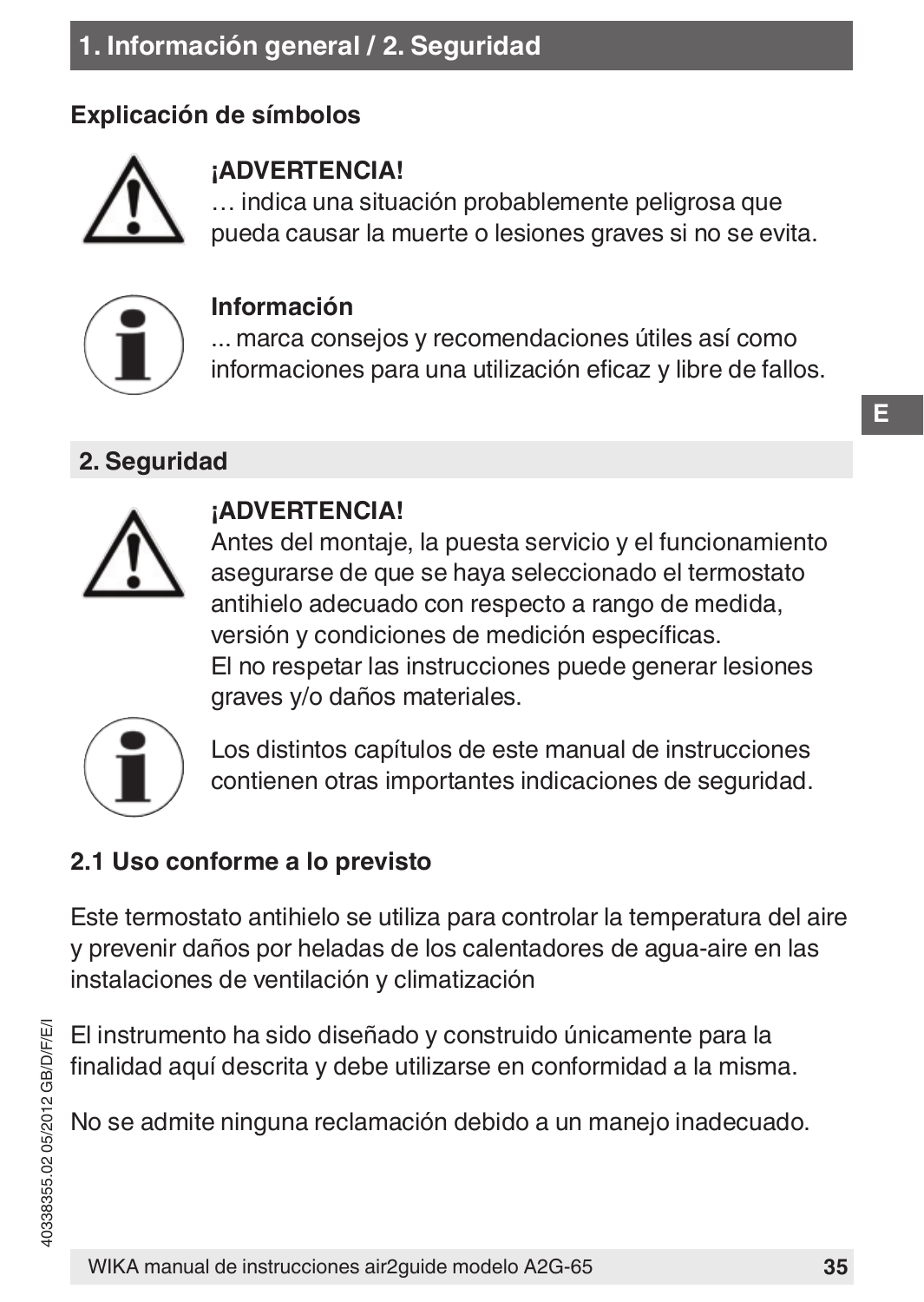# **2.2 Cualificación del personal**



**E**

#### **¡ADVERTENCIA! ¡Riesgo de lesiones debido a una insuficiente cualificación!**

Un manejo no adecuado puede causar considerables daños personales y materiales.

■ Las actividades descritas en este manual de instrucciones deben realizarse únicamente por personal especializado con la consiguiente cualificación.

#### **Personal especializado**

Debido a su formación profesional, a sus conocimientos de la técnica de regulación y medición así como a su experiencia y su conocimiento de las normativas, normas y directivas vigentes en el país de utilización el personal especializado es capaz de ejecutar los trabajos descritos y reconocer posibles peligros por sí solo.

#### **Explicación de símbolos**

**CE, Communauté Européenne** Los instrumentos con este marcaje cumplen las

directivas europeas aplicables.

# **3. Datos técnicos**

**Tubo capilar** Aleación de cobre Longitud 3 m, opcionalmente 1,8 ó 6 m

#### **Relleno del tubo capilar** R 507

**Reiniciación** Automática, opcionalmente manual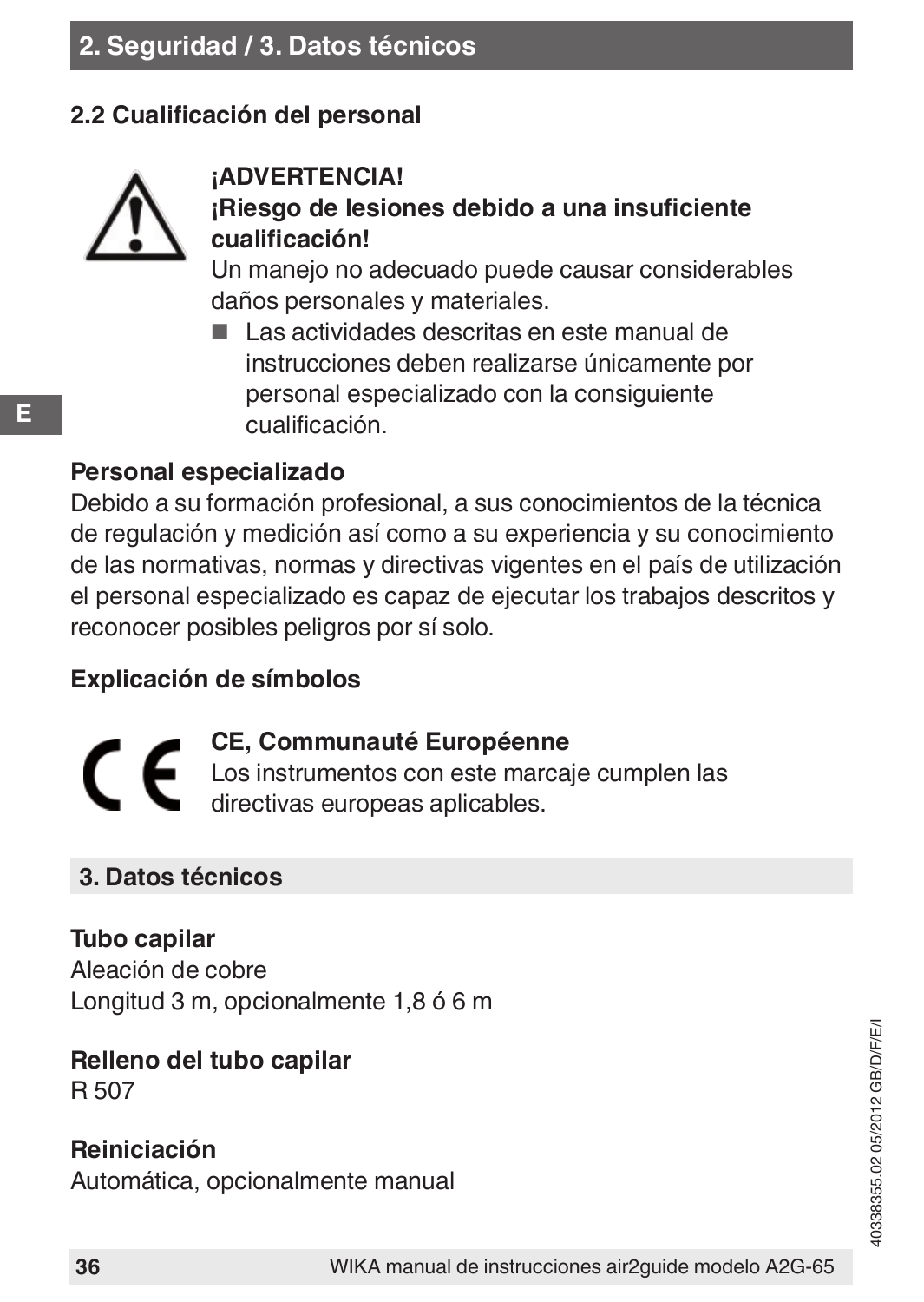# **3. Datos técnicos**

#### **Conexión eléctrica**

Borne roscado máx. 2,5 mm2 Racor M16 x 1,5

#### **Temperatura admisible**

Ambiente: -30 … +70 °C, máx. 85 % rF, sin condensación Medio: w + mín. 2 K … 70 °C (w = valor nominal ajustado)

#### **Material del envolvente**

Base: PA GK30 Cubierta: ABS transparente

#### **Dimensiones en mm**



# **Tipo de protección**

IP 65 según EN 60529 / IEC 529

Para más datos técnicos véase la hoja técnica de WIKA TE 62.92 y la documentación de pedido.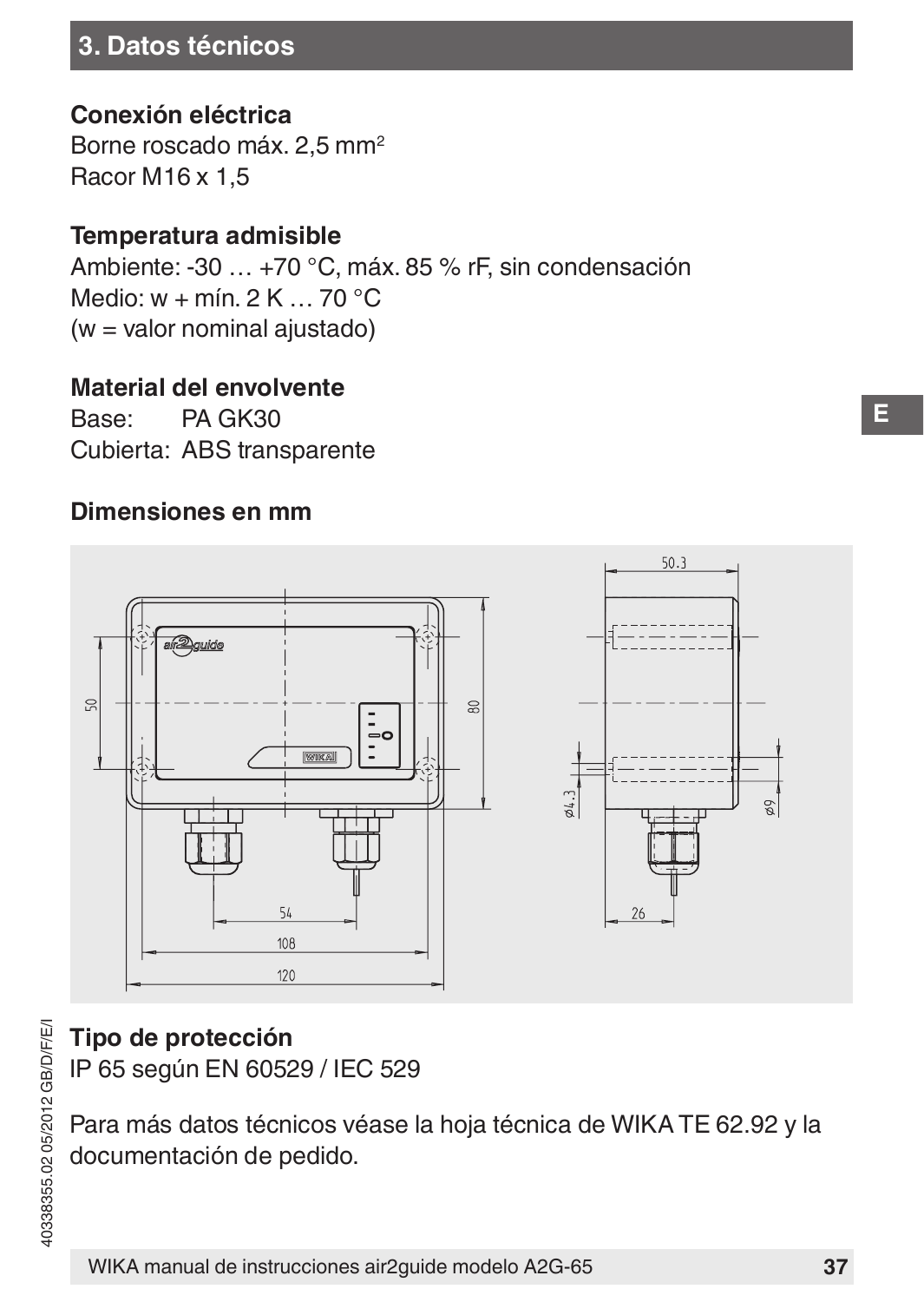# **4. Diseño y función**

# **Descripción**

#### **Versión**

Conformidad CE: Compatibilidad electromagnética según 2004/108/CE Seguridad del producto: 2001/95/CE Seguridad del producto EMC: EN 60730-1: 2002 Seguridad del producto: EN 60730-1: 2002

**E Rango de ajuste del valor nominal**

-10 … +15 °C (ajuste de fábrica: 5 °C)

**Diferencial de conmutación**

 $< 2 + 1$  °C

**Reproducibilidad**

 $\pm$ 0.5 °C

**Longitud de reacción de la sonda** aprox. 60 cm

#### **Salida de conexión**

Contacto de conmutación, máx. AC 250 V, máx. 10 A Material de contacto: Ag / Ni (90 % / 10 %), dorado (3 µm)

#### **Volumen de suministro**

Comprobar mediante el albarán si se ha entregado la totalidad de las piezas.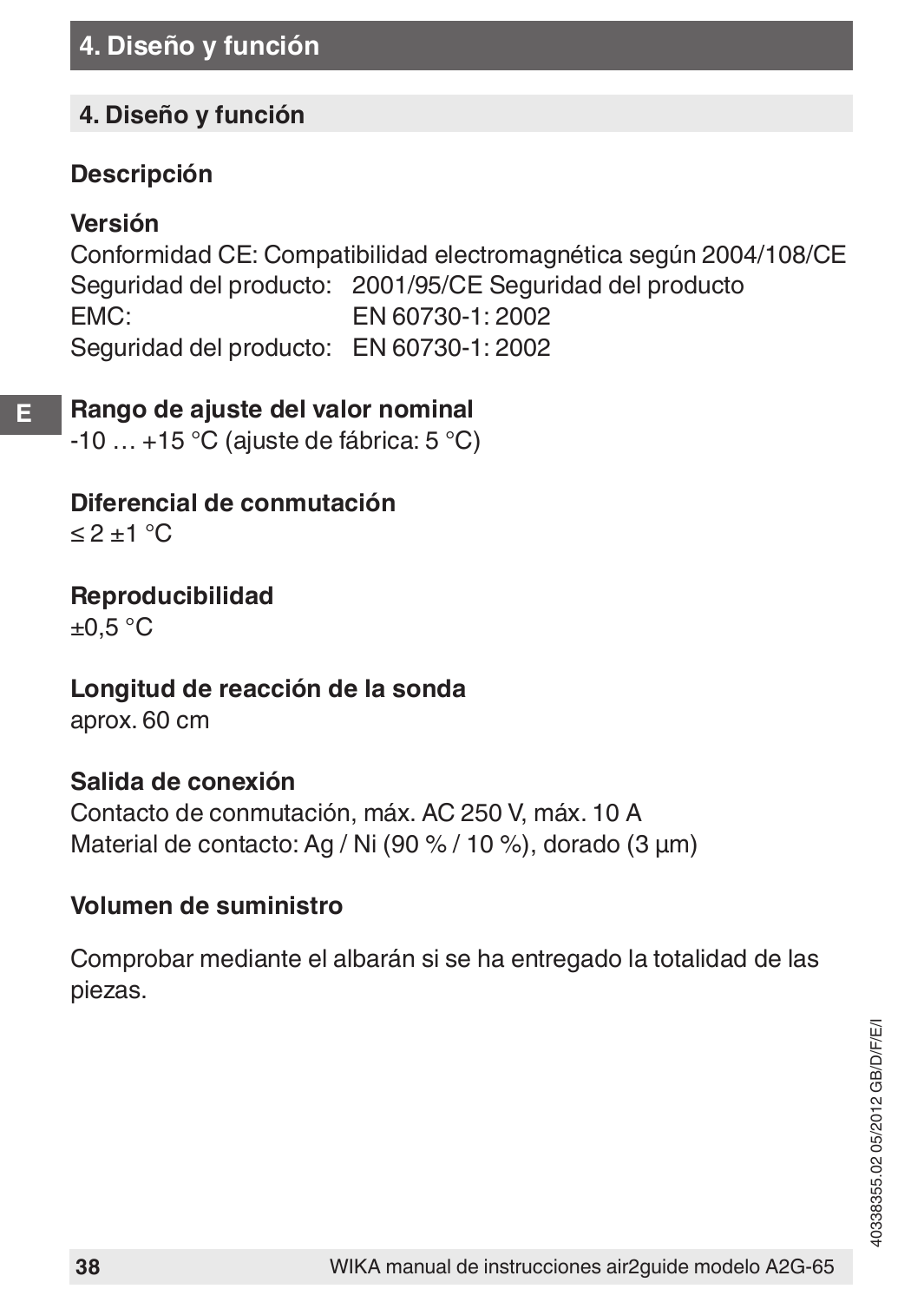# **5. Transporte, embalaje y almacenamiento**

# **5.1 Transporte**

Comprobar si el termostato antihielo presenta eventuales daños causados en el transporte.

# **5.2 Embalaje**

No quitar el embalaje hasta justo antes del montaje. Guardar el embalaje ya que es la protección ideal para el transporte (por ejemplo un cambio del lugar de instalación o un envío del instrumento para posibles reparaciones).

#### **5.3 Almacenamiento**

#### **Condiciones admisibles en el lugar de almacenamiento** Temperatura de almacenamiento: -30 ... +70 °C Proteger el termostato antihielo de la humedad y del polvo.

#### **6. Puesta en servicio, funcionamiento**

# **Instalación y conexión mecánica**

La temperatura ambiental de la caja del termostato antihielo (con lazo de prueba) debe ser superior al valor nominal ajustado de mín. 2 °C. Si no puede asegurar esta temperatura, por ejemplo en la intemperie o en salas no protegidas, hay que montar la caja con el lazo de prueba en el interior del instrumento del dispositivo de suministro de aire.

Posicionar uniformemente y en toda la superficie el tubo capilar en el lado caliente del calentador de aire a proteger (en caso de radiadores de aire delante del radiador) a una distancia de aprox. 5 cm y en posición perpendicular a los tubos del intercambiador de calor. Para efectuar las pruebas se recomienda aplicar un lazo de aprox. 60 cm directamente por debajo de la caja y delante de la entrada en el canal de aire. Para no dañar el tubo capilar hay que respetar el radio de flexión mínimo de 20 mm. Las bridas de montaje, un accesorio opcionalmente disponible, facilitan el montaje.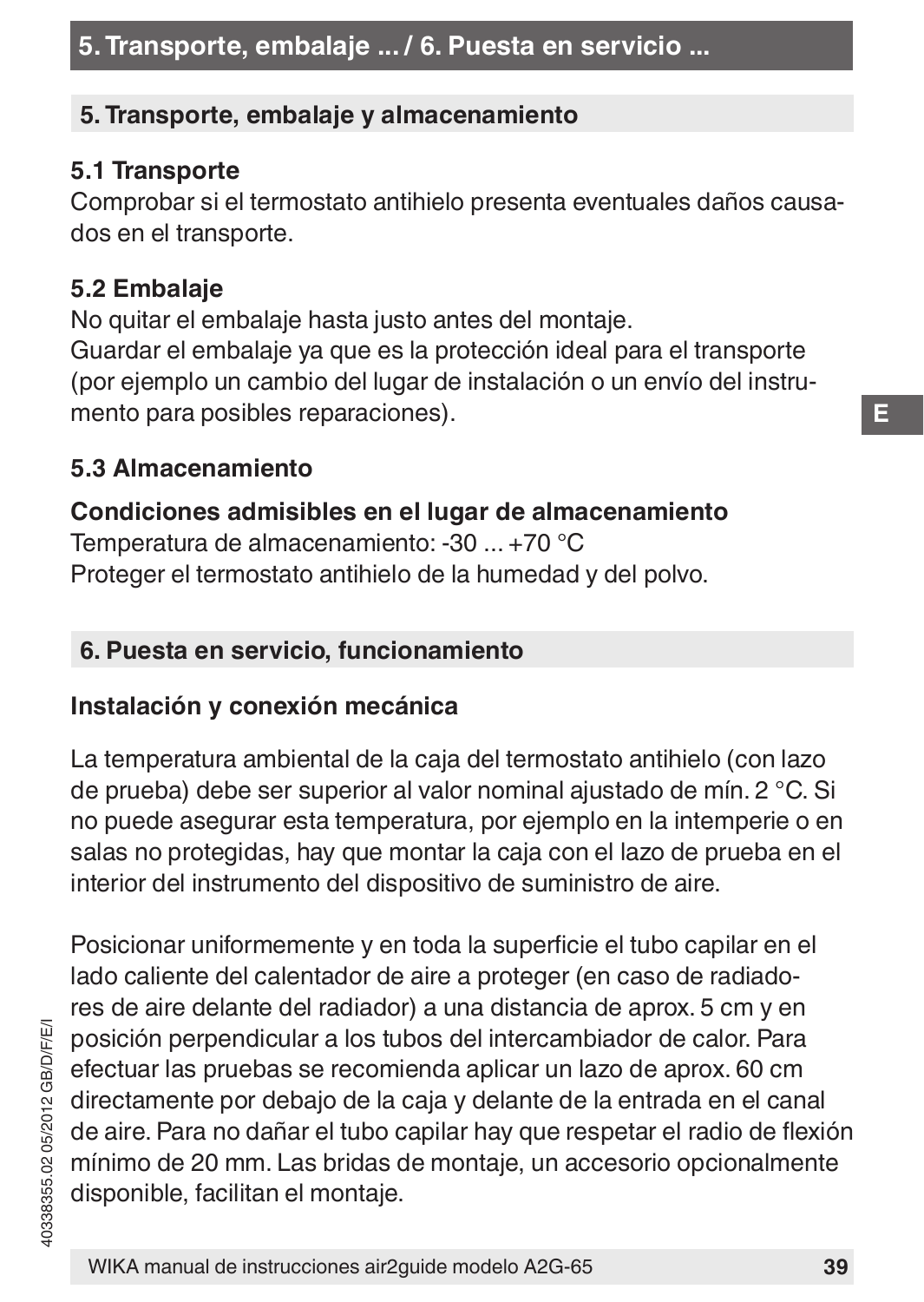# **6. Puesta en servicio, funcionamiento**

#### **Esquema de conexión**



El interruptor en el termostato antihielo se activa cuando la temperatura en un trayecto de por lo menos 60 cm del tubo capilar se queda debajo de la temperatura nominal ajustada (véase contacto 1-4). Al mismo tiempo se abre el contacto 1-2 que puede utilizarse como contacto de señal. La reiniciación se realiza automáticamente (contacto 1-2 se cierra) cuando la temperatura sube por encima del valor nominal ajustado. El air2guide AFT es de seguridad intrínseca, es decir, si se daña el sistema de membrana del tubo capilar se activa automáticamente la función de calefacción. El contacto 1-4 se cierra y puede utilizarse como contacto de trabajo. La temperatura del aire se registra en toda la longitud del sensor (tubo capilar).

#### **Puesta en servicio**

Se recomienda montar el termostato antihielo en el cajón previsto (panel de canal) directamente detrás del calentador de aire. Utilizar un cable de conexión suficientemente largo para abrir y cerrar el cajón sin problemas. En los calentadores de aire con sección muy grande es posible montar varios termostatos antihielo y cablearlos en serie. En esos casos hay que ajustar el valor nominal individualmente para cada termostato antihielo.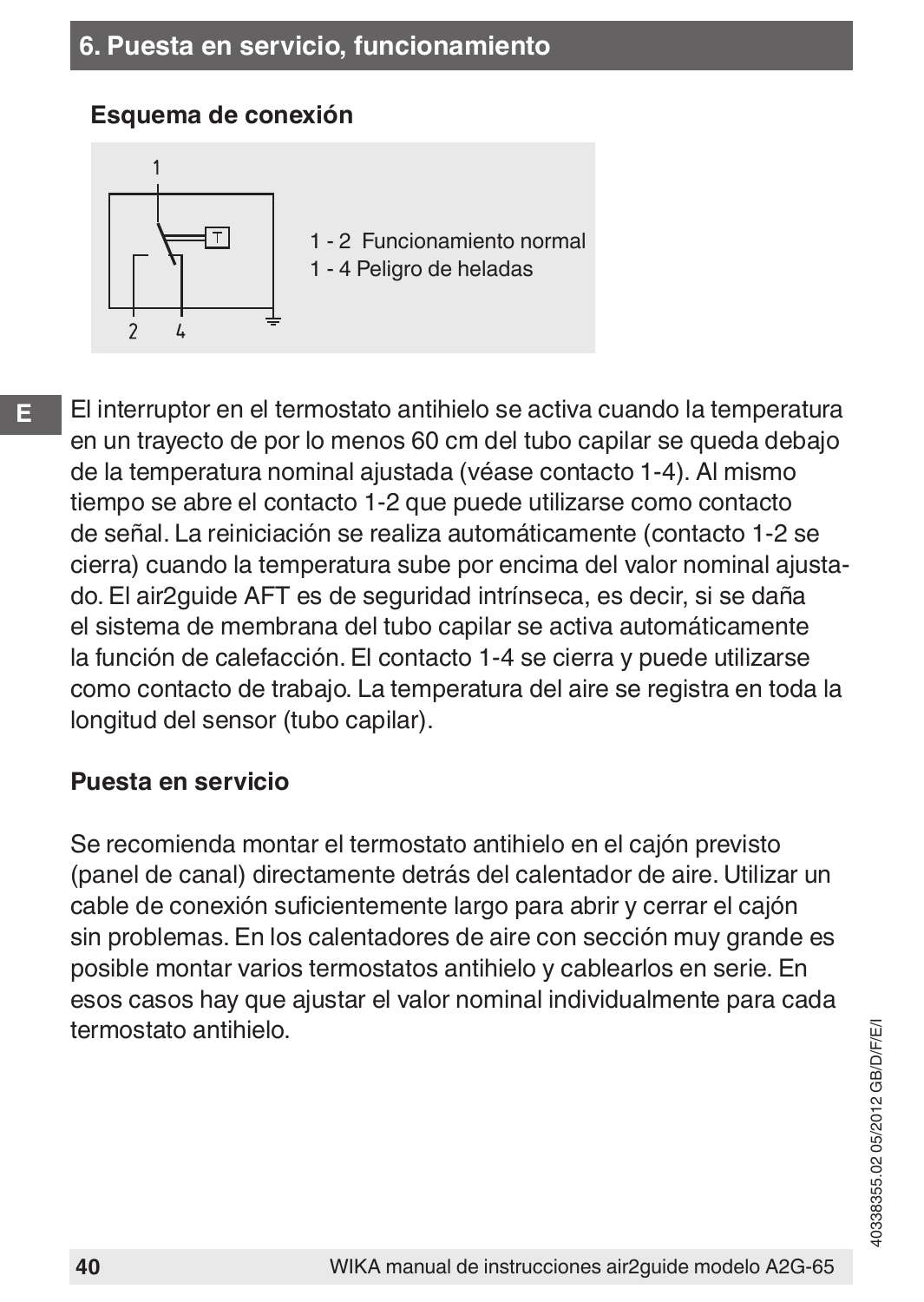# **7. Opciones y accesorios**

#### **Accesorios estándar**

- 6 bridas de montaje para longitud del tubo capilar de 6 m
- 2 boquillas de paso DA 20/80/10

#### **Opciones**

- Reiniciación manual
- Longitud del tubo capilar 1,8 ó 6 m

#### **8. Mantenimiento y limpieza**

El termostato antihielo de velocidad del aire no necesita mantenimiento y se distingue por su prolongada vida útil si se maneja y opera de forma apropiada.

Limpiar los instrumentos con un trapo húmedo (agua con jabón).

Todas las reparaciones solamente las debe efectuar el fabricante o personal especializado e instruido.

#### **9. Eliminación de residuos**

Una eliminación incorrecta puede provocar peligros para el medio ambiente.

Eliminar los componentes de los instrumentos y los materiales de embalaje conforme a los reglamentos relativos al tratamiento de residuos y eliminación vigentes en el país de utilización.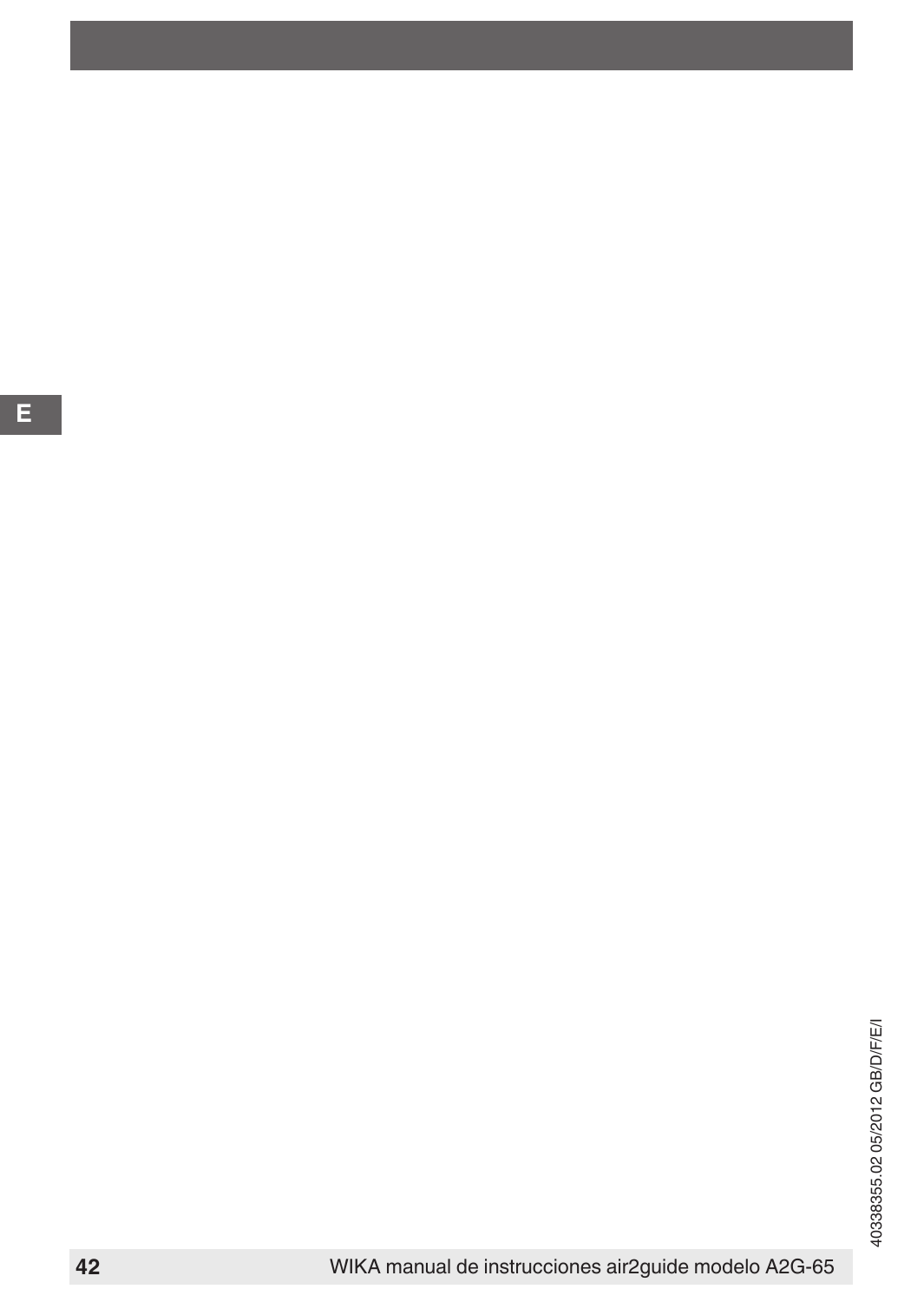# **Contenuti**

| 1. | Informazioni generali               | 44 |
|----|-------------------------------------|----|
| 2. | Norme di sicurezza                  | 45 |
| 3. | <b>Specifiche tecniche</b>          | 46 |
| 4. | Esecuzione e funzioni               | 48 |
| 5. | Trasporto, imballaggio e stoccaggio | 49 |
| 6. | Messa in servizio, funzionamento    | 49 |
| 7. | Opzioni e accessori                 | 51 |
| 8. | Manutenzione e pulizia              | 51 |
| 9. | <b>Smaltimento</b>                  | 51 |
|    |                                     |    |

**I**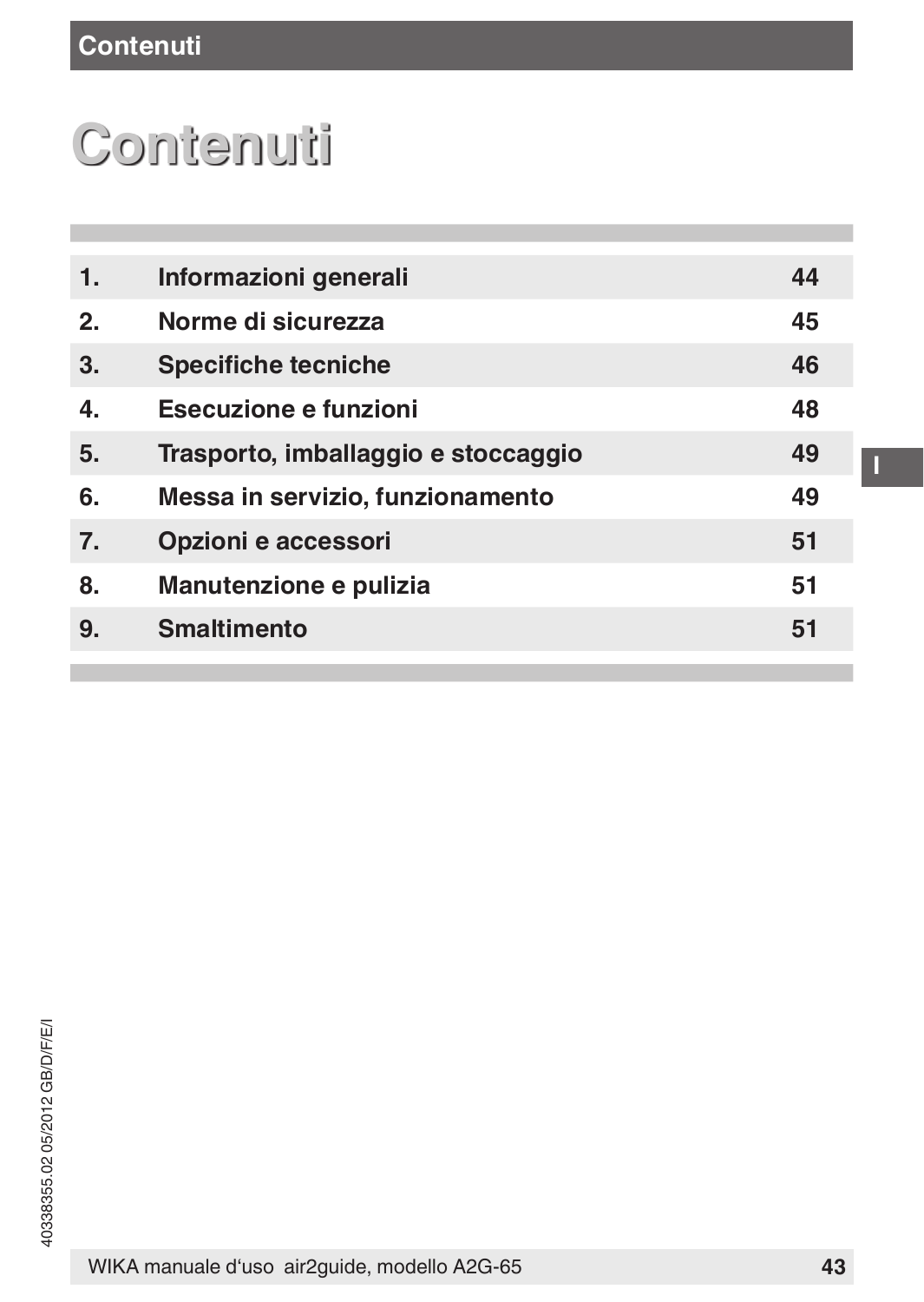#### **1. Informazioni generali**

- Il termostato antigelo descritto in questo manuale d'uso è stato progettato e costruito secondo lo stato dell'arte della tecnica. Tutti i componenti sono soggetti a stringenti controlli di qualità ed ambientali durante la produzione. I nostri sistemi di qualità sono certificati ISO 9001 e ISO 14001.
- Questo manuale contiene importanti informazioni sull'uso dello strumento. Lavorare in sicurezza implica il rispetto delle istruzioni di sicurezza e di funzionamento.
- Osservare le normative locali in tema di prevenzione incidenti e le regole di sicurezza generali per il campo d'impiego dello strumento.
	- Il manuale d'uso è parte dello strumento e deve essere conservato nelle immediate vicinanze dello stesso e facilmente accessibile in ogni momento al personale qualificato.
	- Il manuale d'uso deve essere letto con attenzione e compreso dal personale qualificato prima dell'inizio di qualsiasi attività.
	- Il costruttore declina ogni responsabilità per qualsiasi danno causato da un utilizzo scorretto del prodotto, dal non rispetto delle istruzioni riportate in questo manuale, da un impiego di personale non adeguatamente qualificato oppure da modifiche non autorizzate allo strumento.
	- Si applicano le nostre condizioni generali di vendita, allegate alla conferma d'ordine.
	- Soggetto a modifiche tecniche.
	- Ulteriori informazioni:

| - Indirizzo Internet:               | www.wika.it       |
|-------------------------------------|-------------------|
|                                     | www.air2guide.com |
| - Scheda tecnica prodotto: TE 62.92 |                   |

**I**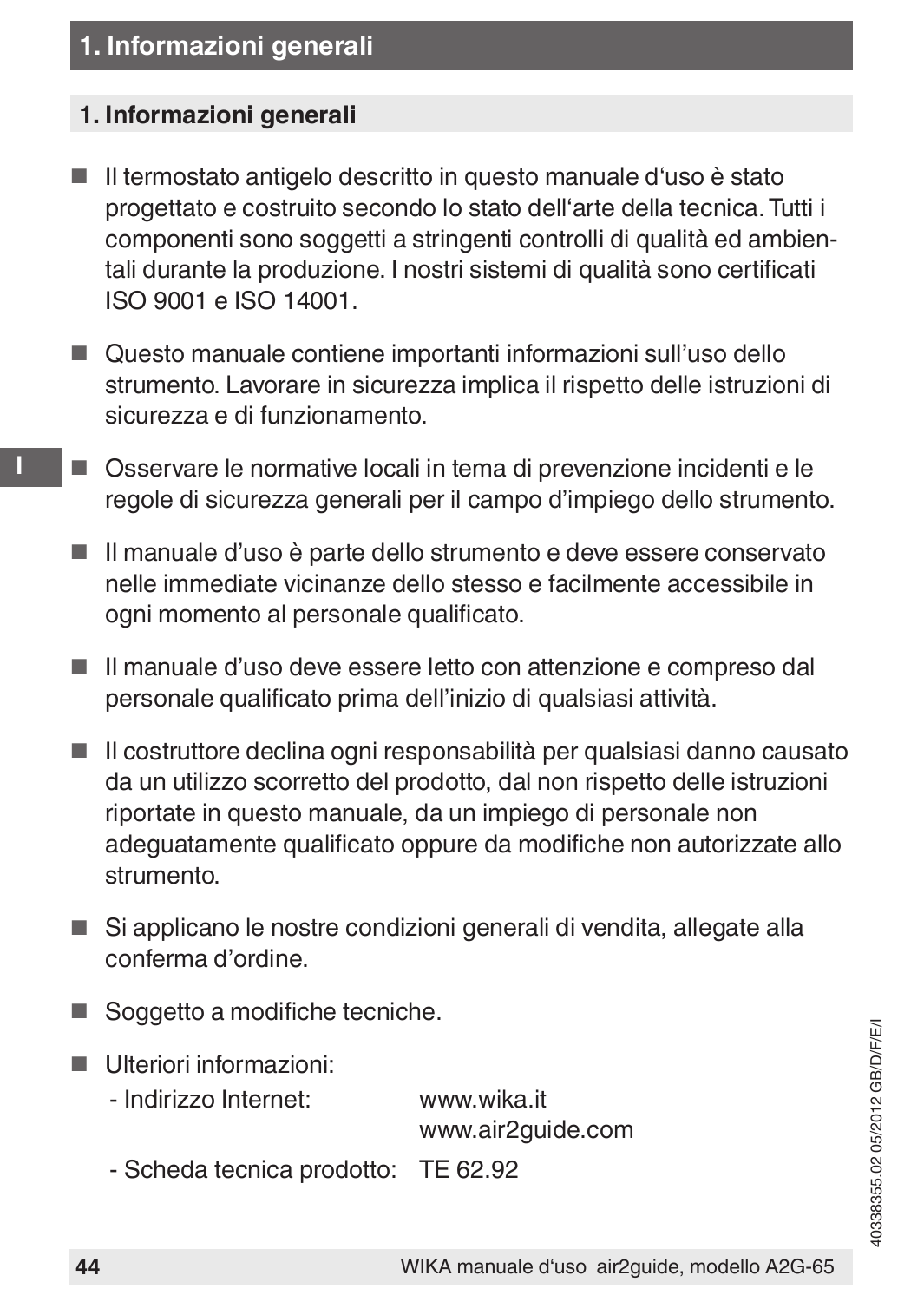# **Legenda dei simboli**



# **ATTENZIONE!**

... indica una situazione di potenziale pericolo che, se non evitata, può causare ferite gravi o morte.



# **Informazione**

... fornisce suggerimenti utili e raccomandazioni per l'utilizzo efficiente e senza problemi dello strumento.

## **2. Norme di sicurezza**



#### **ATTENZIONE!**

Prima dell'installazione, messa in servizio e funzionamento, assicurarsi che sia stato selezionato il termostato antigelo adatto per quanto riguarda il campo di misura, l'esecuzione e le condizioni specifiche della misura.



La non osservanza può condurre a ferite gravi o danni alle apparecchiature.

Altre importanti norme di sicurezza sono riportate nei singoli capitoli di questo manuale d'uso.

# **2.1 Destinazione d'uso**

Questo termostato antigelo viene utilizzato per controllare la temperatura dell'aria e impedire che scambiatori di calore e riscaldatori elettrici nei sistemi di ventilazione e condizionamento vengano danneggiati per il gelo.

Lo strumento è stato progettato e costruito esclusivamente per la sua destinazione d'uso e può essere impiegato solo per questa.

Il costruttore non è responsabile per reclami di qualsiasi natura in caso di utilizzo dello strumento al di fuori del suo impiego consentito.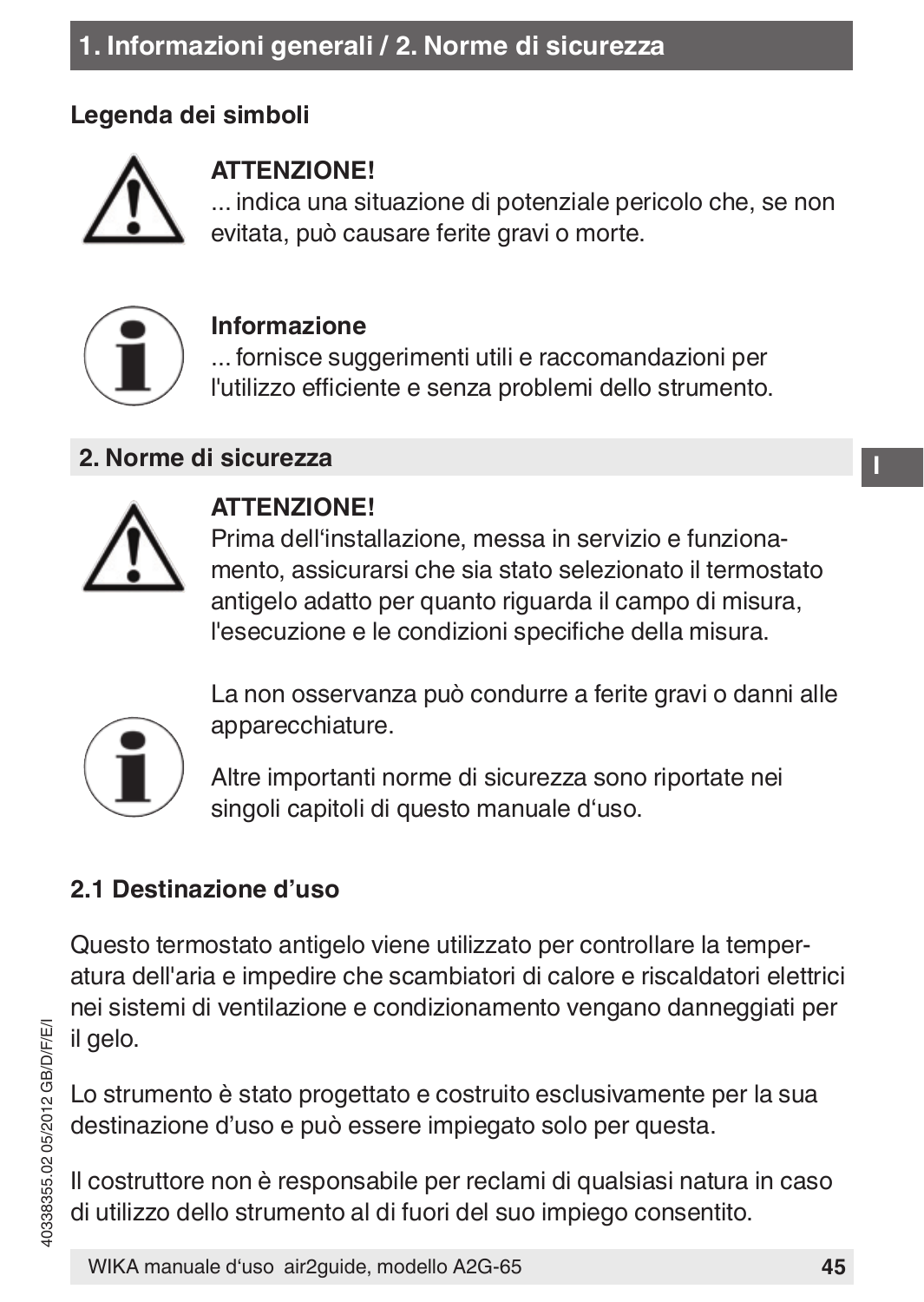#### **2.2 Qualificazione del personale**



**ATTENZIONE! Rischio di infortuni in caso di personale non qualificato!**

L'uso improprio può condurre a gravi infortuni o danni alle apparecchiature.

■ Le attività riportate in questo manuale d'uso possono essere effettuate solo da personale in possesso delle qualifiche riportate di seguito.

#### **Personale qualificato**

Per personale qualificato si intende personale che, sulla base delle proprie conoscenze tecniche di strumentazione e controllo e delle normative nazionali e sulla base della propria esperienza, è in grado di portare a termine il lavoro e riconoscere autonomamente potenziali pericoli.

#### **Legenda dei simboli**

#### **CE, Communauté Européenne**

Gli strumenti riportanti questo marchio sono in accordo con le relative Direttive Europee.

#### **3. Specifiche tecniche**

#### **Tubo capillare**

Lega di rame Lunghezza 3 m, 1,8 o 6 m come optional

#### **Riempimento del tubo capillare**

R 507

#### **Reset**

Automatico, manuale come optional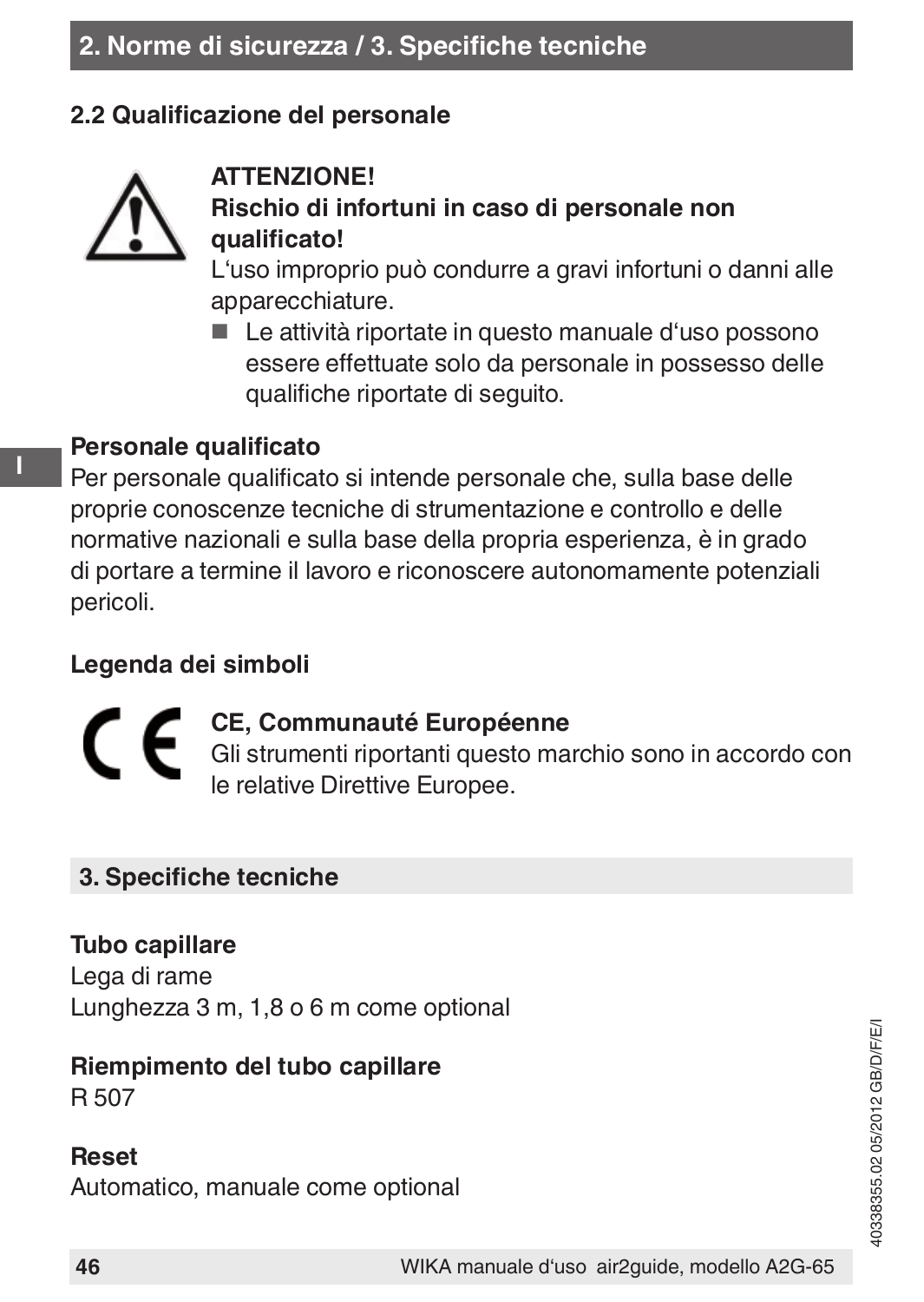# **3. Specifiche tecniche**

# **Connessione elettrica**

Morsetto a vite max, 2.5 mm<sup>2</sup> Pressacavo M16 x 1,5

#### **Temperature consentite**

Ambiente: -30 … +70 °C, max. 85 % rH, non condensante Fluido: w + almeno 2 K … 70 °C (w = punto di intervento selezionato)

#### **Materiale della custodia**

Parte inferiore: PA GK30 Coperchio: ABS trasparente

#### **Dimensioni in mm**



#### **Grado di protezione**

IP 65 conforme a EN 60529 / lEC 529

Per ulteriori informazioni tecniche, fare riferimento alla Scheda Tecnica WIKA TE 62.92 ed ai documenti d'ordine.

**I**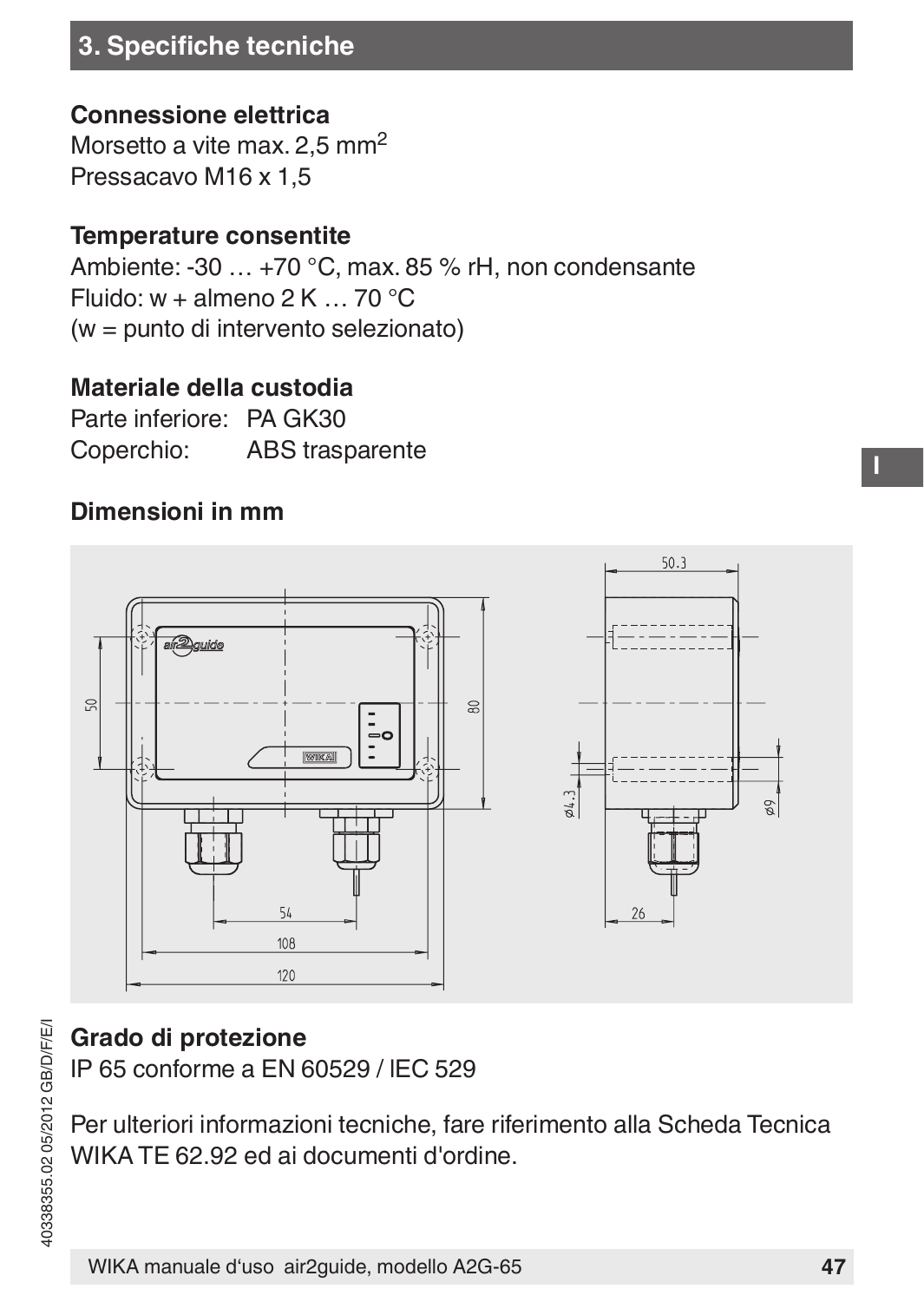#### **4. Esecuzione e funzioni**

#### **Descrizione**

#### **Esecuzione**

Conformità CE: 2004/108/CE compatibilità elettromagnetica (EMC) Sicurezza del prodotto: 2001/95/CE EMC: EN 60730-1:2002 Sicurezza prodotto: EN 60730-1:2002

#### **Campo di regolazione del punto di intervento**

-10 … +15 °C (regolazione di fabbrica: 5 °C)

#### **Differenziale (isteresi)**

 $< 2 + 1$  °C

# **Ripetibilità**

 $\pm 0.5$  °C

# **Lunghezza attiva del sensore**

circa 60 cm

#### **Uscita di commutazione**

Contatto in scambio, max. 250 V AC, max. 10 A Materiale del contatto: Ag / Ni (90 %) / 10 %), dorato (3 µm)

#### **Scopo di fornitura**

Controllare lo scopo della fornitura con il documento di consegna / trasporto.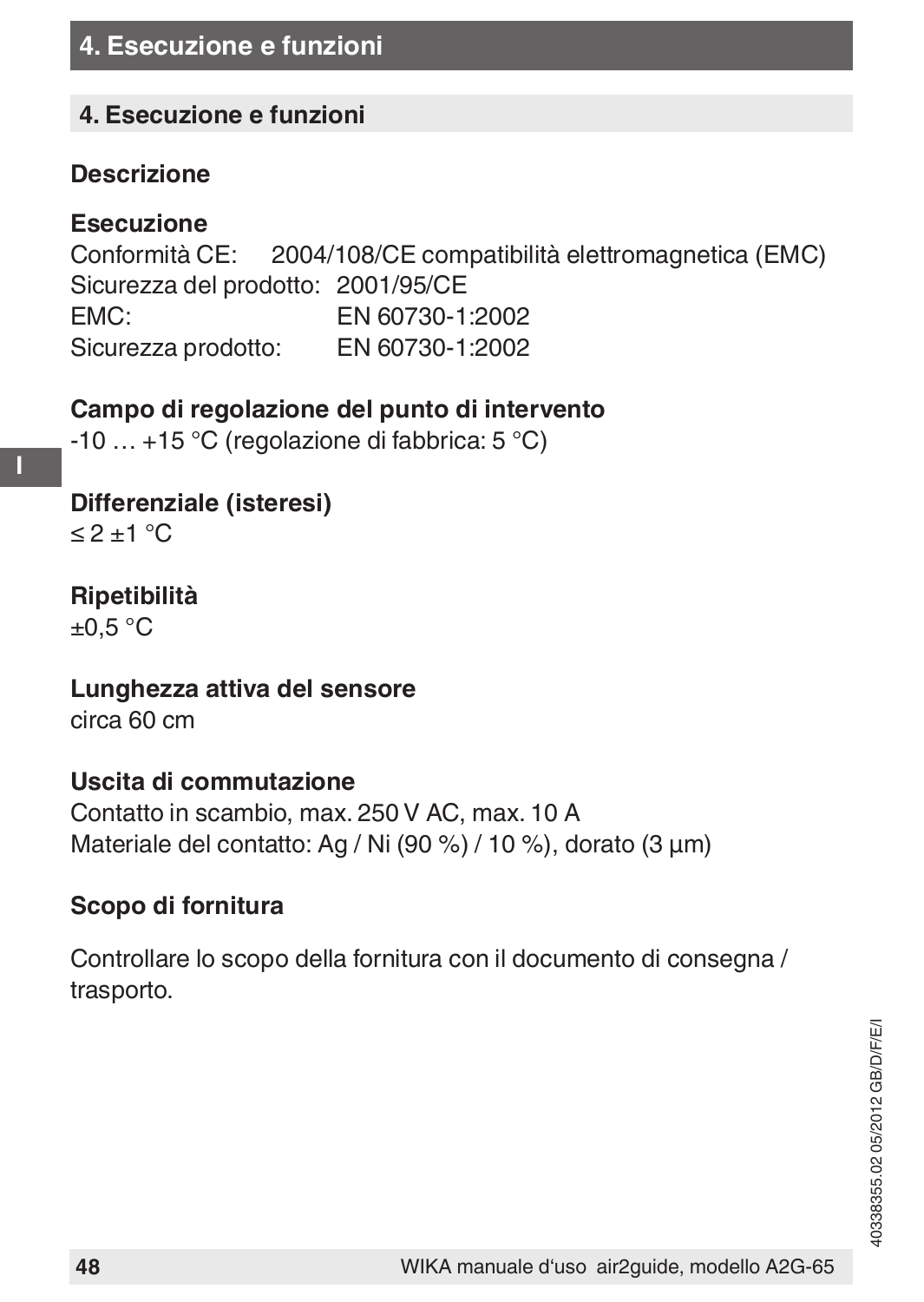# **5. Trasporto, imballaggio e stoccaggio**

#### **5.1 Trasporto**

Controllare che il termostato antigelo non sia stato danneggiato durante il trasporto. Danni evidenti devono essere segnalati tempestivamente.

#### **5.2 Imballaggio**

Rimuovere l'imballo solo appena prima dell'installazione. Conservare l'imballo per proteggere lo strumento in caso di successivi trasporti (es. variazione del sito di installazione, invio in riparazione).

#### **5.3 Stoccaggio**

#### **Condizioni consentite per lo stoccaggio**

Temperatura di stoccaggio: -30 ... +70 °C Proteggere il termostato antigelo dall'umidità e dalla polvere.

#### **6. Messa in servizio, funzionamento**

#### **Installazione e attacco meccanico**

La temperatura ambiente del termostato antigelo (con capillare) deve essere superiore al punto di intervento selezionato di almeno 2 °C. Se ciò non può essere garantito (ad es. applicazioni esterne o in aree esposte), è necessario installare il termostato all'interno dell'unità di trattamento aria.

Il capillare deve essere installato a valle dello scambiatore riscaldante (ed a monte degli scambiatori di raffreddamento). Il capillare deve essere posato in posizione perpendicolare ai tubi dello scambiatore di calore a una distanza di circa 5 cm e deve coprire uniformemente tutta la superficie. Per le prove si raccomanda di avere una anello di circa 60 cm direttamente sotto la custodia davanti all'entrata del canale. Per non danneggiare il tubo capillare si deve rispettare il raggio minimo di curvatura di 20 mm. Il montaggio del capillare può essere facilitato mediante clip di montaggio disponibili come opzione.

**I**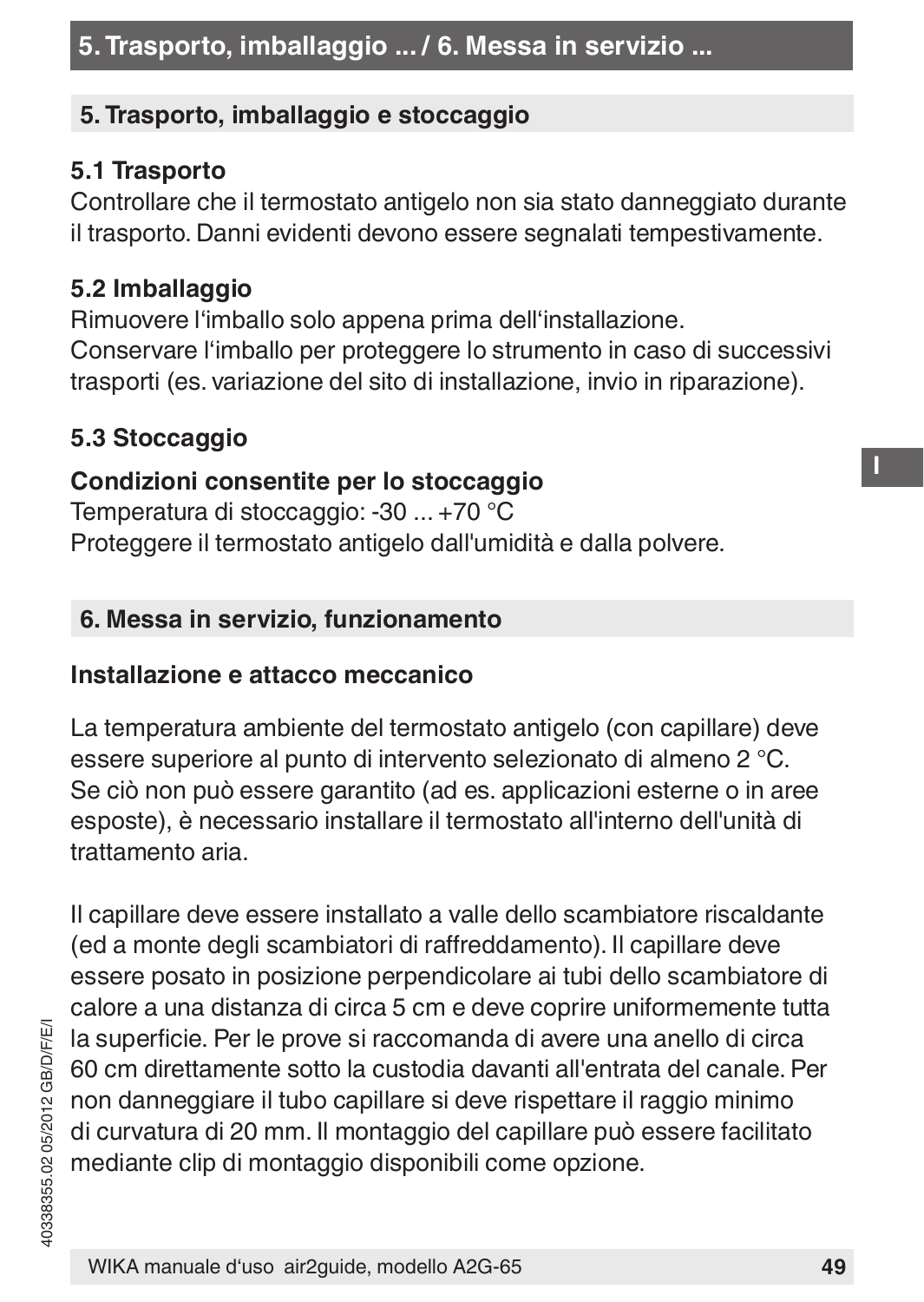# **6. Messa in servizio, funzionamento**





L'interruttore nel termostato antigelo viene attivato quando la temperatura scende al di sotto del valore nominale con una lunghezza del capillare di almeno 60 cm (contatto 1-4 in chiusura). Allo stesso tempo apre il contatto 1-2 che può essere usato come contatto di segnalazione. Il reset automatico (contatto 1-2 in chiusura) viene effettuato quando la temperatura supera di nuovo il punto di intervento selezionato. Il termostato air2guide AFT è a "sicurezza intrinseca", cioè se viene danneggiato il sistema di misura a membrana o il capillare, viene attivata automaticamente la funzione di riscaldamento. Il contatto 1-4 chiude e può essere usato come contatto operativo. La temperatura dell'aria viene misurata sull'intera lunghezza del sensore (capillare).

#### **Messa in funzione**

**I**

Si raccomanda di montare il termostato antigelo su una piastra speciale (modulo slide-in) direttamente a valle dello scambiatore di riscaldamento. Il cavo di collegamento deve avere una lunghezza sufficiente per poter inserire e rimuovere facilmente la piastra. Per gli scambiatori di riscaldamento con sezioni trasversali molto grandi si possono collegare in serie vari termostati antigelo. In questo caso si imposta un valore di intervento individuale per ogni termostato antigelo.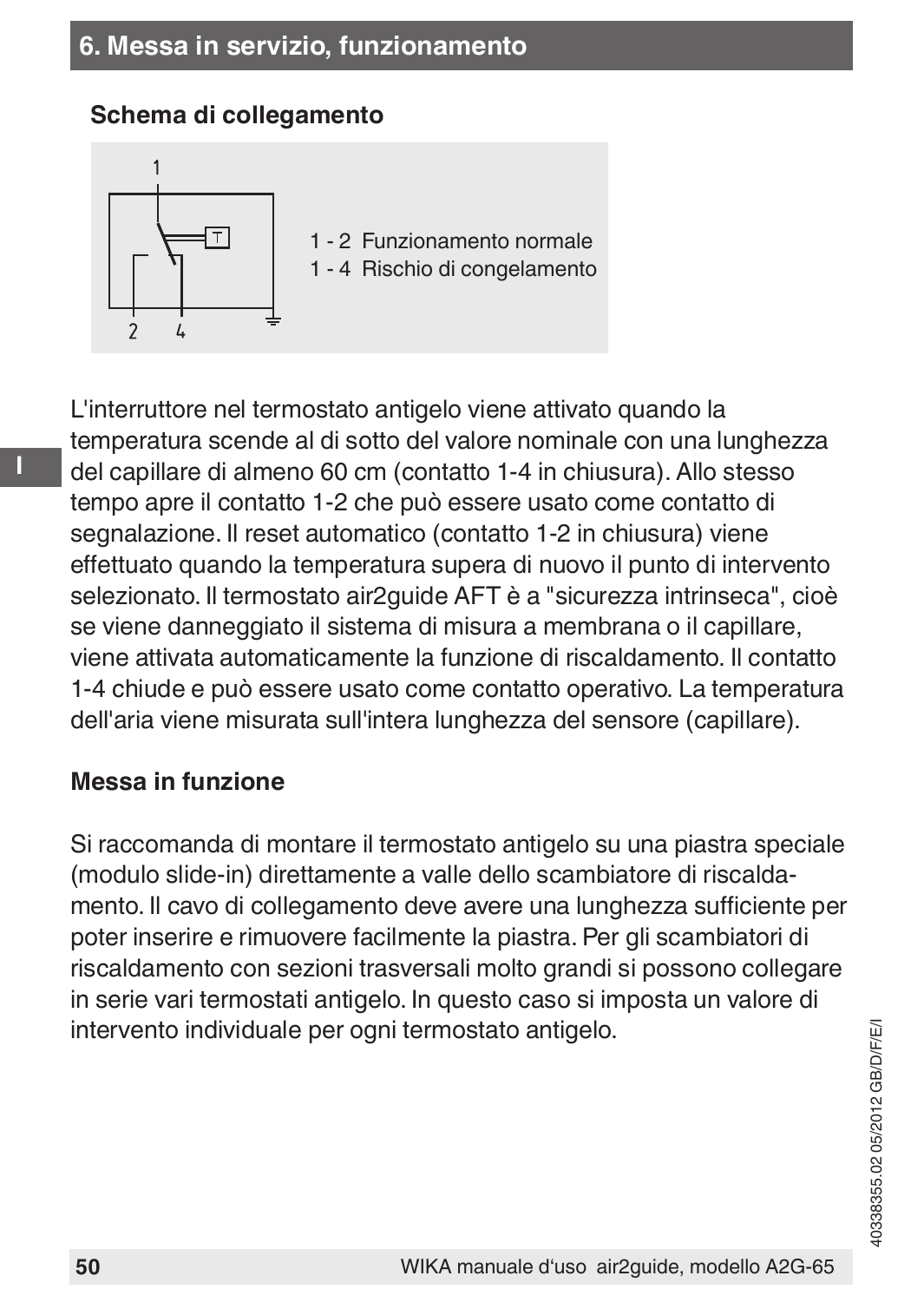# **7. Opzioni e accessori**

#### **Accessori standard**

- Morsetti di fissaggio, 6 unità per tubo capillare di 6 m
- 2 pressacavi in gomma DA 20/80/10

#### **Opzioni**

- Reset manuale
- Lunghezza del tubo capillare 1,8 o 6 m

#### **8. Manutenzione e pulizia**

Il termostato antigelo non richiede manutenzione e si distingue per la sua lunga durata utile, se viene utilizzato in modo corretto.

Pulire gli apparecchi con un panno umido (con acqua e sapone).

Le riparazioni devono essere effettuate solo dal costruttore o da personale adeguatamente qualificato.

# **9. Smaltimento**

Lo smaltimento inappropriato può provocare rischi per l'ambiente.

Lo smaltimento dei componenti dello strumento e dei materiali di imballaggio deve essere effettuato in modo compatibile ed in accordo alle normative nazionali.